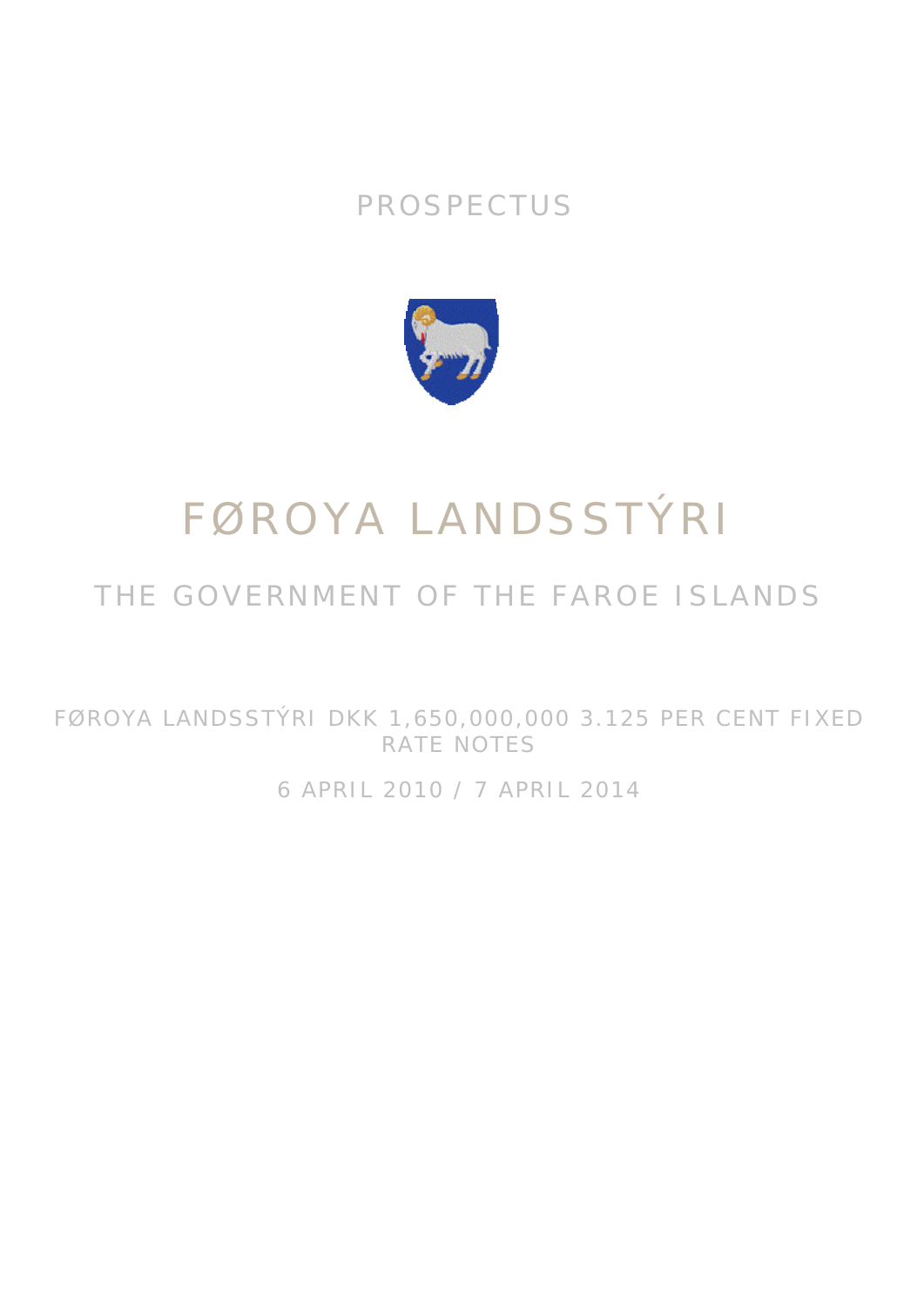This Prospectus is published on 26 March 2010.

The Føroya Landsstýri (the "Issuer" or the "Government of the Faroe Islands") will issue DKK 1,650,000,000 3.125 per cent fixed rate Notes due 7 April 2014 (the "Notes"). The Notes will constitute direct, general and unconditional obligations of the Faroe Islands.

The Prospectus was prepared for the primary official listing and trading on the main market (Faroese Securities Market) of NASDAQ OMX Iceland hf.

The Prospectus has been scrutinised and approved by NASDAQ OMX Iceland hf. (the "Exchange") on behalf of the Financial Service Authority in Iceland, and the Prospectus constitutes a prospectus for the purposes of Directive 2003/71/EC (the "Prospectus Directive").

The Prospectus consists of three documents: Summary, Registration Document and Securities Note.

This Prospectus is available at the following locations from the Arrangers: Nordea Bank Danmark A/S, Strandgade 3, DK-1401 Copenhagen K, Denmark and Landsbanki Føroya, Yviri við Strond 15, FO-110 Tórshavn, Faroe Islands.

The Prospectus may also be obtained from the website www.landsbankin.fo (look for Publications  $\rightarrow$  Prospectus)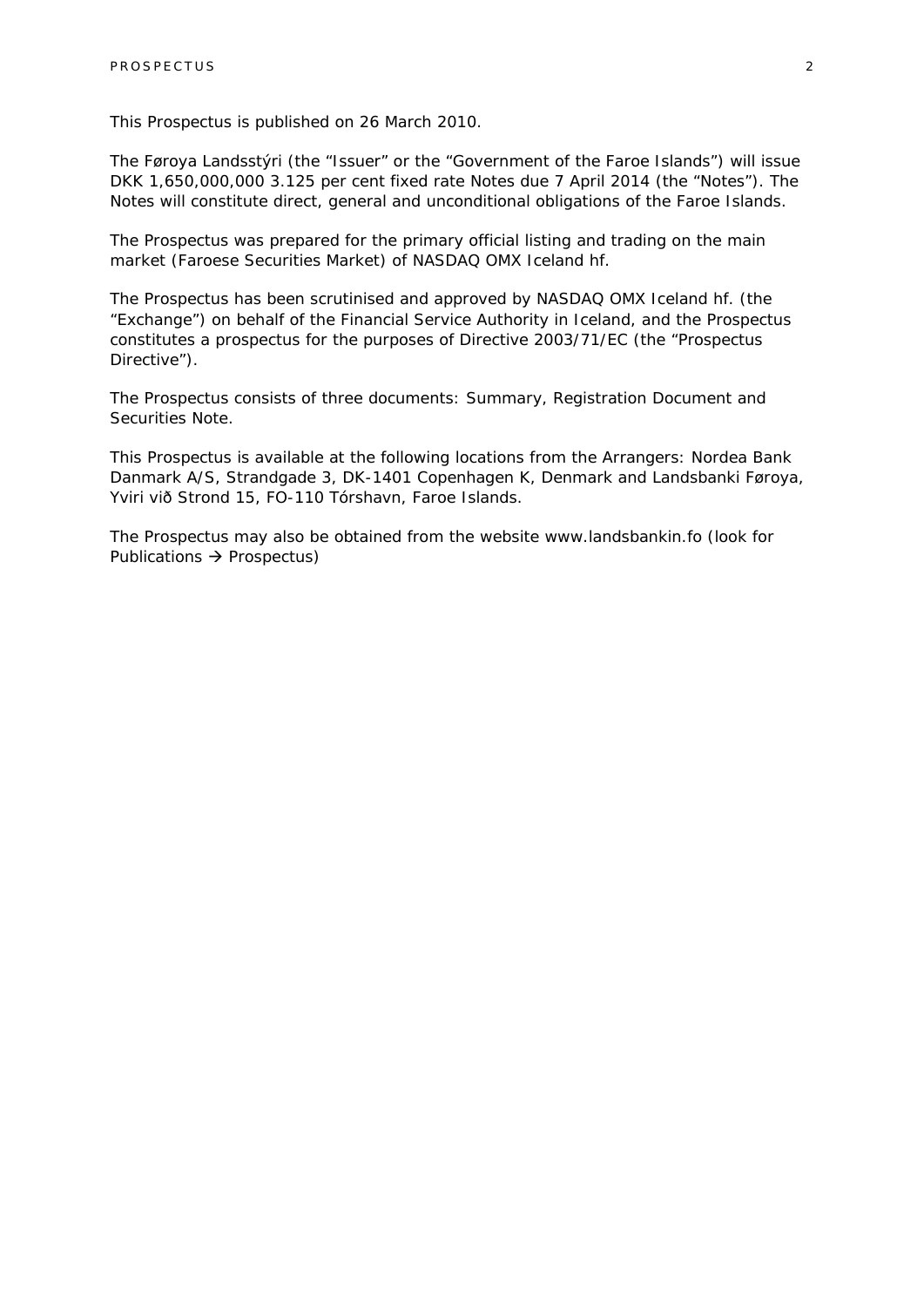### TABLE OF CONTENTS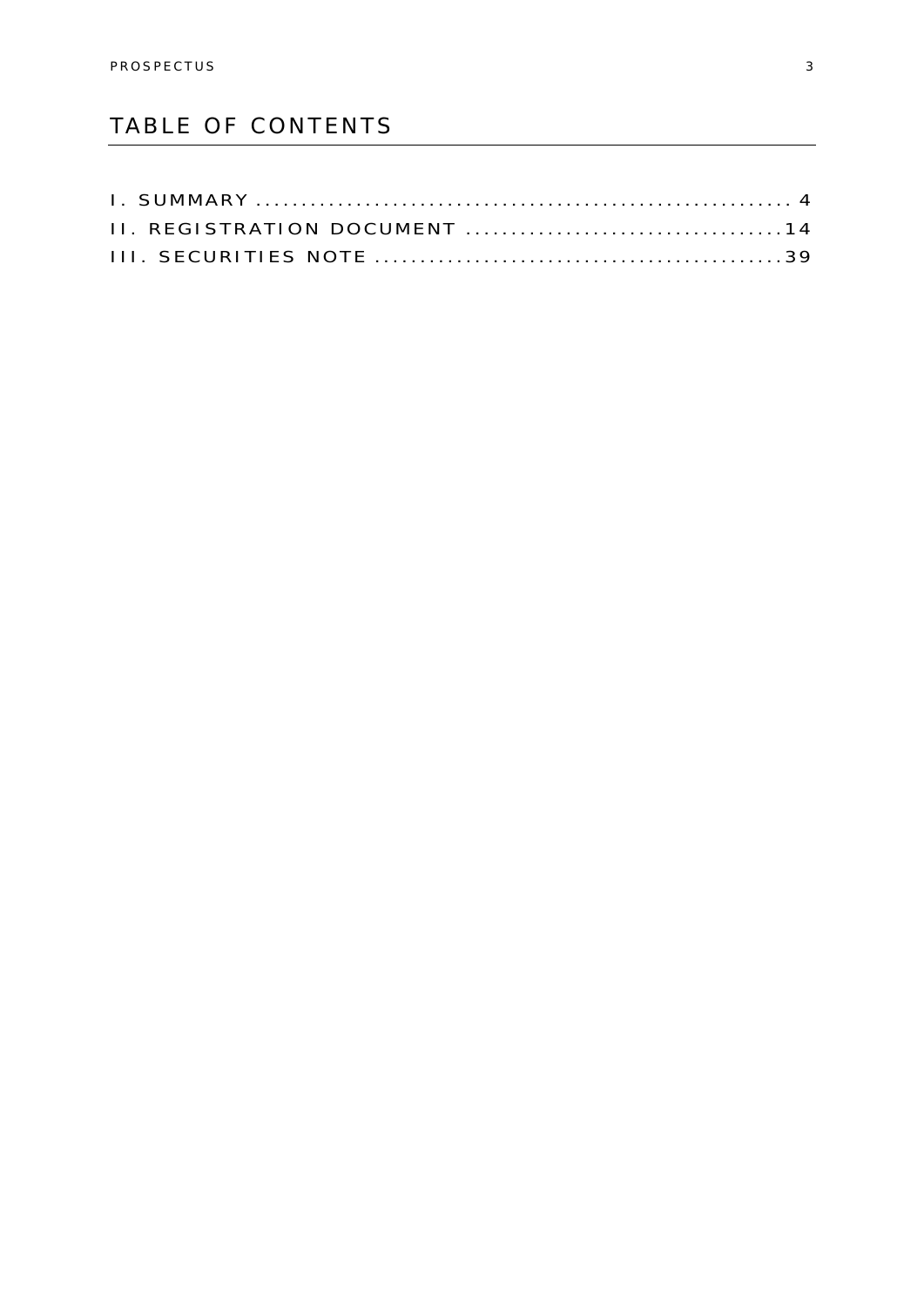### I. SUMMARY

### General

This Summary should be read as an introduction to and in conjunction with the entire Prospectus dated 26 March 2010. The Summary is qualified in its entirety by more detailed information stated in the Registration Document and the Securities Note.

Any decision to invest in the Notes should be based on consideration of the Prospectus as a whole by the investor.

Where a claim relating to the information contained in the Prospectus is brought before a court, the plaintiff investor might, under the relevant legislation, have to bear the costs of translating the Prospectus before the legal proceedings are initiated.

Civil liability attaches to those persons who have tabled the summary including any translation thereof, and applied for its notification, but only if the summary is misleading, inaccurate or inconsistent when read together with the other parts of the Prospectus.

### The Notes

On 6 April 2010 (the "Issue Date") the Government of the Faroe Islands will issue DKK 1,650,000,000 3.125 per cent fixed rate notes due 7 April 2014 (the "Notes") subject to the terms and conditions as specified in this Prospectus. The currency of the Notes is Danish kroner ("DKK") and each note will be issued with the denomination of DKK 1,000. The Notes mature on 7 April 2014 (the "Maturity Date"), unless the Notes have been redeemed prior to that day, due to an Event of Default.

The Notes constitute direct and unsecured obligations of the Government of the Faroe Islands and constitute unsubordinated loan indebtedness ranking *pari passu* with all other loan indebtedness of the Government of the Faroe Islands. The Notes of each series will rank equally with each other, without any preference among themselves.

The Notes will be issued and registered as dematerialised securities, in book-entry form with the Danish central securities depository, VP SECURITIES A/S, on the Issue Date. The Notes are open for further issues without a fixed maximum amount. Future issues will be made at market price free of charge to investors. The Notes will be closed for further issues on 7 February 2014.

Nordea Bank Danmark A/S, Strandgade 3, DK-1401 Copenhagen, Denmark, will act as Account Holding Institute (in Danish: *Kontoførende Institut*) in relation to VP SECURITIES A/S.

The Notes are being offered at a price of 100,044% (the "Issue Price") and will pay annual interest of 3.125 per cent. The Notes bear interest from and including the Issue Date. Interest payment will be made annually in arrears on 7 April in each year (each an "Interest Payment Date") beginning on 7 April 2011 and ending on 7 April 2014. Calculation of interest will be based on an actual/actual day count convention.

The Notes are not redeemable by the Issuer prior to the Maturity Date. The noteholders may not demand redemption of the Notes prior to the Maturity Date, unless there is an Event of Default.

The Notes are issued in accordance with authorisation given by the Faroese Minister of Finance on 19 March 2010.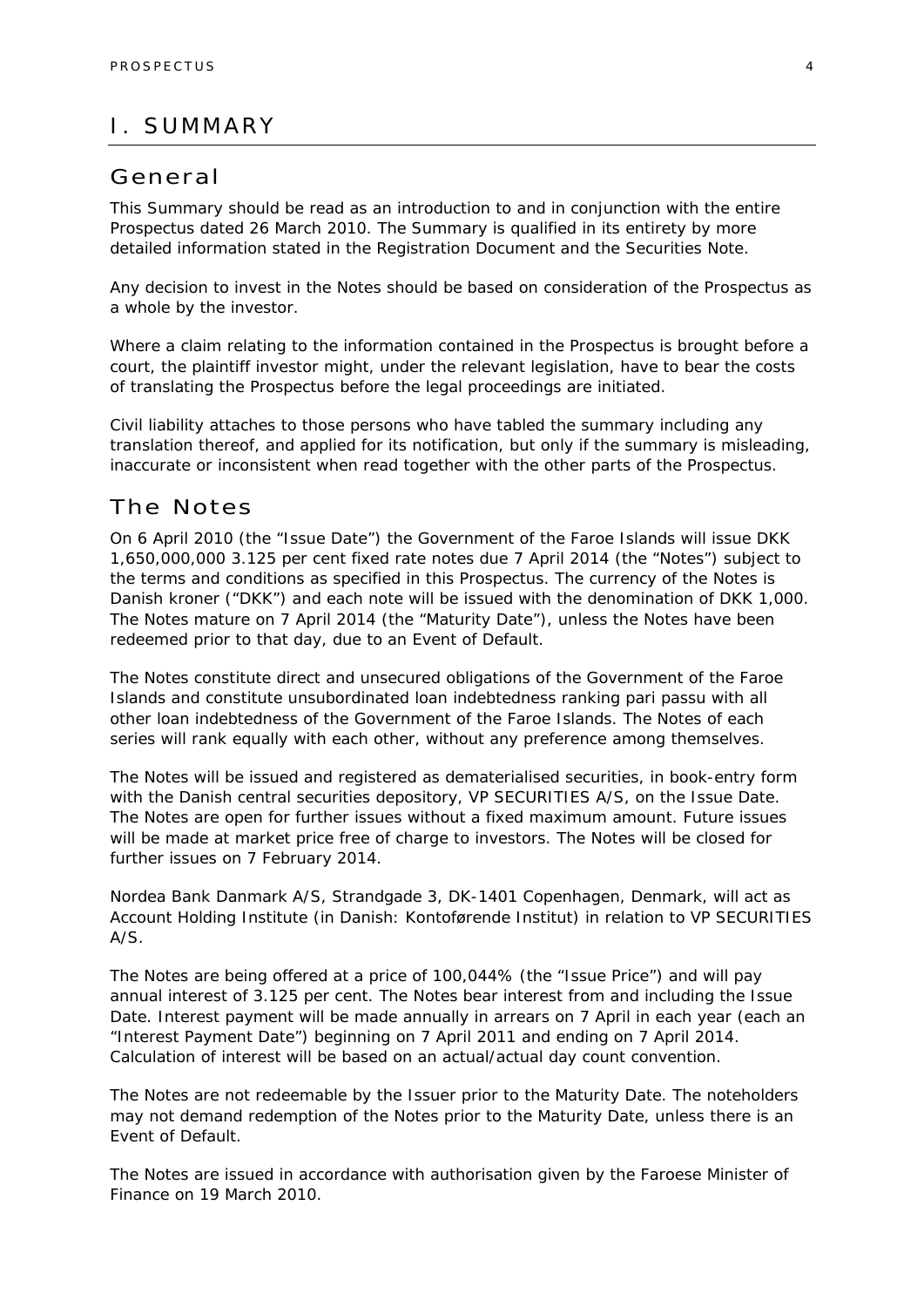The proceeds from the issue of the Notes will be used as follows: DKK 550,000,000 for the repayment of nominal DKK 550,000,000 Føroya Landsstýri 3,5% Fixed Rate Notes due 1 June 2010 (FO-LB 100601) with ISIN code DK0030003892; payment of approx DKK 24,000,000 principal in respect of Føroya Landsstýri 3.75 per cent Fixed Rate Notes due 10 June 2018 (LB-FO 180610) with ISIN code DK0030016449; approx DKK 97,000,000 for the financing of the repurchase of Føroya Landsstýri 3.75 per cent Fixed Rate Notes due 10 June 2018 (LB-FO 180610) with ISIN code DK0030016449; DKK 780,000,000 for the financing of a deficit in the national budget for 2010; and DKK 196,000,000 for the financing of an unfunded deficit in the national budget for 2009. and. Nordea Bank Danmark A/S and Landsbanki Føroya have arranged for the Notes to be purchased by a group of institutional investors.

Payment and settlement of the Notes will be effected three business days after the trading day against registration with VP SECURITIES A/S. However, the first issue will be settled for value on the Issue Date. The settlement will be effected against payment and registration with VP SECURITIES A/S.

The Prospectus has been approved by NASDAQ OMX Iceland hf. acting on behalf of the Financial Supervisory Authority – Iceland (FME) as the competent authority in Iceland for the purpose of Directive 2003/71/EC (the Prospectus Directive) and the relevant laws and regulations for approval of the Prospectus. Application has been filed with NASDAQ OMX Iceland hf. for the trading and official listing on the main market (Faroese Securities Market) of NASDAQ OMX Iceland hf. Acceptance of the Notes for the trading and official listing on the main market (Faroese Securities Market) of NASDAQ OMX Iceland hf. is expected to have effect from 6 April 2010.

The Prospectus will be passported to the Kingdom of Denmark prior to the 6 April 2010. Subject to approval by the Danish Financial Supervisory Authority, application will subsequently be filed with NASDAQ OMX Copenhagen A/S for the trading and official listing on the main market of NASDAQ OMX Copenhagen A/S. Acceptance of the Notes for the trading and official listing on the main market of NASDAQ OMX Copenhagen A/S is expected to have effect from 6 April 2010.

The Notes are subject to Danish legislation, and any disputes arising out of or in connection with the Notes shall be brought before the District Court of Copenhagen.

### Costs of the Notes issue

The total costs of the Notes issue are DKK 3,667,091 (including placing commission and arranging fees). The Issuer will bear the costs related to the issuance of the Notes.

### Risk factors

Investors should read this prospectus carefully. Investing in the Notes involves risks, which the investors should take into account prior to deciding to make an investment in the Notes.

The Issuer believes that the following risk factors mentioned below are material and associated with investing in the Notes being offered and admitted to trading and official listing:

- market risk
- liquidity risk
- legal risk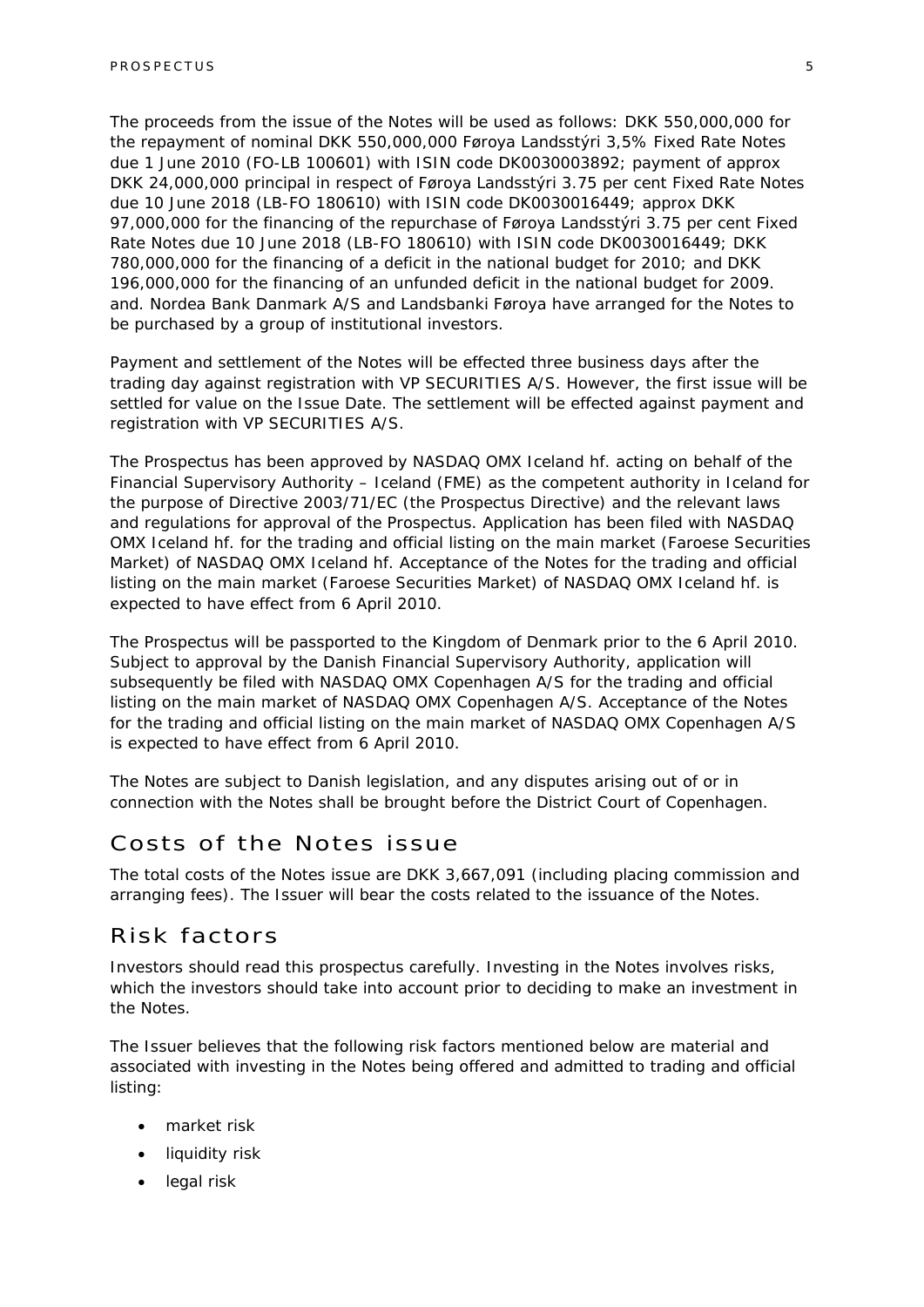• credit risk

In addition to the above mentioned risk factors associated with investing in the Notes, there are also risks associated with the Issuer's inability to pay interest, principal or other amounts in connection with the Notes relating to the Faroese economy; the political environment of the Faroe Islands, and the relations between the Faroe Islands and the Kingdom of Denmark. The inability of the Issuer to pay interest, principal or other amounts in connection with the Notes may also occur for other reasons, which may not be considered material or significant by the Issuer based on information currently available to it or which it may not currently be able to anticipate.

### Information concerning the Issuer

The name of the Issuer is the Føroya Landsstýri (the Government of the Faroe Islands).

### Description of the Faroe Islands

The Faroe Islands are a self-governing country within the Kingdom of Denmark which also comprises Greenland.

The currency of the Faroe Islands is the Faroese króna, issued by Danmarks Nationalbank, the Danish central bank. The basis of the Faroese króna is an equal amount of Danish kroner deposited in an account in the Danish central bank. If Denmark decides to switch its currency to the euro, the Faroe Islands can be expected to follow.

The Faroe Islands legislate and govern a wide range of areas in accordance with the Home Rule Act of 1948. According to the Home Rule Act some matters are to remain the responsibility of the Danish Government as long as the Faroe Islands are part of the Kingdom of Denmark.

The Faroe Islands are not a member of the European Union.

The Faroese Parliament, the legislative assembly for Faroese affairs, appoints the Prime Minister, who – along with his/her cabinet ministers – constitutes the Government of the Faroe Islands.

The Faroese head of state is the Danish head of state, Queen Margrethe II. The present Prime Minister is Kaj Leo Johannesen (The Unionist Party).

The Faroe Islands are a modern, developed society with a standard of living comparable to other Nordic countries. Fishery and related industries are of major importance to the economy of the Faroe Islands. The dependence on a resource-based industry is evident in the export figures, of which fish products account for about 95% of the export value.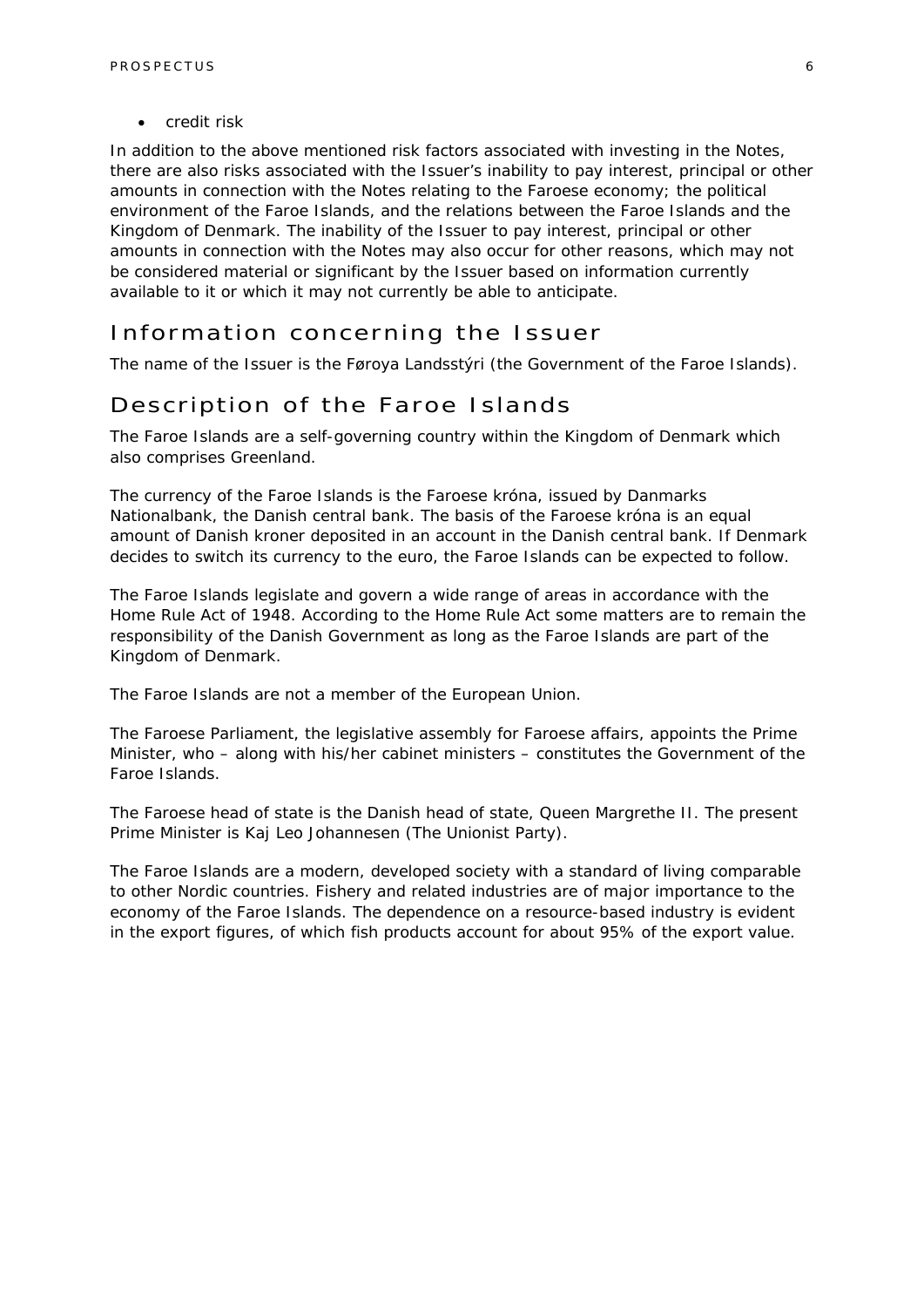| Exports (fob) by product |       |       |                          |  |
|--------------------------|-------|-------|--------------------------|--|
| 2007                     | 2008  | 2009  | Diff 2008 to<br>2009 (%) |  |
| 641                      | 605   | 407   | $-32.7$                  |  |
| 323                      | 171   | 91    | $-46.6$                  |  |
| 495                      | 494   | 560   | 13.2                     |  |
| 493                      | 817   | 1,190 | 45.7                     |  |
| 101                      | 138   | 170   | 23.6                     |  |
| 184                      | 52    | 26    | $-50.9$                  |  |
| 123                      | 146   | 144   | $-1.9$                   |  |
| 204                      | 175   | 154   | $-11.7$                  |  |
| 94                       | 117   | 96    | $-17.6$                  |  |
| 1,164                    | 825   | 694   | $-15.9$                  |  |
| 3,822                    | 3,540 | 3,533 | $-0.2$                   |  |
| 141                      | 178   | 217   | 22.0                     |  |
| 93                       | 604   | 229   | $-62.0$                  |  |
| 4,057                    | 4,323 | 3,979 | $-7.9$                   |  |
|                          |       |       |                          |  |

**Source:** Statistics Faroe Islands

In 2008, GDP decreased after significant increases the years before. Landsbanki Føroya estimates a 2% decrease in GDP in 2009.

In its publication "Economic Outlook for 2010 and 2011", Landsbanki Føroya makes an overall assessment, that the slow economic growth is to be expected. Unemployment and the governmental deficit are offset by greater gains in the fishing industry and a wellfunctioning unemployment security plan. Landsbanki Føroya expects a GDP growth rate of around 3% in 2010 and around 2% in 2011.

| National income, expenditure and savings |        |        | Table 2                 |
|------------------------------------------|--------|--------|-------------------------|
| 2006                                     | 2007   | 2008   | <b>Estimate</b><br>2009 |
| 11,738                                   | 12,413 | 12,474 | 12,235                  |
| 362                                      |        |        |                         |
| 139                                      |        |        |                         |
| 677                                      |        |        |                         |
| 449                                      |        |        |                         |
| 12,185                                   |        |        |                         |
| 977                                      |        |        |                         |
| 128                                      |        |        |                         |
| 13,034                                   |        |        |                         |
| 10.119                                   |        |        |                         |
| 2,915                                    |        |        |                         |
| 2,777                                    |        |        |                         |
| 142                                      |        |        |                         |
|                                          |        | .      |                         |

Source: Statistics Faroe Islands. The foreign account and investment figures for 2007 and 2008 are not available yet. The GDP figure for 2009 is estimated by Landsbanki Føroya.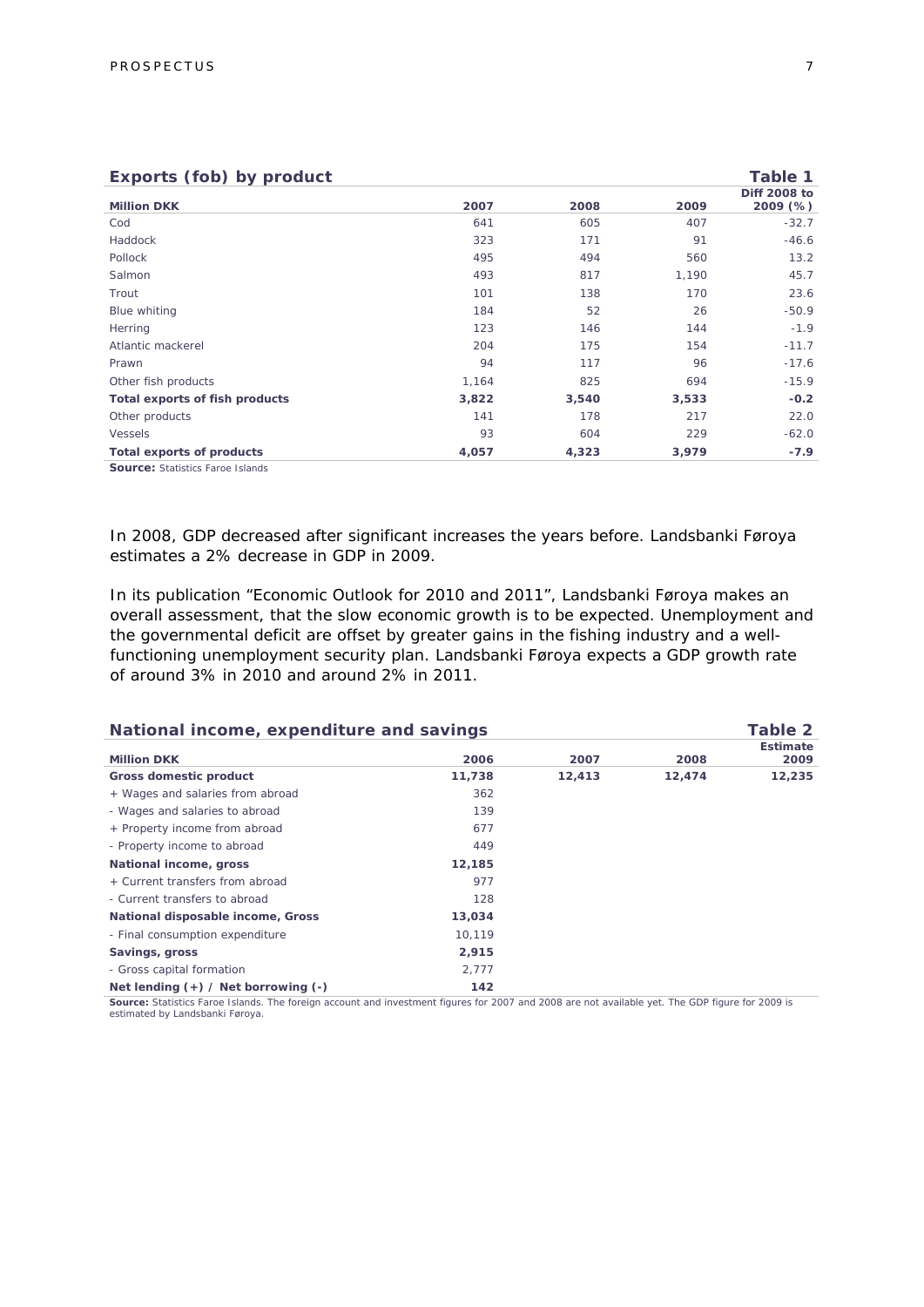| Table 3<br>Total wage expenditure by business sector |       |       |       |                     |
|------------------------------------------------------|-------|-------|-------|---------------------|
|                                                      |       |       |       | <b>Diff 2008 to</b> |
| <b>Million DKK</b>                                   | 2007  | 2008  | 2009  | 2009 (in %)         |
| Fishing                                              | 952   | 724   | 576   | $-20.5$             |
| Aquaculture                                          | 118   | 153   | 172   | 12.4                |
| Fish processing                                      | 350   | 315   | 302   | $-4.0$              |
| Trade and industry, construction and energy etc.     | 1.004 | 1.046 | 910   | $-13.0$             |
| Sales and services, transport, communication etc     | 2.134 | 2.256 | 2.116 | $-6.2$              |
| Public administration and services                   | 2.176 | 2.341 | 2.440 | 4.2                 |
| Other                                                | 181   | 183   | 185   | 1.1                 |
| <b>Total</b>                                         | 6,914 | 7.018 | 6.700 | $-4.5$              |
| <b>Source: Statistics Faroe Islands.</b>             |       |       |       |                     |

In general, the Faroese labour market is characterised by a relatively large workforce in the fishing sector and the public sector.

In February 2010 there were about 23,400 employees in private and public businesses (51% males and 49% females). Unemployment has risen significantly over the last 12 months to around 8.0% in March 2010 from 3.4% in March 2009.

### Industries

The fishery and the fishing industry are of major importance to the Faroese economy. In 2008, the total Faroese catch was 521,306 tonnes. From 2008 to 2009, the wet fish catch increased by 0.2% by volume. From 2008 to 2009 the value of fish exports fell 0.2% from 2008 to 2009.

The fish farming industry has experienced a positive trend in recent years after a major crisis around 2003. The value of 2009 exports increased compared to 2007 and 2008, but the total export value is not expected to increase. The export value in 2009 was around DKK 1,350 million. It is expected to decrease around in 2010 due to smaller amounts of young fish, but is expected to increase to even higher levels in 2011 and 2012. The fish farming industry accounts for 30% of total Faroese exports.

The construction industry in the Faroe Islands has had a significant impact on the economy. Recently, the industry has undergone great changes as the demand for construction has decreased dramatically. Both the firm concentration and the number of employees and wages have decreased, and the development in the construction industry in the near future now depend on governmental projects as well as the municipality of Tórshavn, which are the main investors in construction.

The transport sector on the Faroe Islands has in general been affected by the international financial crisis and economic slowdown. There has been a decrease in the number of passengers travelling to and from the Faroe Islands. From 2008 to 2009 the number of travellers through Vagar Airport fell by 8.2%. Currently, Atlantic Airways is the only operator offering routes to and from the Faroe Islands.

Tourism is presently of minor importance to the Faroese economy. Efforts have been made to develop the tourism industry to diversify the Faroese economy. The direct income effect of the tourism industry is estimated to be DKK 150-200 million. This figure excludes transport to and from the Faroe Islands.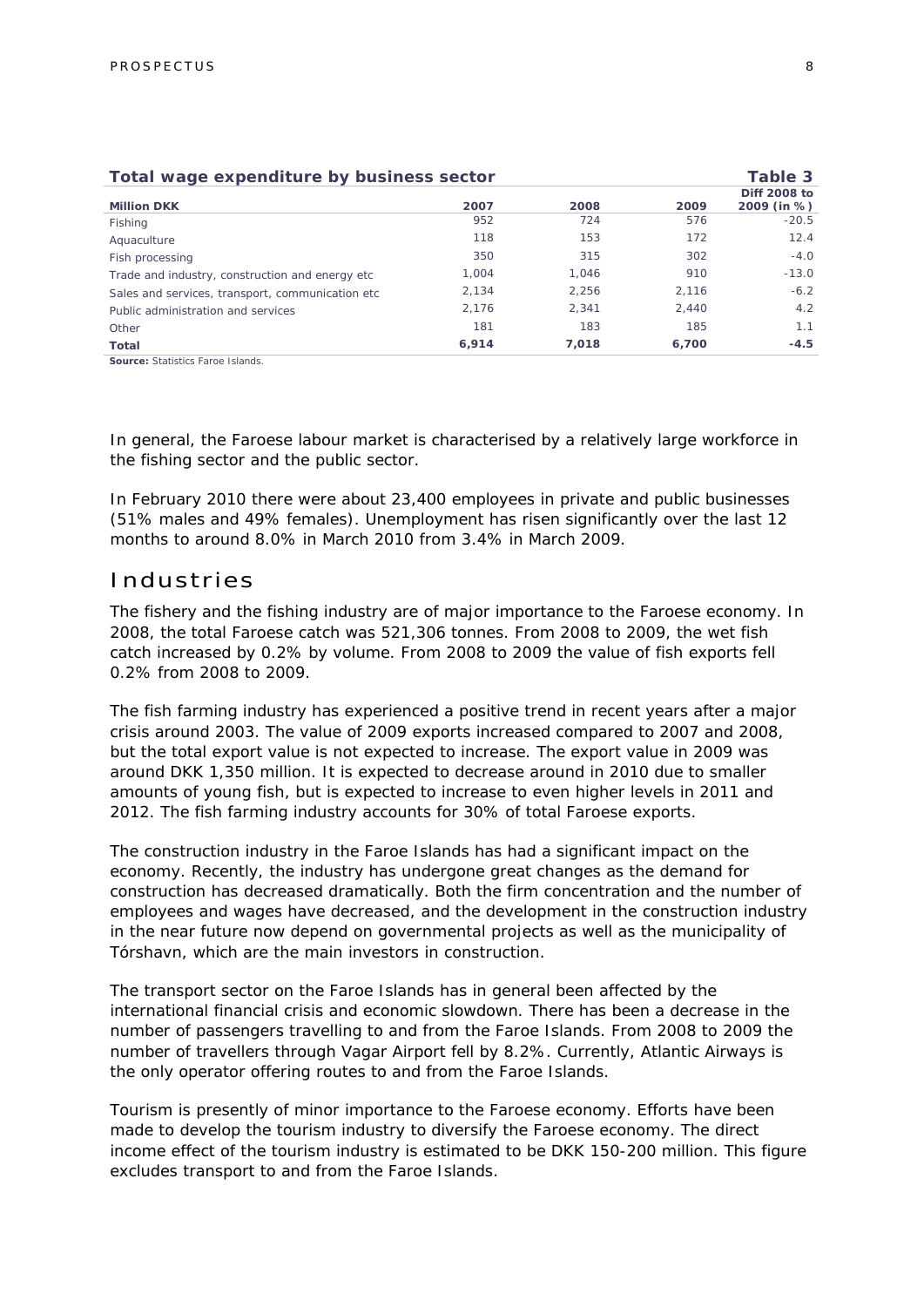In 1992, the Danish Government agreed to transfer the rights to mineral resources in the subsoil of the Faroe Islands to the Government of the Faroe Islands. So far the explorations have discovered no commercial findings, but they have showed the presence of an active hydrocarbon system in the Faroese subsurface. The influence from the oil industry has not yet had a significant economic effect and expectations have become more moderate. Oil and gas explorations in the Faroese subsoil will continue in new areas in the coming years.

Four banks – Eik Banki, Føroya Banki, Norðoya Sparikassi and Suðuroyar Sparikassi – serve the financial market in the Faroe Islands. The impact of the global financial crisis has hit especially Eik Banki very hard, while the others have been let off easy compared to banks in the neighbouring countries. 2008 and 2009 proved very difficult for Eik Banki. The total pre-tax deficits have been around DKK 897 million. In the same period Føroya Banki has recorded a pre-tax profit DKK 235 million. The smaller banks Suðuroyar Sparikassi and Norðoya Sparikassi have not been able to generate profits; particularly Norðoya Sparikassi has been significantly affected by financing unsuccessful sectors of the Faroese economy.

Eik Banki, Føroya Banki, Norðoya Sparikassi and Suðuroyar Sparikassi are all participants in the Private Contingency Association and comprised by the state guarantee scheme and the transition scheme under which the company Finansiel Stabilitet A/S, a public limited company wholly owned by the Kingdom of Denmark, provides state guarantees and capital contributions in the form of hybrid capital.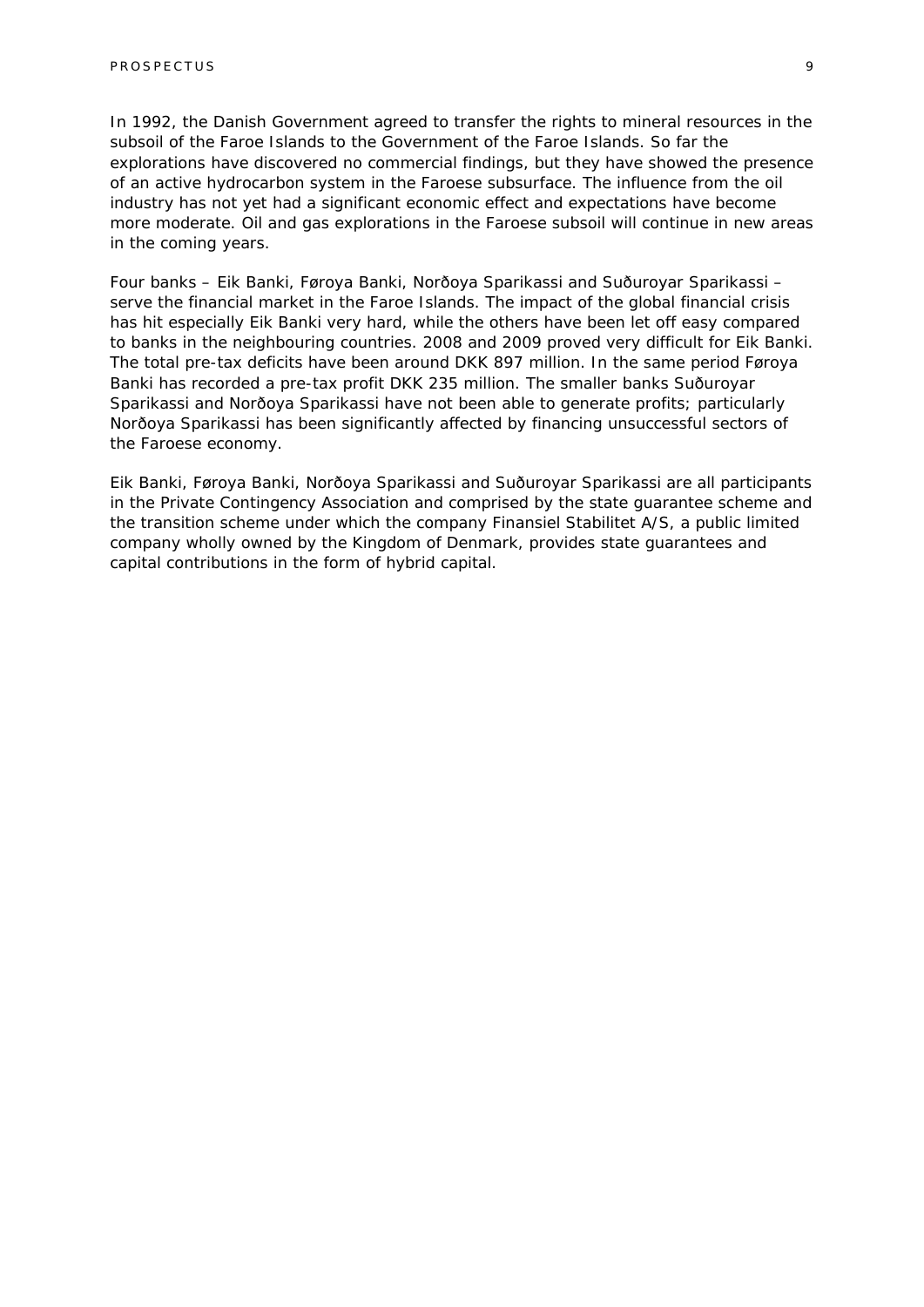### Financial information

### **Central government accounts Table 4**

|                |                |                | $1$ ance $4$          |
|----------------|----------------|----------------|-----------------------|
| Actual<br>2007 | Actual<br>2008 | Actual<br>2009 | <b>Budget</b><br>2010 |
| 1,785          | 1,826          | 1,760          | 1,820                 |
| 2,014          | 1,934          | 1,725          | 1,742                 |
| 668            | 673            | 675            | 656                   |
| 145            | 164            | 130            | 114                   |
| 60             | 73             | 87             | 75                    |
| 683            | 689            | 625            | 665                   |
| 5,356          | 5,359          | 5,002          | 5,072                 |
| 1,893          | 2,036          | 2,120          | 2,250                 |
| 1,778          | 1,963          | 2,100          | 2,246                 |
| 1,347          | 1,444          | 1,125          | 1,156                 |
| 5,019          | 5,443          | 5,345          | 5,651                 |
| 337            | $-84$          | $-343$         | $-580$                |
| 119            | 168            | 130            | 87                    |
| 81             | 131            | 200            | 125                   |
| 375            | $-48$          | $-413$         | $-618$                |
| 76             | 1,015          | 1,325          | 575                   |
| 299            | $-1,063$       | $-1,738$       | $-1,192$              |
| 18             | 11             | 8              | 16                    |
| 42             | $\Omega$       | $\Omega$       | $\Omega$              |
| 89             | 24             | 22             | 26                    |
| 1,264          | 414            | $\circ$        | $\circ$               |
| $\circ$        | 65             | 100            | 200                   |
| 1,413          | 515            | 130            | 242                   |
| 252            | 217            | 190            | 150                   |
| 36             | 11             | 25             | 26                    |
| 38             | 542            | 150            | 200                   |
| 20             | 327            | 24             | 26                    |
| 346            | 1,097          | 389            | 403                   |
| 1,443          | $-630$         | $-672$         | -778                  |
|                |                |                |                       |

| Source: Faroese government accounts |  |
|-------------------------------------|--|
|-------------------------------------|--|

| Table 5<br>Central government assets and liabilities |       |       |       |       |
|------------------------------------------------------|-------|-------|-------|-------|
| <b>Million DKK</b>                                   | 2006  | 2007  | 2008  | 2009  |
|                                                      |       |       |       |       |
| <b>ASSETS</b>                                        |       |       |       |       |
| Deposits in Landsbanki Føroya                        | 1.093 | 2,467 | 2,158 | 1,551 |
| Others in circulation                                | 816   | 959   | 841   | 1,020 |
| Fixed assets                                         | 2,053 | 1,767 | 2,283 | 2,425 |
| <b>Total assets</b>                                  | 3,962 | 5,194 | 5,282 | 4,997 |
| <b>LIABILITIES</b>                                   |       |       |       |       |
| Long-term debt (Kingdom of Denmark)                  | 500   | 500   | 500   | 500   |
| Bond loan                                            | 2,225 | 2,160 | 2,119 | 2,707 |
| Other debt                                           | 592   | 719   | 971   | 596   |
| <b>Total debt</b>                                    | 3,317 | 3,379 | 3,590 | 3,803 |
| Net assets                                           | 646   | 1,815 | 1,692 | 1,194 |
| Carmea: Londobonii: Foroug                           |       |       |       |       |

**Source:** Landsbanki Føroya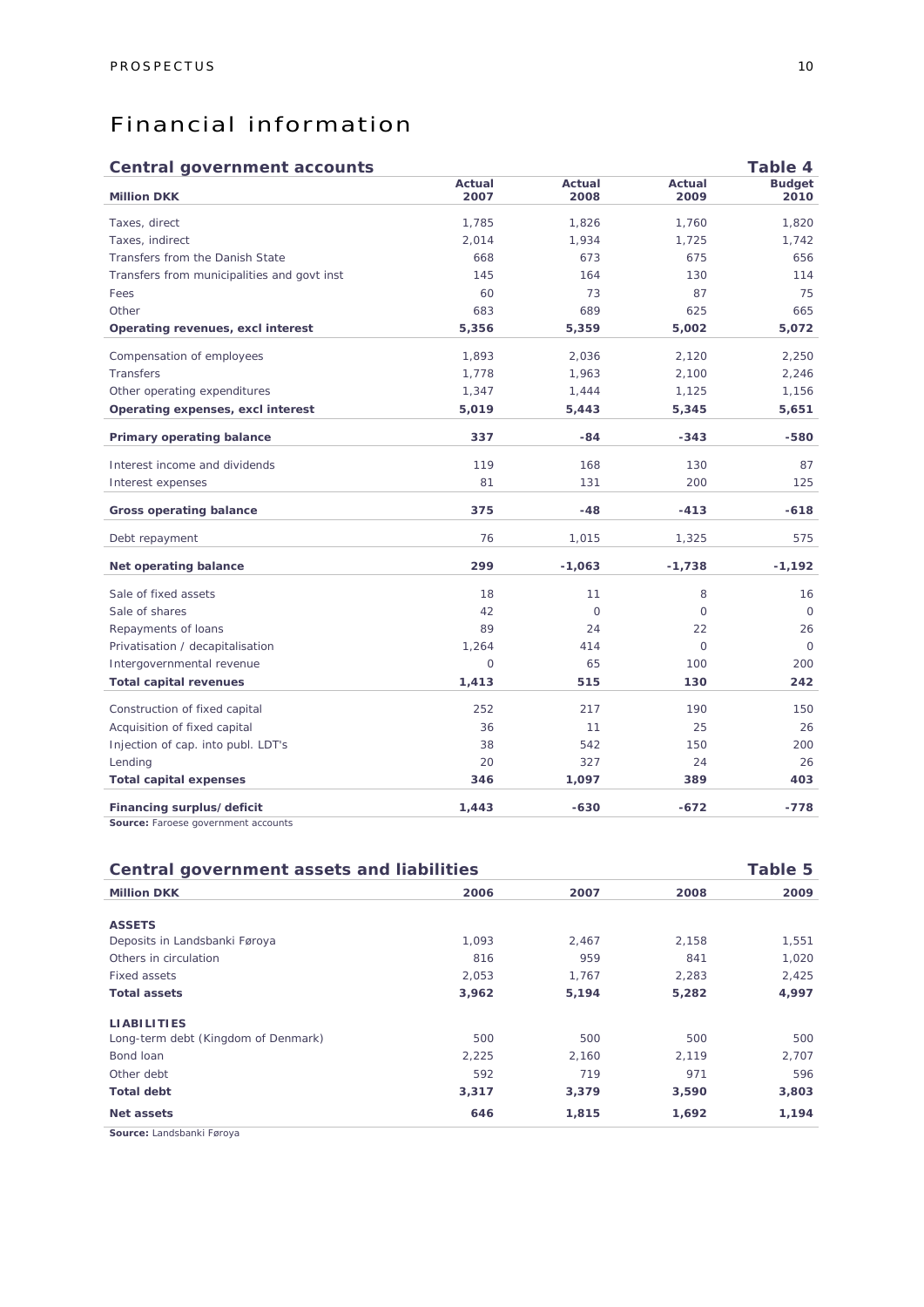| <b>Outstanding bonds</b>  |               |                      |                      | Table 6                         |
|---------------------------|---------------|----------------------|----------------------|---------------------------------|
| <b>Million DKK</b>        | Annual coupon | <b>Maturity date</b> | Present<br>structure | Structure after<br>10 June 2010 |
| FO-LB 140407 Blt          | 3.125%        | 07-Apr-14            |                      | 1,650                           |
| FO-LB 120611 Blt          | 2.00%         | $11 - Jun - 12$      | 1.900                | 1.900                           |
| FO-LB 100601 Blt          | 3.50%         | $01 - Jun - 10$      | 550                  | $\Omega$                        |
| FO-LB 180610 Ann          | 3.50%         | 10-Jun-18            | 256                  | 132                             |
| <b>Outstanding bonds</b>  |               |                      | 2,706                | 3,682                           |
| Source: Landsbanki Førova |               |                      |                      |                                 |

| <b>Balance of payments</b>                |          |          |          | Table 7 |
|-------------------------------------------|----------|----------|----------|---------|
| <b>Million DKK</b>                        | 2005     | 2006     | 2007     | 2008    |
| Goods                                     | $-722$   | $-600$   | $-1,466$ | $-690$  |
| Services                                  | $-548$   | $-555$   |          |         |
| Goods and services                        | $-1,271$ | $-1,155$ |          |         |
| Wages                                     | 203      | 222      |          |         |
| Rents                                     | 290      | 226      |          |         |
| <b>Income transfers</b>                   | 492      | 448      |          |         |
| Government sector                         | 747      | 736      |          |         |
| Other sectors                             | 50       | 113      |          |         |
| Other transfers                           | 797      | 849      |          |         |
| Current account surplus (+) / deficit (-) | 19       | 142      |          |         |
| <b>Source: Statistics Faroe Islands</b>   |          |          |          |         |

| Landsbanki Føroya's financial assets |       |       | Table 8 |       |
|--------------------------------------|-------|-------|---------|-------|
| <b>Million DKK</b>                   | 2006  | 2007  | 2008    | 2009  |
| Total financial assets               | 1.868 | 2.910 | 2.764   | 2.406 |
| - of which abroad                    | 1.142 | 1.941 | 1.671   | 2.031 |
| Source: Landsbanki Føroya            |       |       |         |       |

Auditing procedures

The annual national budget of the Faroe Islands is approved by the Faroese Parliament before 1 January of the following year. All government investments and other expenditures have to be approved in the budget for the year in question. The accounts and bookkeeping of the government exchequer are audited by the National Audit Office. Once audited, the books are passed on to a committee consisting of members selected by the Faroese Parliament. The accounts are finally approved by the Parliament together with the auditing report.

### Trends

In addition to the estimates of the future trend in the Faroese economy as specified in the description above, the financial crisis and the uncertainty regarding the global economy make it more difficult than usual to evaluate the outlook for the Faroese economy. The economic trend in 2010 can only to a certain extent be seen as a continuation of previous developments. The financial institutions are expected to be cautious in granting loans as a consequence of the slowdown in the domestic and global economy, together with higher financial costs. This will be relevant to both households and the business sector.

### Arranger and adviser

Nordea Bank Danmark A/S and Landsbanki Føroya are the arrangers of the issue of the Notes, and have acted as advisers to the Government of the Faroe Islands in the preparation of this Prospectus.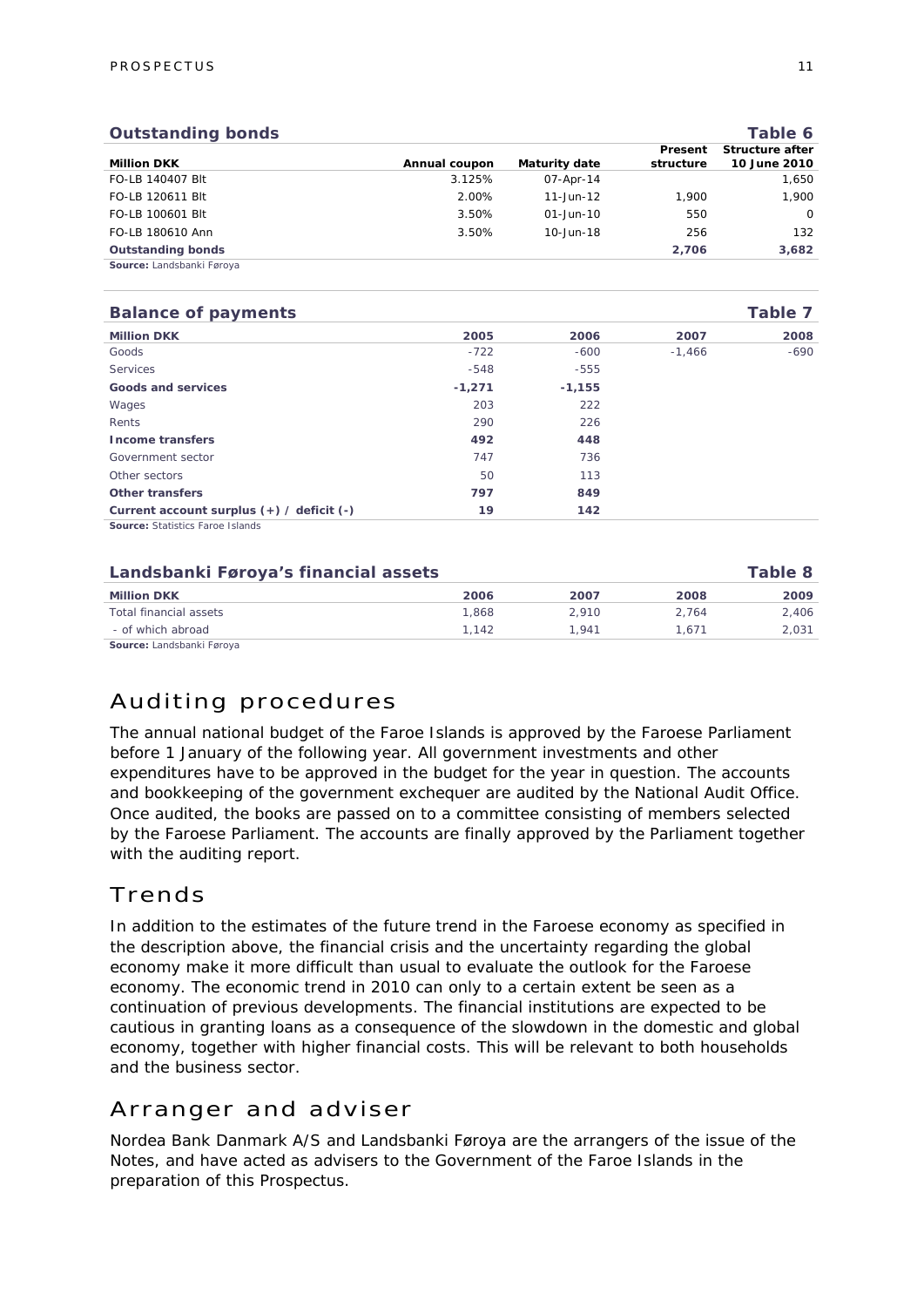### Documents on display

For the life of this Registration Document the below-mentioned documents will be available for inspection in electronic form at the websites as further specified below:

### Landsbanki Føroya, the Governmental Bank

- Economic Assessment (published annually) - Economic Outlook 2009 and 2010 (published 30 October 2009)
- Information Memorandum, (published annually) - Information Memorandum 2009 (published November 2009)
- Moody's Investors Service's latest rating documents concerning the Government of the Faroe Islands

On the website of Landsbanki Føroya, there will also be an overview of various economic indicators available.

Website: www.landsbankin.fo

### Hagstova Føroya, Statistics Faroe Islands

Comprehensive statistical database covering demographic, business and economic statistics etc. Additional information in the booklet: Faroe Islands in figures 2009.

Website: www.hagstova.fo

### Fíggjarmálaráðið, the Ministry of Finance

The public budget and account (in Faroese only)

Website: www.fmr.fo

### Landsgrannskoðanin, the National Audit Office

Reports submitted by the Faroese Parliament's Audit Committee

(Some of the information in Danish and English)

Website: www.lg.fo

### Løgmansskrivstovan, Prime Minister's Office

Information about political matters in the Faroe Islands

Website: www.tinganes.fo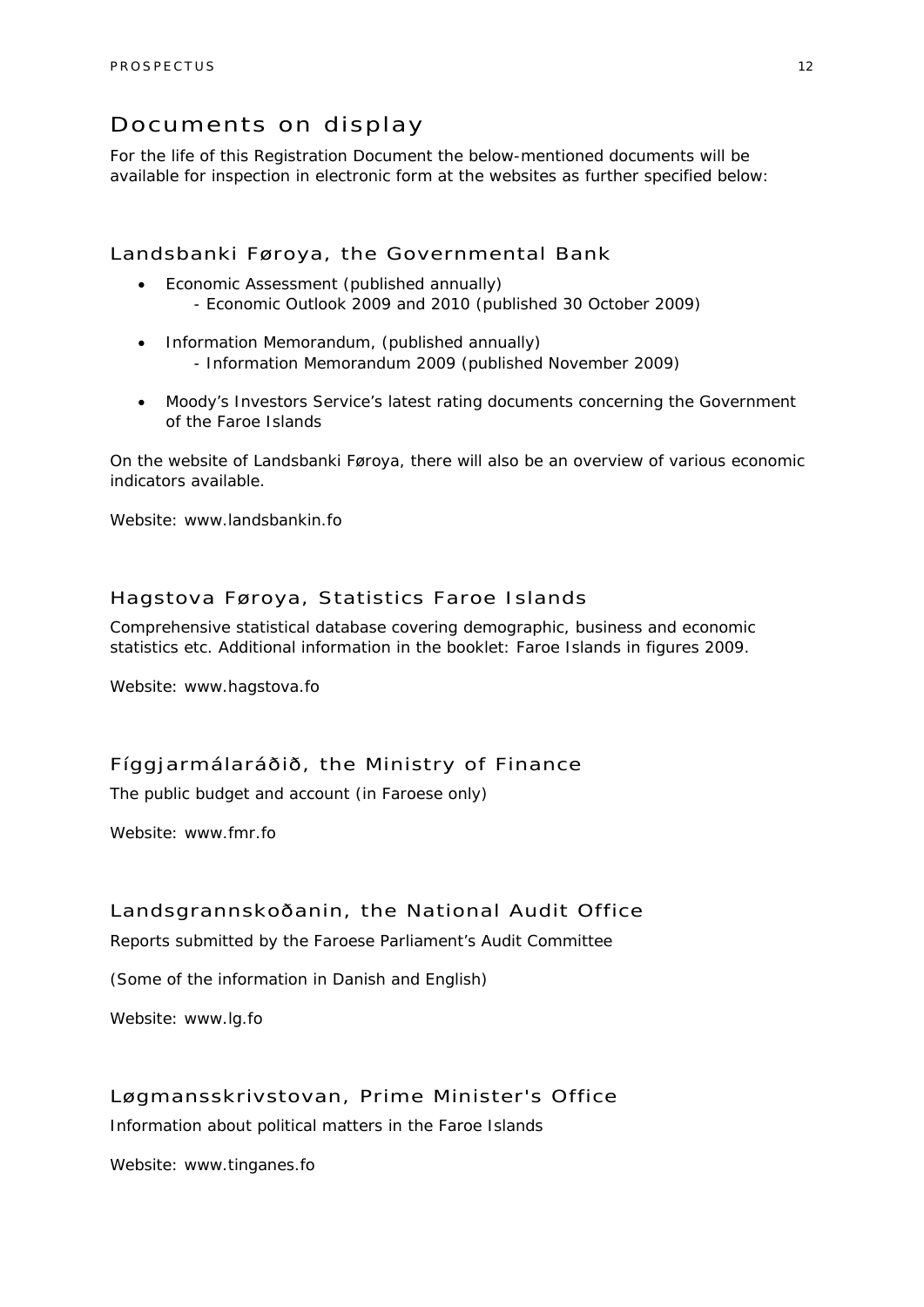### The High Commissioner of the Faroe Island

Annual report on the Faroe Islands (in Danish only)

Website: www.rigsombudsmanden.fo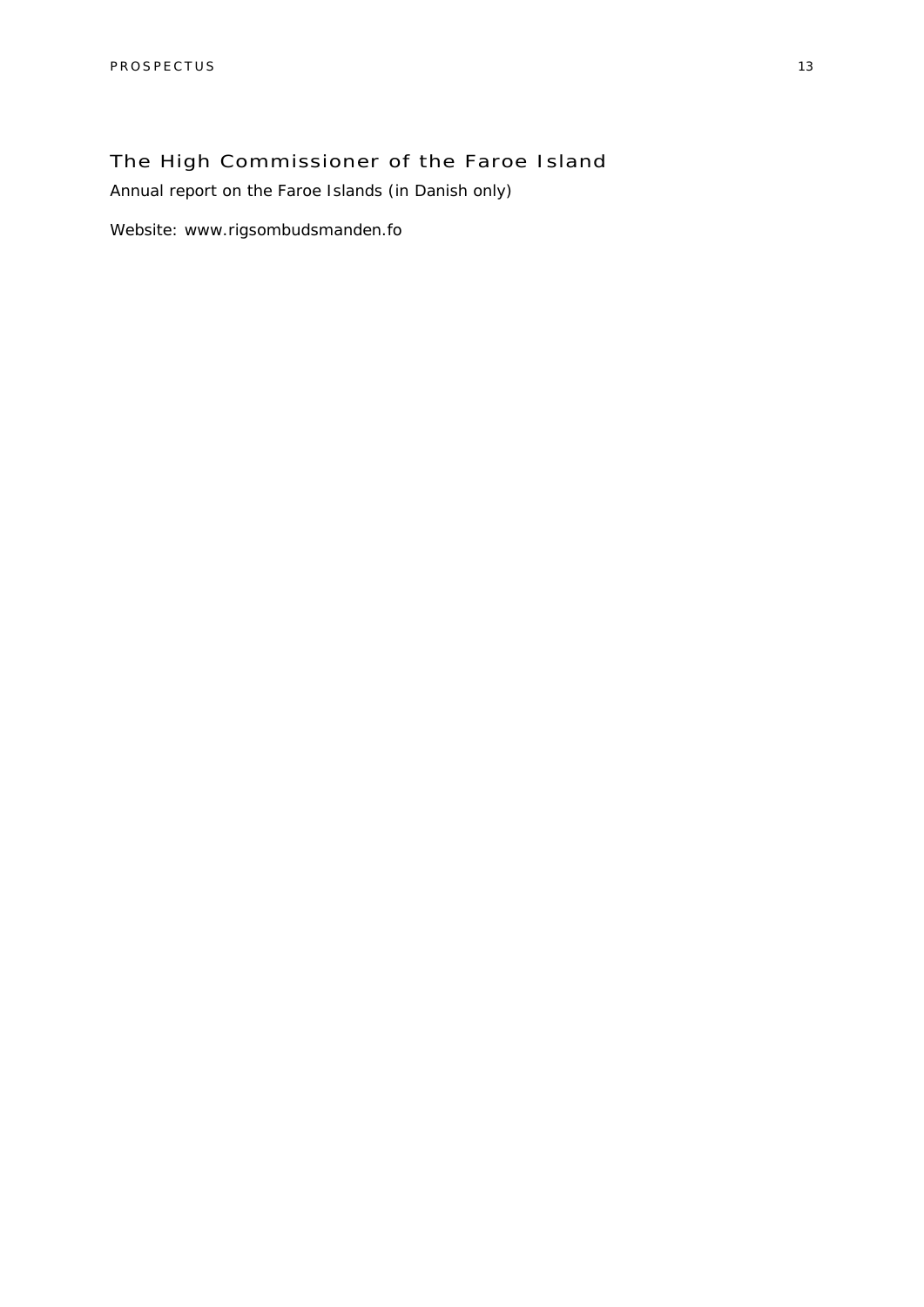### II. REGISTRATION DOCUMENT

| TABLE OF CONTENTS                                                  |  |
|--------------------------------------------------------------------|--|
|                                                                    |  |
|                                                                    |  |
|                                                                    |  |
|                                                                    |  |
|                                                                    |  |
|                                                                    |  |
|                                                                    |  |
|                                                                    |  |
|                                                                    |  |
|                                                                    |  |
|                                                                    |  |
| 3.6 Description of the Issuer's political system and government 29 |  |
|                                                                    |  |
|                                                                    |  |
|                                                                    |  |
|                                                                    |  |
|                                                                    |  |
|                                                                    |  |
|                                                                    |  |
|                                                                    |  |
|                                                                    |  |
|                                                                    |  |
|                                                                    |  |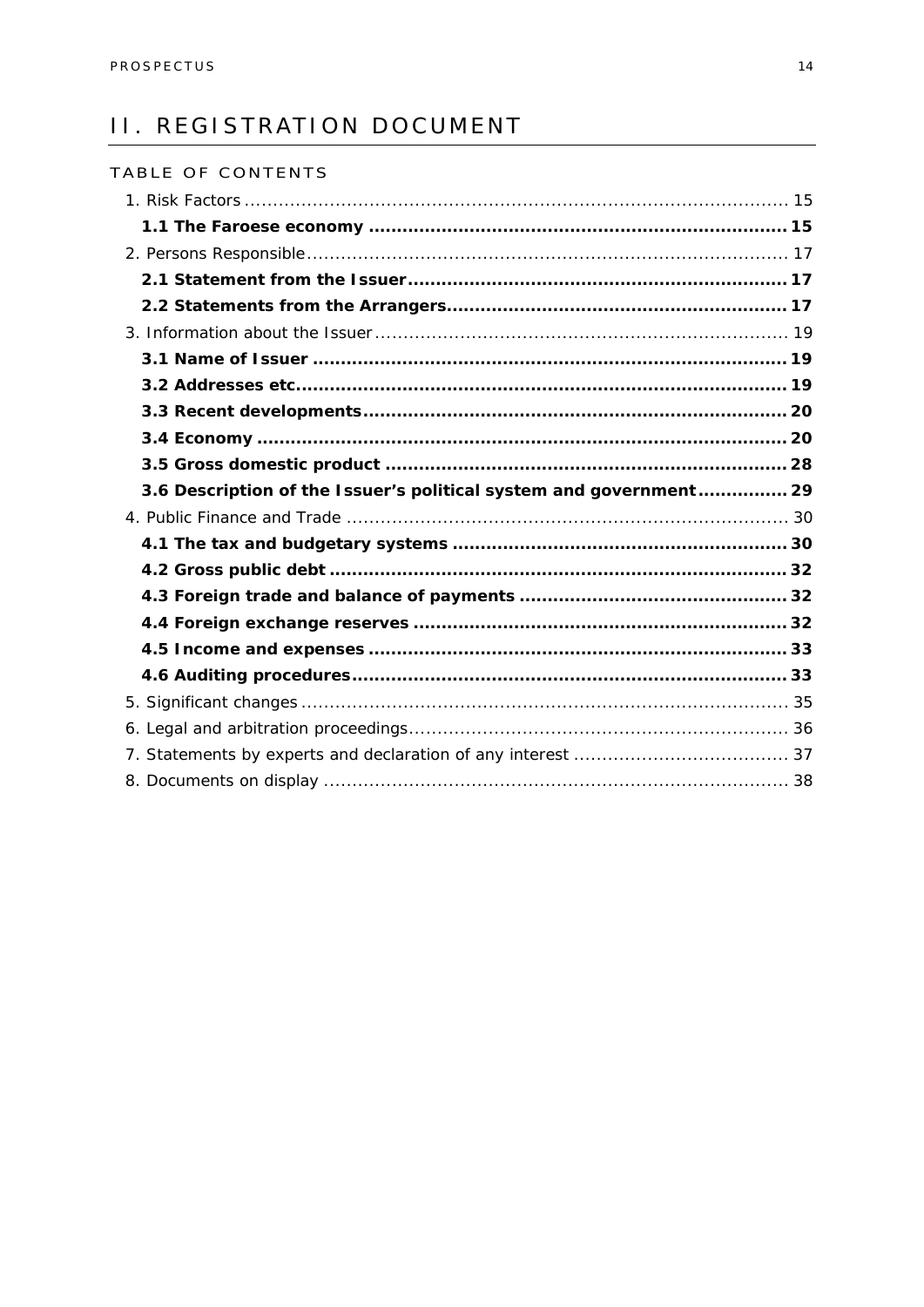### 1. Risk factors

Prospective investors should read this Prospectus carefully. Investing in the Notes involves certain risks factors that may affect the Issuer's ability to fulfil its obligations under the Notes to the investors, and which the investor should take into consideration prior to deciding to make an investment in the Notes. Most of the risk factors mentioned below are contingencies which may or may not occur, and the Issuer is not in a position to express a view on the likelihood of such contingencies occurring. The following is not intended as, and should not be construed as, an exhaustive list of relevant risk factors. There may be other risks that a prospective investor should consider that are relevant to its own particular circumstances or generally. Investors should consider, among other things, the following.

### 1.1 The Faroese economy

The Issuer's ability to fulfil its obligations under the Notes is highly dependent on the conditions of the Faroese economy.

The economic outlook is greatly affected by the huge public deficit of approx DKK 780 million in the budget for 2010. It is estimated that even though most industrial groupings in the economy can expect a decline or at best unchanged contributions to GDP at current prices in 2010 and 2011, the total economy will experience slight growth.

Fishery and related industries are of such importance that their influence determines the overall performance of the Faroese economy. This dependence on a resource-based industry is evident in the export figures, of which fish products account for about 95% of the export value. Because the Faroese fishing fleet is very oil dependent, a major increase in oil prices also constitutes a risk factor for the Faroese economy.

The unemployment rate has risen significantly, from 1.3% on average in 2008 to 4% on average in 2009. Landsbanki Føroya expects the unemployment rate to rise to 6-7% on average in 2010. The relatively high rate of unemployment will probably continue into 2011.

The increasing unemployment in neighbouring countries will make it more difficult for Faroese job seekers to find employment abroad. This could lead to increasing unemployment in the short term. The net growth of the workforce (those that reach working age minus those that reach retirement age) can be estimated at 150-200 persons annually, compared to 400-450 persons 15-20 years ago. The pressure on emigration and unemployment is therefore much smaller than for example in the crisis years in the 1990s.

As a food-exporting country, the effects on the Faroese economy from the global economic slowdown are expected to be relatively limited compared to most other and larger industrialised economies. However, there are indications of changes in the Faroese economy due to the slowdown, but a general expectation of increasing export prices will offset some of the total effect.

This is presumably linked to the weak state of the fish stocks exploited by the Faroe Islands, and to the government's revenue and expenditure policy, which increases the treasury's deficit, while the level of operating expenditures is reduced at the same time.

The Faroese economy has, in the opinion of Landsbanki Føroya, been affected less by the financial crisis than other larger economies with which it cooperates and with which goods and services are traded. The direct effects are more linked to the decline in the real economy of the trading partners of the Faroese economy.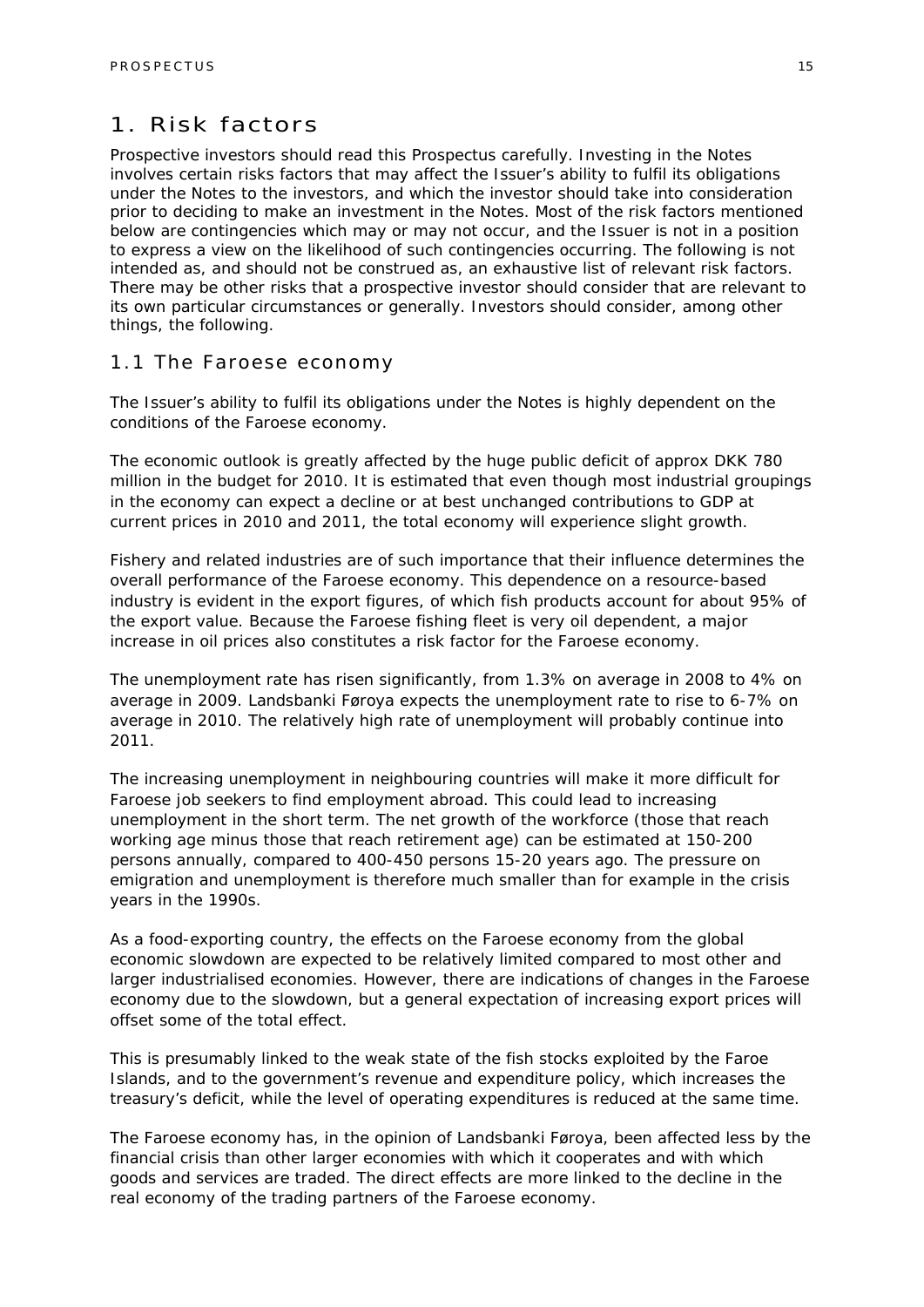The changes in the surrounding world affect the Faroese economy in different ways. In 2009 consumer prices decreased greatly after several years of significant increases. It is difficult to predict the price changes for 2010, but significant increases in overall prices are not expected. The nature of the Faroese economy makes it very exposed to especially energy and food price changes, and together with a dramatic fall in import this has had a positive effect on the balance of payments.

The Faroese banks are first and foremost affected by the international financial crisis through increased financing costs. This has affected their capacity to lend to households and companies in the Faroe Islands. Likewise, the level of equity in securities and fixed assets has fallen considerably since the autumn of 2007. This, together with the uncertainty surrounding the economic outlook for the coming years, affects households, in that they tend to reduce consumption and thereby increase savings rates. Landsbanki Føroya expects a small increase in consumption in 2010 and 2011.

Moreover, when households in major economies increase savings significantly within a short period of time, this first and foremost affects countries that produce raw materials for industrial production as well as industrialised and export-dependent economies producing consumption goods (durable and high-price goods) other than food. It is therefore expected that food-exporting countries will be less affected by falling demand for exports. Food-exporting countries were most likely more affected by falling export prices in the economic crisis following the financial crisis in 2008, while they were expected to be able to sell the unchanged amounts of produced food commodities. The effects of the global economy on the Faroese economy are likely to be firstly that it will become increasingly expensive to borrow money. A deciding factor regarding the effects on the Faroese economy in the near future are balances in the growth of prices among oil, raw materials, manufactured goods and food products. It is not yet clear how this balance will turn out and therefore, it is not easy to predict the effects in the coming years.

The influence from the oil industry has not yet had the economic effect that was expected when the explorations first took place. Expectations have become more moderate.

After a number of major mergers and acquisitions in recent years, company mergers and acquisitions have come to a stop as a consequence of the global economic crisis having an impact on both market concentration and overall ownership of several industries. It is the opinion of Landsbanki Føroya that structural changes and increased productivity are clear prerequisites for economic growth in coming years.

The market of the Notes issued by the Government of the Faroe Islands is influenced by economic and market conditions and, to varying degrees, interest rates, currency exchange rates and inflation rates. There can be no assurance that events on the Faroe Islands, in Denmark, Europe or elsewhere will not cause market volatility and that such market volatility will not adversely affect the trading price of the Notes.

Any negative changes in the political environment of the Faroe Islands or in the relations between the Faroe Islands and Denmark may also affect the Faroese economy.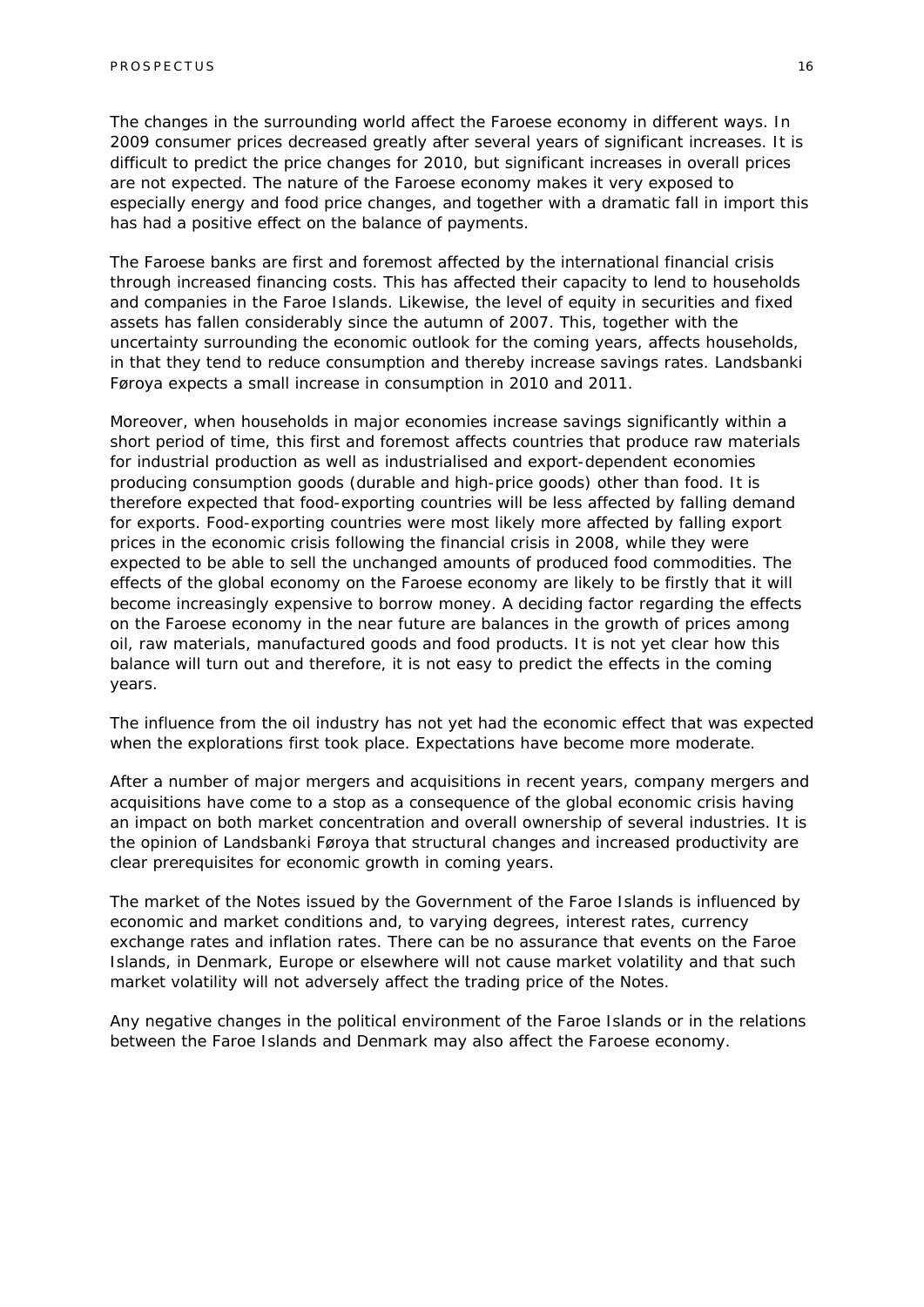### 2. Persons responsible

### 2.1 Statement from the Issuer

We, on behalf of the Government of the Faroe Islands, declare, as those responsible for the Registration Document that, having taken all reasonable care to ensure that such is the case, the information contained in the Prospectus is, to the best of our knowledge, in accordance with the facts and contains no omission likely to affect its import.

Jóannes Eidesgaard Minister of Finance Føroya Landsstýri Fíggjarmálaráðið Tórshavn, 26 March 2010 Petur Alberg Lamhauge **Director** Føroya Landsstýri Fíggjarmálaráðið Tórshavn, 26 March 2010

### 2.2 Statements from the Arrangers

We, Landsbanki Føroya, registered office at Yviri við Strond 15, FO-110 Tórshavn, Faroe Islands, have been the arranger to the Issuer in the preparation of the Registration Document. We have, on behalf of the Issuer, compiled and prepared this Registration Document, having taken all reasonable care to ensure that, to the best of our knowledge, the information contained in the Registration Document, is in accordance with the facts and contains no omission likely to affect its import.

Sigurd Poulsen Managing Director Landsbanki Føroya Tórshavn, 26 March 2010

Jens Erik Magnussen Deputy Director Landsbanki Føroya Tórshavn, 26 March 2010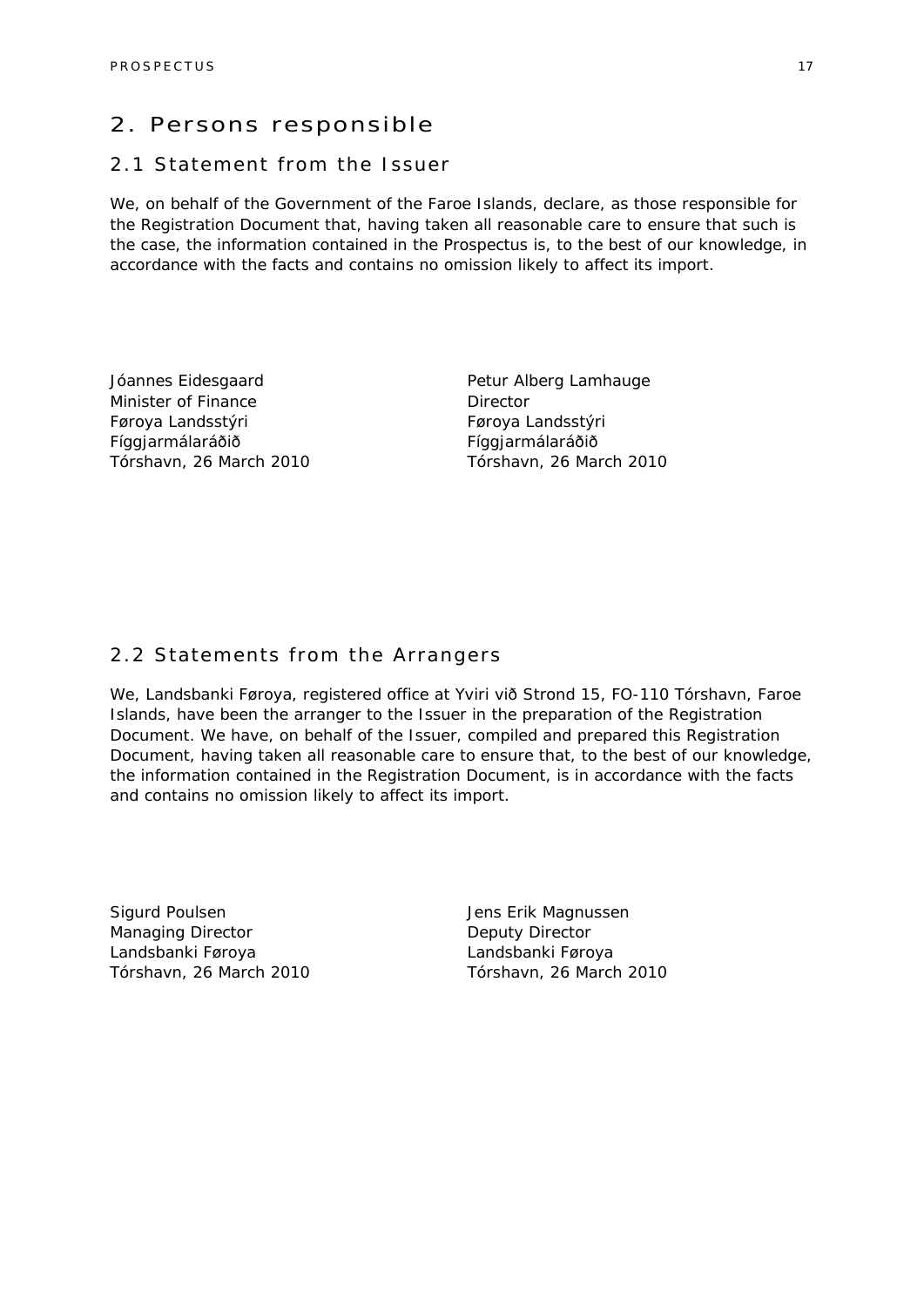We, Nordea Bank Danmark A/S, registered office at Strandgade 3, DK-1401 Copenhagen, Denmark, have been the arranger and adviser to the Issuer and Landsbanki Føroya, in the preparation of this Registration Document. Nordea Bank Danmark A/S has not independently verified the information contained herein. Accordingly, no representation, warranty or undertaking, expressed or implied, is made and no responsibility or liability is accepted by Nordea Bank Danmark A/S as to the accuracy or completeness of the information contained or incorporated in this Registration Document or any other information provided by the Issuer and Landsbanki Føroya in connection with the Notes. Nordea Bank Danmark A/S does not accept any liability in relation to the information contained or incorporated by reference in this Registration Document or any other information provided by the Issuer and Landsbanki Føroya in connection with the Notes

Peter Brink Jensen Senior Analyst Nordea Bank Danmark A/S Copenhagen, 26 March 2010 Fredrik Dahlström **Director** Nordea Bank Danmark A/S Copenhagen, 26 March 2010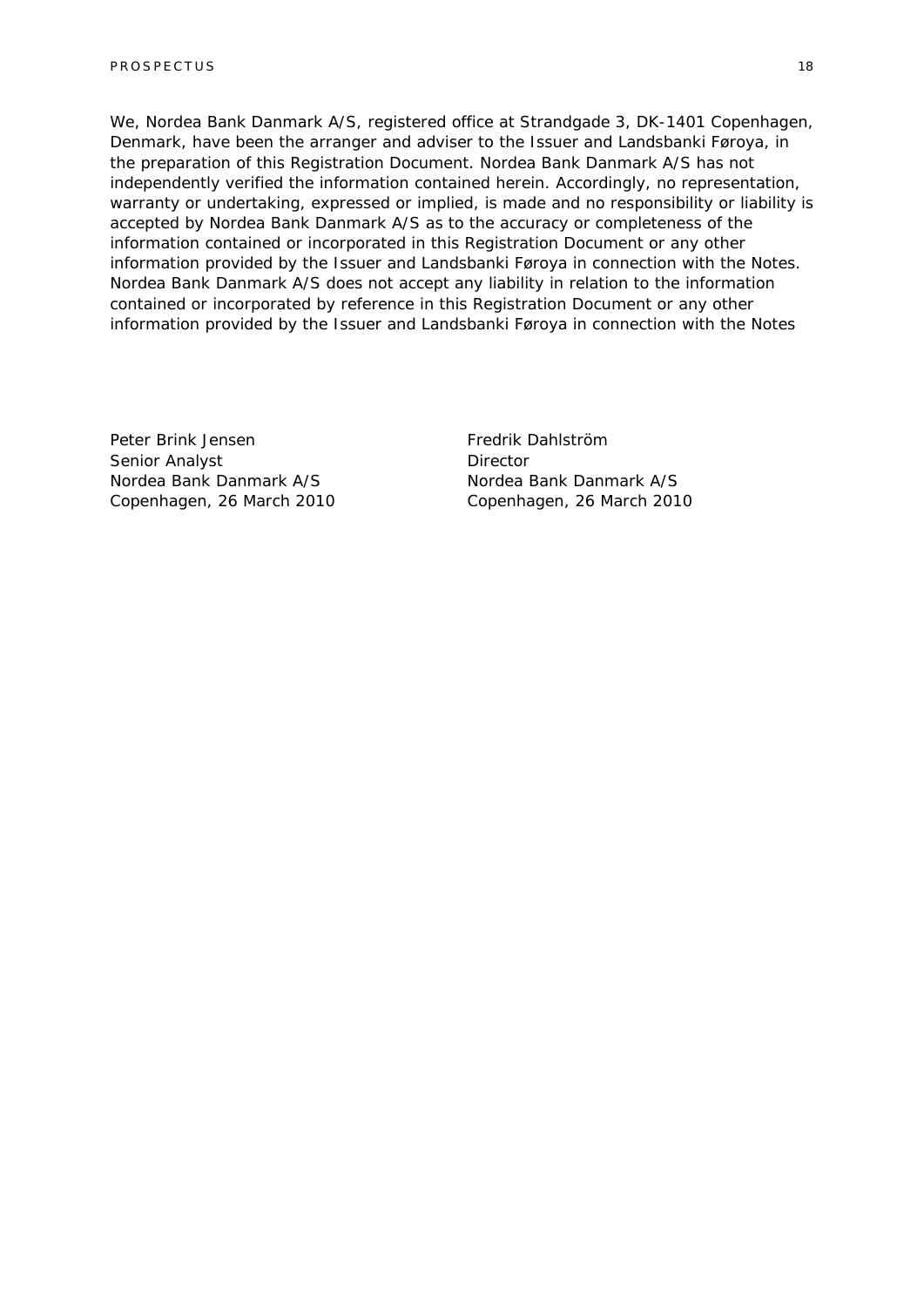### 3. Information about the Issuer

### 3.1 Name of Issuer

The Issuer is the Føroya Landsstýri, the Government of the Faroe Islands.

### 3.2 Addresses etc.

#### The Government of the Faroe Islands (Føroya Landsstýri):

Ministry of Finance Fíggjarmálaráðið Kvíggjartún 1 PO Box 2039 FO-165 Argir Faroe Islands Tel: +298 352020 Fax: +298 352025 E-mail: fmr@fmr.fo

### The Faroese Parliament (Føroya Løgting):

Tinghúsvegur 1-3 PO Box 208 FO-100 Tórshavn Faroe Islands Tel: +298 363900 Fax: +298 363901 E-mail: logting@logting.fo

### Landsbanki Føroya, the Governmental Bank:

Landsbanki Føroya Yviri við Strond 15 PO Box 229 FO-110 Tórshavn Faroe Islands Tel: +298 350300 Fax: +298 350301 E-mail: landsbankin@landsbankin.fo

### Nordea Bank Danmark A/S:

Nordea Bank Danmark A/S Strandgade 3 DK-1401 Copenhagen K Denmark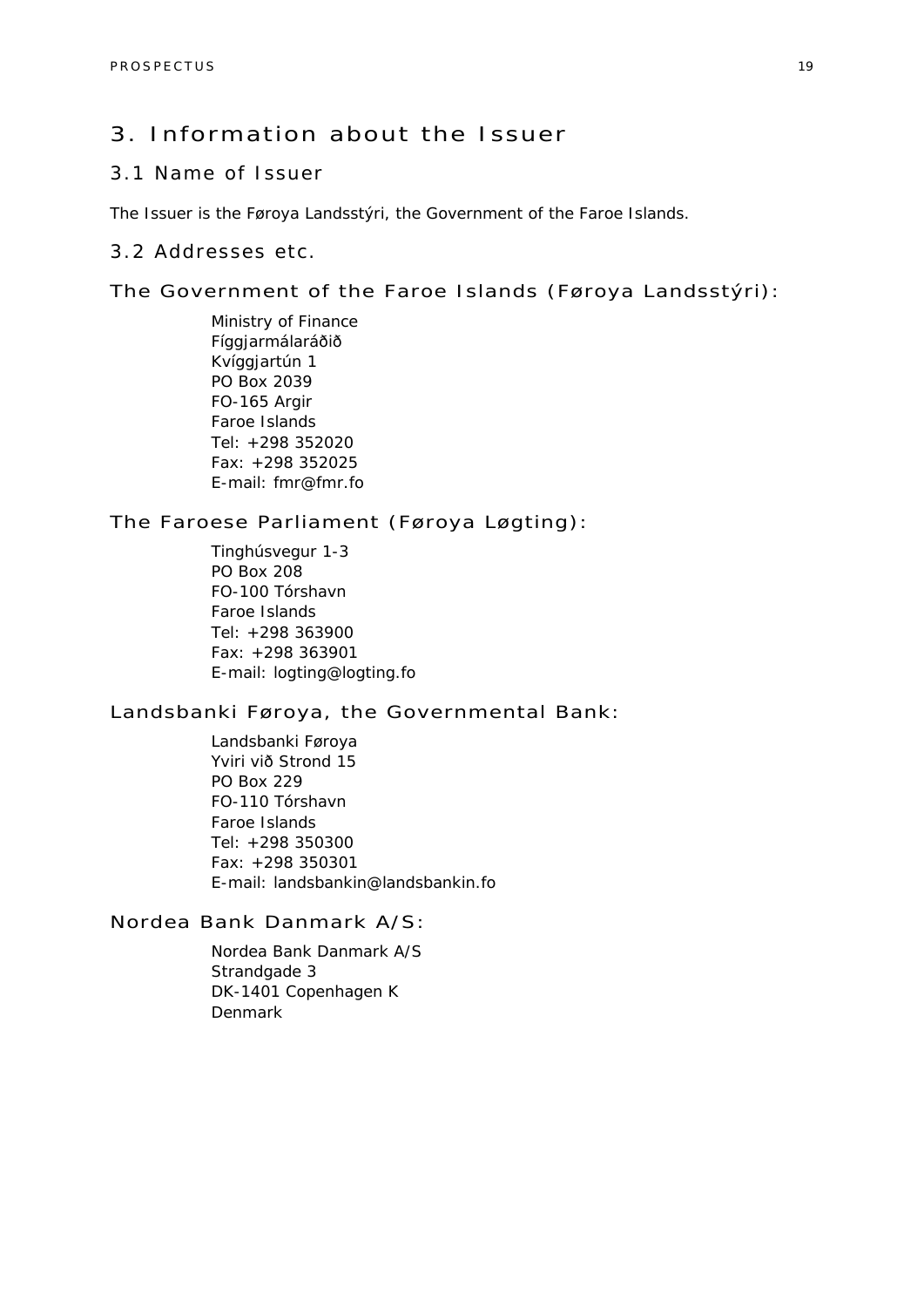### 3.3 Recent developments

There have been no recent events, with material effect to the Issuer's solvency, other than already described in this Registration Document.

### 3.4 Economy

The Faroe Islands are a modern, developed society with a standard of living comparable to other Nordic countries, with disposable income of about 80% of Denmark's according to the Credit Analysis Report from Moody's Investors Service from May 2009 (available at http://www.landsbankin.fo. See under Publications). However, the economy is not yet as diversified as in other highly developed countries.

Fishery and related industries are of such importance that their influence determines the overall performance of the Faroese economy. This dependence on a resource-based industry is evident in the export figures, of which fish products account for about 95% of the export value.

| Exports (fob) by product<br>Table 1 |       |       |                          |  |
|-------------------------------------|-------|-------|--------------------------|--|
| 2007                                | 2008  | 2009  | Diff 2008 to<br>2009 (%) |  |
| 641                                 | 605   | 407   | $-32.7$                  |  |
| 323                                 | 171   | 91    | $-46.6$                  |  |
| 495                                 | 494   | 560   | 13.2                     |  |
| 493                                 | 817   | 1,190 | 45.7                     |  |
| 101                                 | 138   | 170   | 23.6                     |  |
| 184                                 | 52    | 26    | $-50.9$                  |  |
| 123                                 | 146   | 144   | $-1.9$                   |  |
| 204                                 | 175   | 154   | $-11.7$                  |  |
| 94                                  | 117   | 96    | $-17.6$                  |  |
| 1,164                               | 825   | 694   | $-15.9$                  |  |
| 3,822                               | 3,540 | 3,533 | $-0.2$                   |  |
| 141                                 | 178   | 217   | 22.0                     |  |
| 93                                  | 604   | 229   | $-62.0$                  |  |
| 4,057                               | 4,323 | 3,979 | $-7.9$                   |  |
|                                     |       |       |                          |  |

**Source:** Statistics Faroe Islands

An economy with high dependence on fish products and exports is bound to be vulnerable to the changes in catches, fish prices and exchange rates. These often cyclical and unforeseen changes are volatile, and have left their mark on the economic history of the islands. Export income can fluctuate significantly from one year to the next, and these fluctuations spread quickly throughout the economy.

Because the Faroese fishing fleet is very oil dependent, a major increase in oil prices also constitutes a risk factor for the Faroese economy.

In 2008, GDP decreased after significant increases the years before. Landsbanki Føroya estimates a 2% decrease in GDP in 2009. The significant growth in 2006 and 2007 can be explained by an increase in credit-financed private consumption, and investment growth. The effects of the global economic slowdown explain the recent downturn together with more moderate private consumption.

In its publication "Economic Outlook for 2010 and 2011", Landsbanki Føroya states in an overall assessment that the slow economic growth is to be expected. Unemployment and the governmental deficit are offset by greater gains in the fishing industry and a wellfunctioning unemployment security plan. Landsbanki Føroya expects a GDP growth rate of around 3% in 2010 and around 2% in 2011. The financial crisis and the uncertainty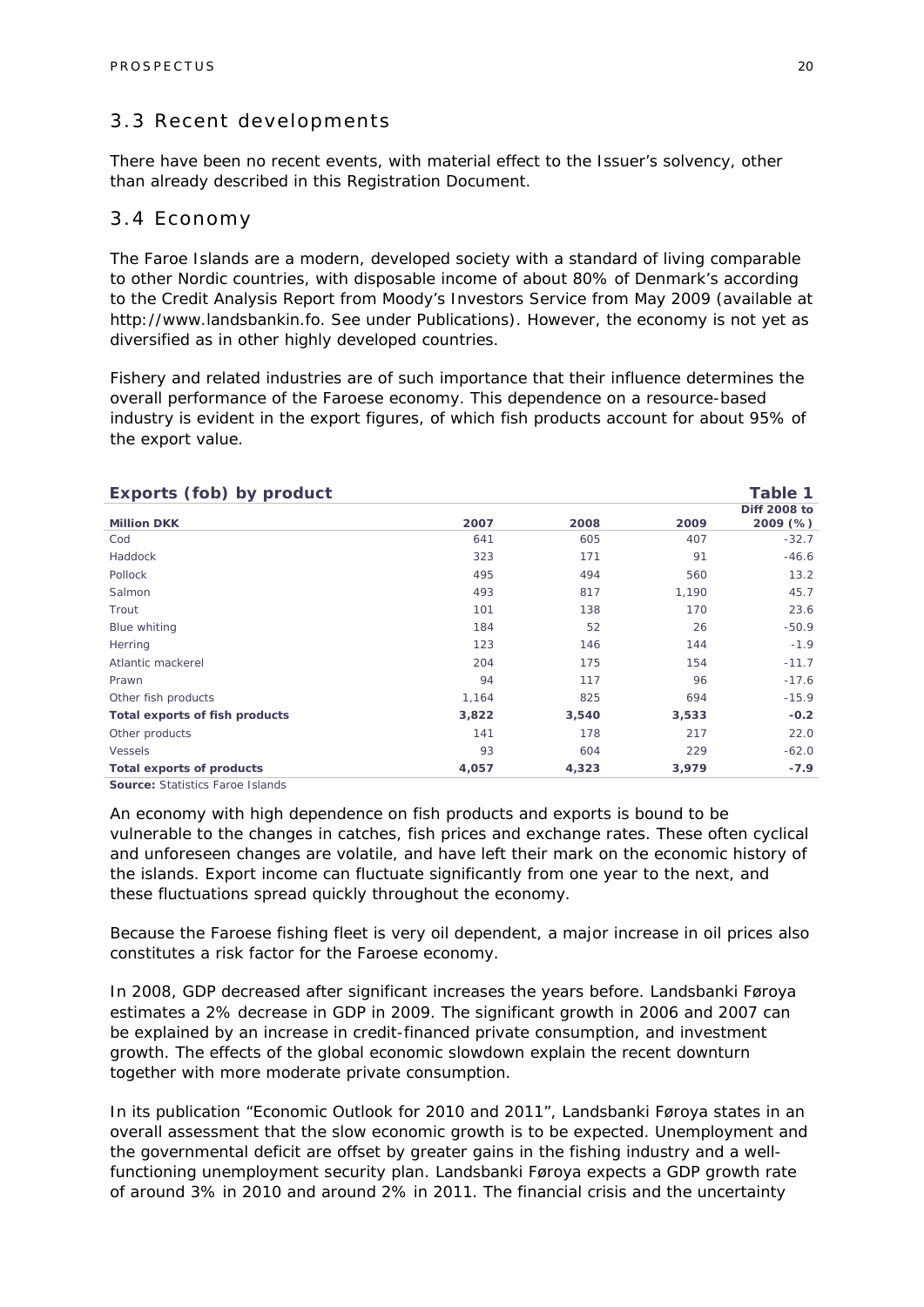regarding the global economy make it more difficult than usual to evaluate the outlook for the Faroese economy. The economic trend in 2010 can only to a certain extent be seen as a continuation of previous developments.

The growth rate in total wage expenditure in the Faroe Islands has on average been 5.9% for the years 2001 to 2007. The growth in total wage expenditure was above average in 2006 and 2007, while the growth in 2008 was well below average. The decrease in total wage expenditure from 2008 to 2009 was 4.5%.

| Total wage expenditure by business sector         |       |       | Table 2 |                             |
|---------------------------------------------------|-------|-------|---------|-----------------------------|
| <b>Million DKK</b>                                | 2007  | 2008  | 2009    | Diff 2008 to<br>2009 (in %) |
| Fishing                                           | 952   | 724   | 576     | $-20.5$                     |
| Aquaculture                                       | 118   | 153   | 172     | 12.4                        |
| Fish processing                                   | 350   | 315   | 302     | $-4.0$                      |
| Trade and industry, construction and energy etc.  | 1.004 | 1.046 | 910     | $-13.0$                     |
| Sales and services, transport, communication etc. | 2.134 | 2.256 | 2.116   | $-6.2$                      |
| Public administration and services                | 2.176 | 2.341 | 2.440   | 4.2                         |
| Other                                             | 181   | 183   | 185     | 1.1                         |
| Total                                             | 6,914 | 7,018 | 6,700   | $-4.5$                      |
| <b>Source: Statistics Faroe Islands.</b>          |       |       |         |                             |

In general, the Faroese labour market is characterised by a relatively large workforce in the fishing sector and the public sector.

In February 2010 there were about 24,900 employees in private and public businesses, 51% males and 49% females.

According to a labour survey from November 2007, 81% of the male employees and 51% of the female employees are in full-time employment.

There has been a decrease from 2008 to 2009 of about 10% in the number of employees in the fishing industry and the construction sector. The total number of employees has dropped by 3.4% in the first quarter of 2009 compared to the same period of 2008.

There has been a significant rise in unemployment. The latest numbers for March 2010 show an unemployment rate at around 7.9% and Landsbanki Føroya expects an annual average for 2010 at around 6-7%.

#### INDUSTRIES

#### *Fishery and the fishing industry*

Since the 1950s, the total yearly Faroese wet fish catch has been about 100,000 tonnes, and since the mid-1970s, most years the catch has been more than 100,000 tonnes (mean value 112,000 tonnes, standard deviation 20,000 tonnes). The most important wet fish species in recent years have been saithe, cod, haddock and greater silver smelt. The catch of these species is done mainly by smaller fishing boats, long-line vessels and pair trawlers.

The pelagic fishery arose in the mid-1960s and has increased since then. From 1995 the most important pelagic species have been blue whiting, herring, capelin and mackerel. These species are caught mainly by high capacity, pelagic trawlers and purse seiners. Other species fished by Faroese ships are prawns and shellfish.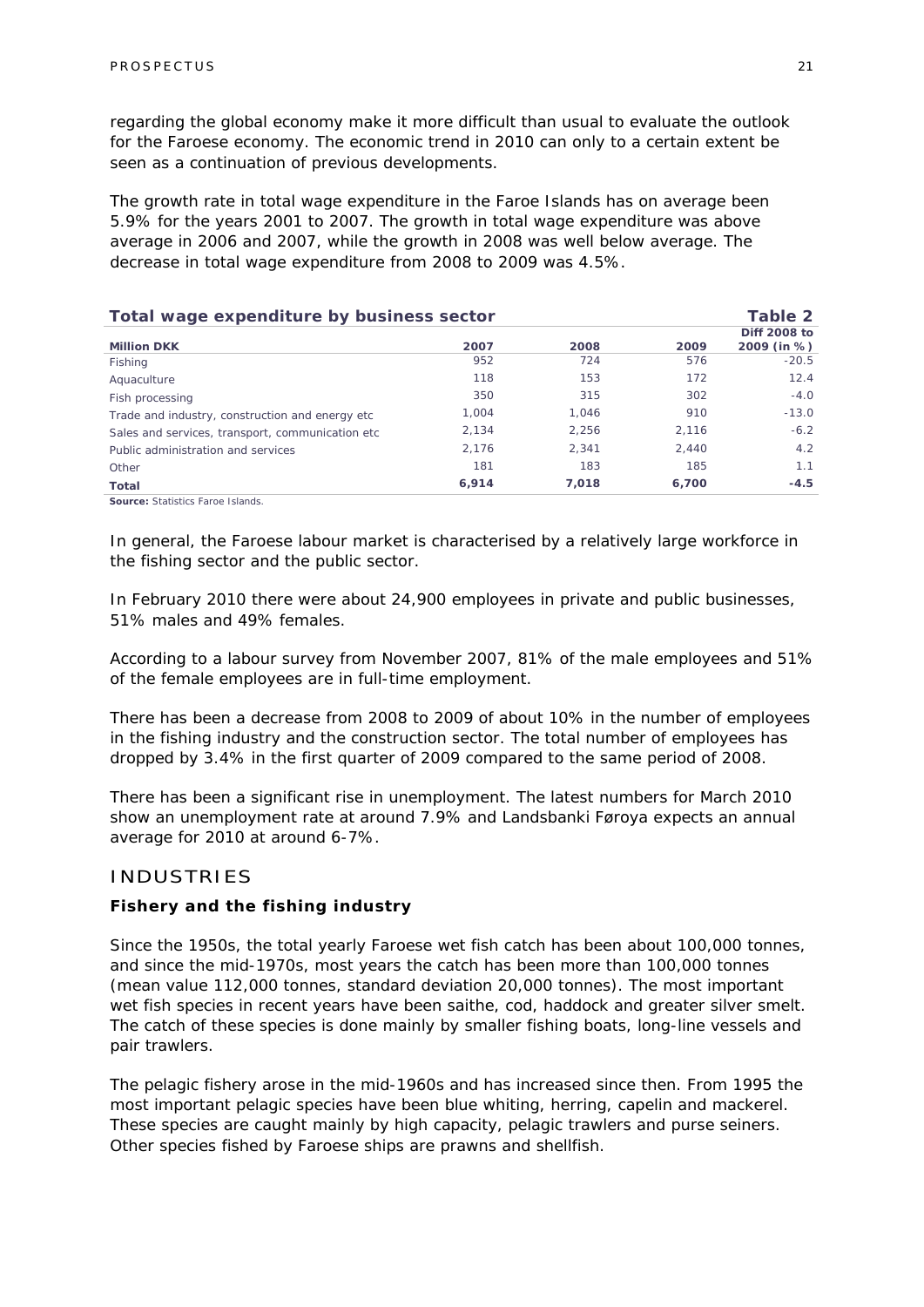The export value of fish products peaked in 2001 at DKK 4.2 billion. In 2003-2004, prices were lower again, but the total catch was one of the best ever. Prices rose in 2005 and 2006, but were lower again in 2007. Good catches in 2007 compensated for the fall in prices and the export value increased by 4% compared to the year before. The general increase in prices and the overall growth in the catch within the Faroese exclusive economic zone have resulted in an increase of the export value. From 2000 to 2008 the export value of fish products was comparatively high and stable.

The value of fish exports fell 0.2% from 2008 to 2009. This was caused by a significant fall in the prices on products from some of the demersal species, while there has been a cut of more than 75% in the value of products from pelagic species due to large reductions in quotas. However, the value of products from farmed fish has increased by DKK 405 million or 42% from 2008 to 2009..

Fish prices were generally low in 2009. Prices of cod and haddock landed fresh in the Faroe Islands on average fell about 40% and 30%, respectively, in the first nine months of 2009 compared to the same period of 2008. However, there has been a rise in prices over the past few months. Saith prices have been more stable, but slightly higher in 2009 than in 2008.

In 2008, the total Faroese catch was 521,306 tonnes (2007: 582,000 tonnes). 181,788 tonnes (2007: 231,000 tonnes) or 35% were fished in Faroese fishing areas. Of the total catches, wet fish accounted for about 112,000 tonnes (2007:131,000 tonnes), which were mainly fished in Faroese waters. Of the total cod catches in 2008, nearly 65% were fished in foreign fishing areas like the Barents Sea and East Greenland. This is mainly caused by a significant fall in the catches of cod in Faroese waters over the last three years. Most of the cod fished in foreign waters is caught by big filleting trawlers.

From 2008 to 2009, the wet fish catch landings from Faroese waters increased by 0.2%.

#### *On-land fish industry*

After the economic crisis in 1992, the on-land fish industry went through a restructuring process, and the number of plants was reduced to fewer, bigger or more specialised plants. The filleting factories produce a range of fresh, iced and frozen products to the retail and food service markets. About 30% of the total fish export value in 2009 was fresh, frozen or salted fillets: DKK 407 million in cod fillets (8,289 tonnes), DKK 91 million in haddock fillets (2,511 tonnes), and DKK 560 million in saithe fillets (21,000 tonnes) and other species DKK 157 million (5,695 tonnes). The fish fillet plants depend on a stable supply of raw material. This has led to vertical integration of some plants and ships. Other smaller factories produce more specialised fish products.

Exports of fried fishmeal and fish feed produced from pelagic species were about 10,634 tonnes (2008: 29,460 tonnes) in 2009. The export value was DKK 80 million on 2009 (2008: DKK 165 million), which is 2.2% (2008: 4.7%) of the total export value of fish products.

#### *Aquaculture*

The fish farming industry is relatively new in the Faroe Islands. Farming of salmon and trout started in the early 1980s and has since emerged as the second-largest export industry in the Faroese economy. Production has been volatile over the years, and the industry is currently in a redevelopment phase. The harvest in 2004 was much less than previous years – around 37,000 tonnes. The harvest took a new plunge in 2005 with 19,000 tonnes. The fish farming industry has since rebounded and is now in a more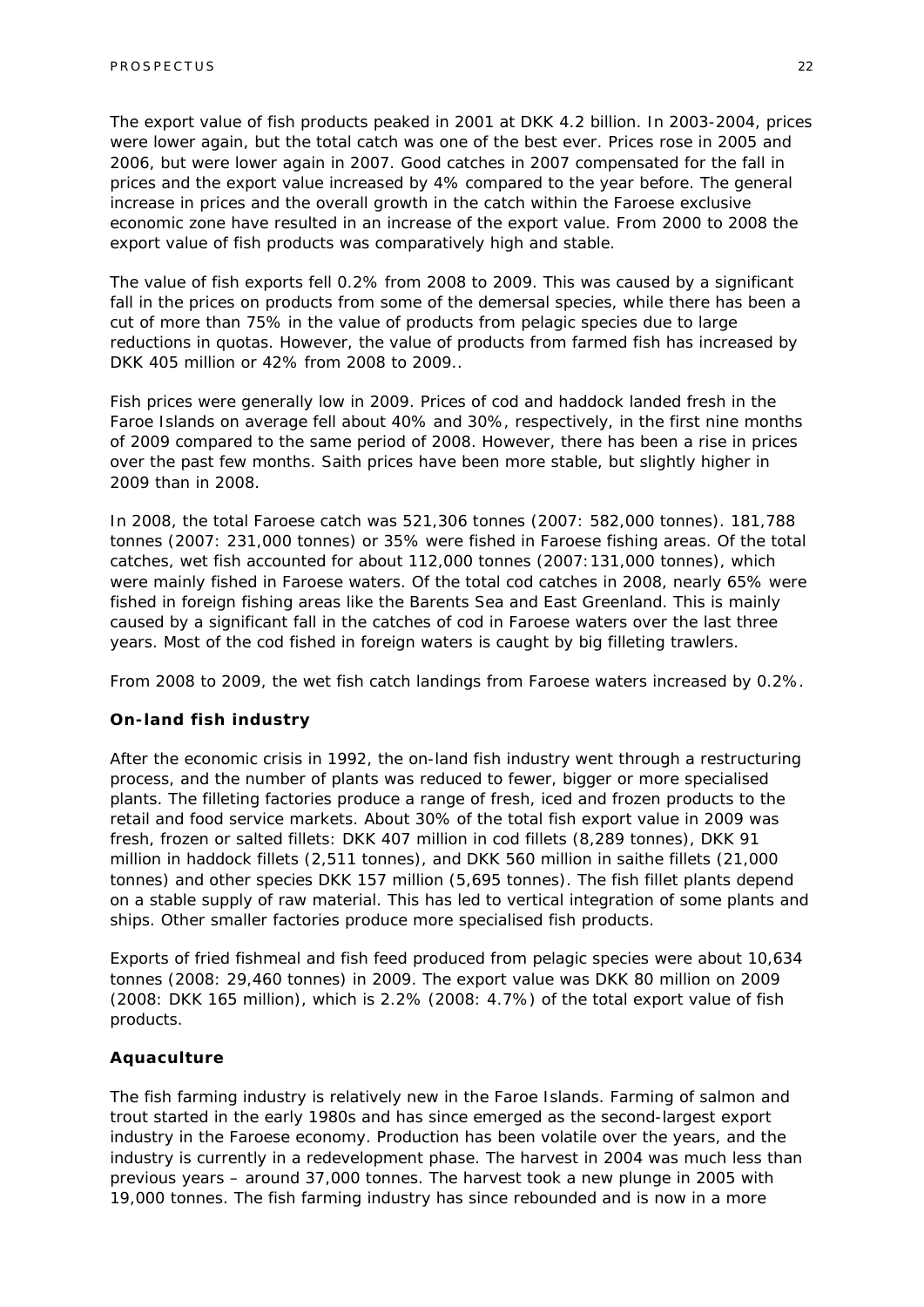positive development stage. The industry seems to have successfully fought the fish disease plague and production is growing.

The value of 2009 exports increased compared to 2007 and 2008, but the total export value is not expected to increase. The export value in 2009 was around DKK 1,350 million. It is expected to decrease during 2010 due to smaller amounts of young fish, but is expected to increase to even higher levels in 2011 and 2012. The fish farming industry accounts for around 30% of total Faroese exports.

Compensation of employees in the aquaculture industry was DKK 171 million in 2009, which is about 12% higher than the previous year. From January to March 2009, the compensation of employees increased by about 25% compared to the same period in 2008.

#### *Construction*

The construction industry in the Faroe Islands has had a significant impact on the economy. Most Faroese homes are spacious and the people of the Faroe Islands have generally high private housing standards.

Increased difficulties in obtaining funding for new investments due to the financial crisis and the poorer economic outlook may have caused problems for new investments, and this led to the slowdown in the construction industry from late 2008. Now governmental projects and the municipality of Tórshavn drive the demand for construction.

#### *Transport and communication*

#### *Internal*

The transport infrastructure in the Faroe Islands is good. Road connections now link all villages on each island and also between some of the islands.

In December 2002, the first sub-sea tunnel in the Faroe Islands was opened between Vágar and Streymoy. This is the first partially user-financed investment of its kind in the Faroe Islands.

A second sub-sea tunnel between Borðoy and Eysturoy opened in May 2006.

Both passenger and cargo transport are provided daily to all but two of the inhabited islands and most villages. Ferries and helicopter services are available to the islands that are not directly linked to the road system, and bus service is the most common form of transport for all other areas. As of 1 January 2009, there were 20,293 registered private cars, equivalent to 416 cars per 1,000 inhabitants.

The imports of new cars fell dramatically during 2009 and are still at a very low level.

#### *External*

Atlantic Airways, the national airline carrier of the Faroe Islands, is currently the only operator offering routes to and from the Faroe Islands. Depending on the season, there are four to seven daily flights to Denmark (Copenhagen and Billund). There are also several flights each week to Iceland, Norway and the UK depending on the season. In 2009, 203,662 passengers travelled through Vagar Airport, which is 8.2% less than in 2008.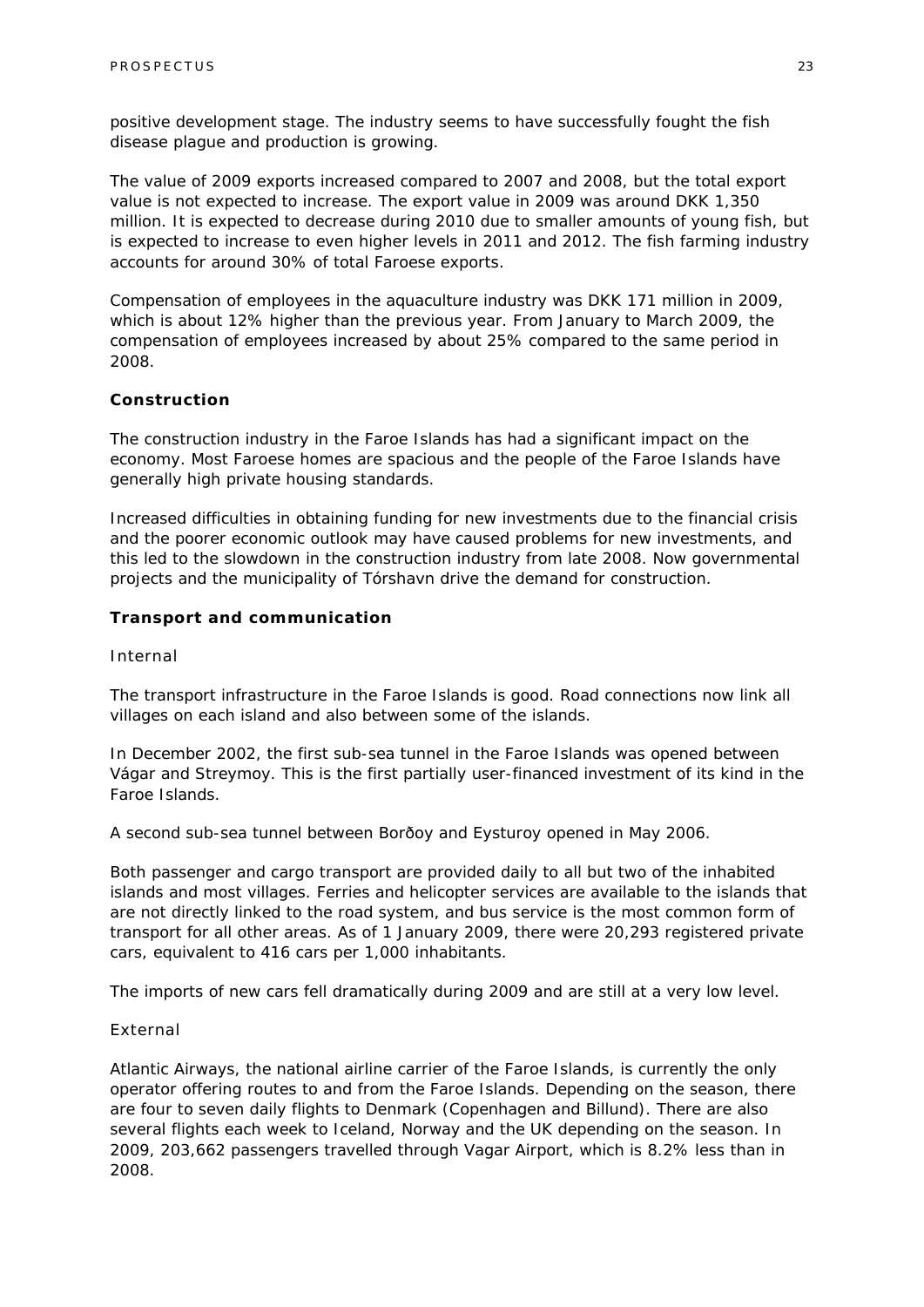On 1 May 2007, Vagar Airport was taken over from the Danish authorities by a Faroese public limited company. A building project budgeted at DKK 365 million will offer better transit facilities, and the runway will be extended to 1.6 km. The project is financed by the decapitalisation of the Investment Fund (Íleggingargrunninum) by a corresponding amount.

The ferry Norröna (a combined cruise/cargo ship that can carry roughly 1,500 passengers and 800 cars) offers weekly service to Denmark and Iceland. Nearly 56,566 passengers travelled to the Faroe Islands by sea in 2009, which are 7,800 fewer passengers than in 2008. The limited company Smyril Line which runs Norröna was restructured in November 2008 with a 70% write-down of existing shares, DKK 40 million in new share capital (DKK 30 million from the government), conversion of DKK 30 million of subordinated loans to equity and new loans of DKK 26 million. The business model has been changed in such a way that the ferry only sails between Iceland, the Faroe Islands and Denmark from 1 January 2009.

Icelandic and Faroese freight companies provide cargo carriage to and from the Faroe Islands.

The most important routes are to Denmark, Scotland, Norway and Sweden.

The international financial crisis and the general economic slowdown have obviously had some negative effects on the Faroese transport sector.

#### *Telecommunications*

At the end of 2008 there were about 20,100 ordinary fixed network telephone subscriptions. The number of fixed network subscriptions has been falling for some years now. Two telephone companies, Faroese Telecom and Vodafone, have market shares of 80% and 20%, respectively. Mobile telephone subscriptions totalled 54,860 in 2008. The use of mobile technology has increased significantly in recent years. Two telephone companies, Faroese Telecom and Vodafone, have market shares of 66% and 34%, respectively. For outgoing domestic mobile traffic the market shares in the second half of 2008 were 66% for Faroese Telecom and 34% for Vodafone. The figures for outgoing international mobile traffic were 76% for Faroese Telecom and 24% for Vodafone.

Some minor companies also operate in the telecommunications sector.

Broadband coverage is high (well over the OECD average) with 14,878 subscribers in 2008 or 30 subscribers per 100 inhabitants.

In 2009 there were about 16,000 satellite or cable television subscribers.

Viewers and listeners of television and radio by the Faroese Broadcast Company (Kringvarp Føroya) are required to pay a licence fee if they have a receiving set.

The Postal and Telecom Surveillance Authority's (www.fse.fo) telecom statistics for the first half of 2009 are the sources for the description of the telecommunication sector.

#### *Tourism*

Tourism is not a major industry in the Faroe Islands. For many years, efforts have been made to develop the tourism industry to diversify the Faroese economy.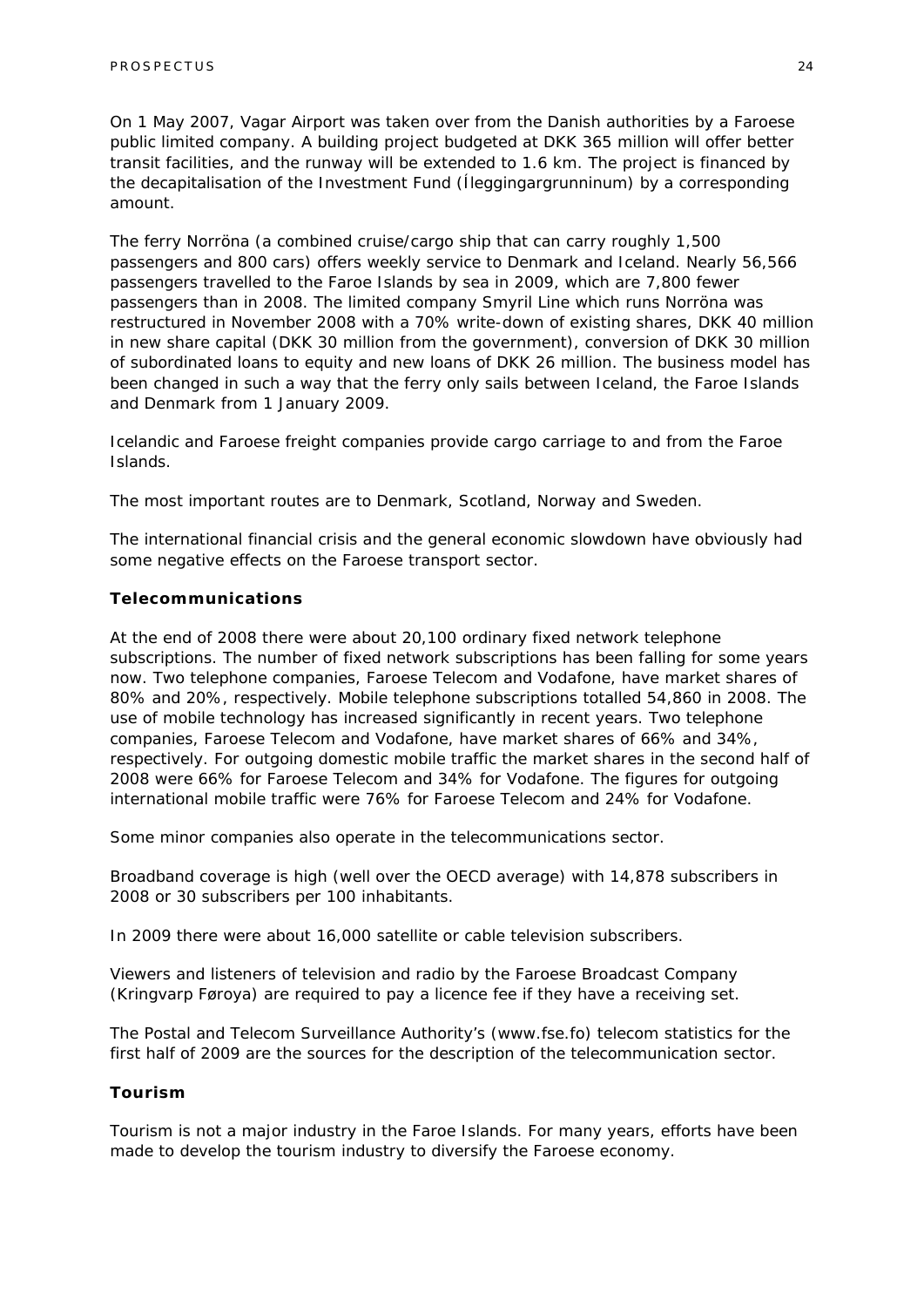Due to the lack of current statistics, it is difficult to determine the economic gains from tourism. The direct income effect of the tourism industry is estimated to be DKK 150-200 million. This figure excludes transport to and from the Faroe Islands.

About 116,000 tourist stays were registered in the Faroe Islands in 2006. About 75% of the total stays were foreign visitors, mostly from Scandinavian countries. From 2005 to 2006 the number of overnight visitors from foreign countries increased by about 19%.

Recent indications from the tourism industry are that growth has come to a temporary standstill.

A growing number of cruise ships visit the Faroe Islands during the summer months.

#### *Oil*

On 22 December 1992, the Danish Government agreed to transfer the rights to mineral resources in the subsoil of the Faroe Islands to the Government of the Faroe Islands. The initial oil exploration phase started in 1994 and since then, many firms have been exploring the subsoil.

So far the explorations have discovered no commercial findings, but they have showed the presence of an active hydrocarbon system in Faroese subsurface. The influence from the oil industry has not yet had the economic effect that was expected when the explorations first took place. Expectations have become more moderate, as fewer oil companies were interested when the third licensing round was held in November 2008. At present oil companies hold 11 licences. Three consortia applied for licences in the third round**.** Recent reports suggest some exploration activities.

It is difficult to estimate the outlook for future activity. Oil and gas exploration in the Faroese subsoil will continue in new areas in the coming years, and expectations are still kept alive.

#### *The financial market*

Financial affairs (except insurance companies and mortgage-credit institutions) are under Danish State authority and under the supervision of the Danish Financial Supervisory Authority (Finanstilsynet).

Four banks – Eik Banki, Føroya Banki, Norðoya Sparikassi and Suðuroyar Sparikassi – serve the financial market in the Faroe Islands.

Because of a revision in the banking law, banks and savings banks compete on equal terms. The law affords the same conditions for Faroese financial institutions as for Danish financial institutions relative to the Danish central bank. This legislation thus enables the Faroese banks to participate in international capital markets.

The Faroese economy enjoyed a period of high economic activity during 2006-2007, which gave rise to greater profits within the financial sector. But 2008-2009 proved to be very challenging year for the sector. In 2008 and 2009 there were significant losses in the major banks, only Føroya Banki showed profit in both 2008 and 2009.

The Faroese banks are affected by the international financial crisis through increased financing costs. This has affected their capacity to lend to households and companies in the Faroe Islands.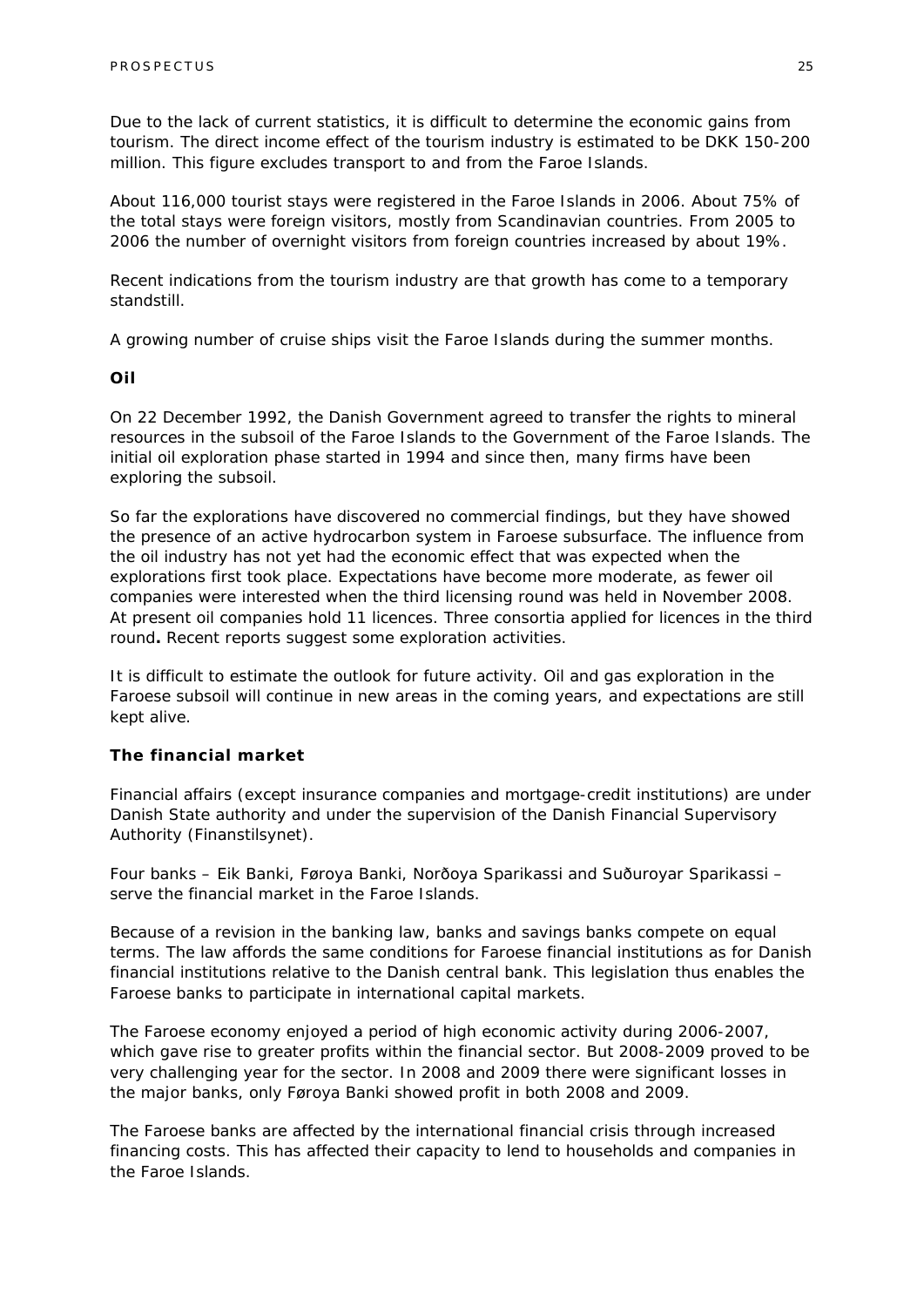Eik Banki (until December 2006 Føroya Sparikassi) showed profits in 2006 and 2007, but came out with a significant pre-tax deficit of DKK 511 million in 2008. The loss mostly stems from write-downs of assets in Denmark and value adjustments of securities.. For the year 2009 Eik Banki has presented a pre-tax deficit of DKK 386 million. Eik Banki is comprised by the state guarantee scheme and has received a capital contribution (hybrid capital) under the transition scheme, which is expected to adversely affect the result for 2009 by DKK 122 million. At year-end 2009 Eik Grunnurin (the Eik Fund) held 52% of the shares in Eik Banki. See www.eik.fo for more information.

The formerly publicly owned Føroya Banki has shown good profits in 2006 and 2007 from operations. Somewhat surprisingly, Føroya Banki managed to display a pre-tax profit of DKK 100 million in 2008. For the year 2009 Føroya Banki has presented pre-tax profit of 135 million. The reason that Føroya Banki has escaped the financial crisis relatively unscathed is its limited exposure abroad. The Faroese housing market has proved very robust, and write-downs in this field have been limited, in contrast to many other countries. In an attempt to move activity abroad, Føroya Banki has established Føroya Banki Ltd. in Denmark, but operations in this new market have so far been limited. Føroya Banki is comprised by the state guarantee scheme and has received DKK 204 million capital contribution (hybrid capital) under the transition scheme. The Government of the Faroe Islands sold two-thirds of its shares in Føroya Banki when the bank was listed in 2007, but the Government of the Faroe Islands still holds one-third of the shares. See www.foroya.fo for more information.

Føroya Banki was rated by Moody's Investors Service on 7 April 2009. Moody's Investors Service assigned a C- Bank Financial Strength Rating ("BFSR") to the Faroese bank P/F Føroya Banki as well as A3 long-term and Prime-2 short-term local and foreign currency deposit ratings. The outlooks on all ratings are stable.

Both Eik Banki and Føroya Banki were listed on NASDAQ OMX Iceland hf. and NASDAQ OMX Copenhagen A/S in 2007.

Two small banks, Norðoya Sparikassi and Suðuroyar Sparikassi, complete the Faroese banking sector. With DKK 31 million in pre-tax profits in 2006 and DKK 30 million in 2007, Norðoya Sparikassi suffered a loss of DKK 64 million in 2008, which to a large degree stems from losses in the local fishing industry, situated in and around Klaksvík, the second-largest city in the Faroe Islands. For the year 2009 Norðoya Sparikassi has presented a net deficit of DKK 46 million.

The smallest bank, Suðuroyar Sparikassi with DKK 2 million in pre-tax profits in 2006 and DKK 4 million in 2007, just about broke even in 2008. For the year 2009 Suðuroyar Sparikassi has presented a pre-tax profit of DKK 1.7 million.

See their respective websites: www.ns.fo and www.sparsu.fo.

According to the 2008 report on the Faroe Islands by the High Commissioner of the Faroe Islands (page 75), the total profit in the Faroese banking sector was DKK 507 million in 2006 and DKK 652 million in 2007, which was the best result ever. However, things changed drastically in 2008 when the sector went into the red with a total deficit of DKK 215 million, caused by heavy losses by Eik Banki and Norðoya Sparikassi. The 2008 report (in Danish only) can be found on the website of the High Commissioner of the Faroe Islands: www.rigsombudsmanden.fo.

Various financing institutions other than banks, both private and public, hold about a 10% share of the total financial assets and play an important role in selected areas of the financial market.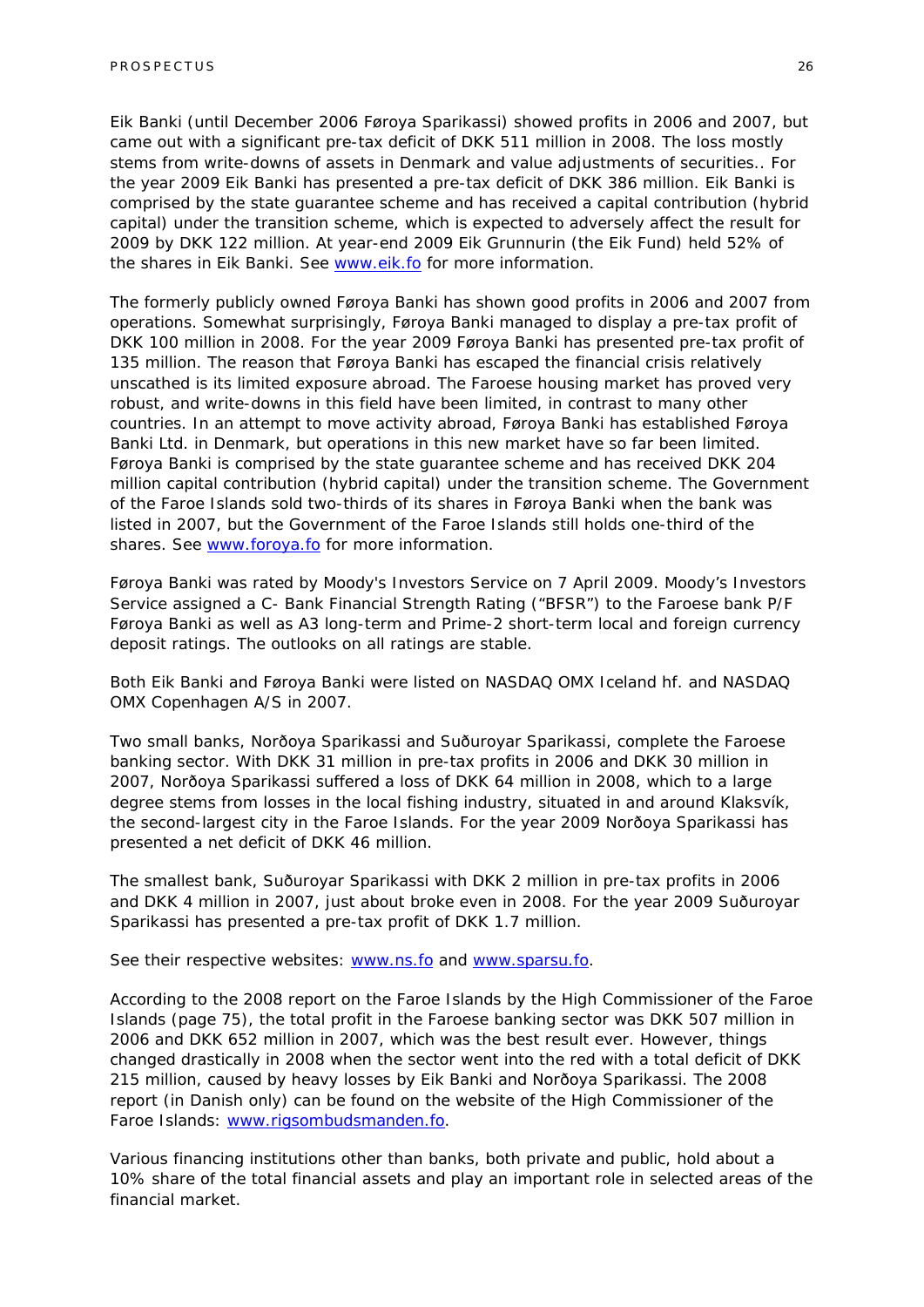In June 2008 a new insurance industry law passed by the Faroese Parliament came into force. In conformity with the insurance industry law from 1997, the monopoly was abolished and a Faroese Insurance Supervisory Body was appointed. This allowed any Faroese company complying with statutory requirements to enter the insurance business on the condition that the company obtains permission from the Government of the Faroe Islands and the Faroese Insurance Supervisory Body.

The company Trygd Ltd., and the old monopoly incumbent, Tryggingarfelagið Føroyar Ltd. (established in 1940), are currently the only non-life insurance companies active in the Faroese market. In the last few years, competition has increased in the life insurance market. The publicly owned company Føroya Lívstrygging (also a pension and life insurance company established in 1967) became a limited company in 2000. In February 2007 the Tryggingarfelagið Føroyar company TF Holding established a new pension and life insurance company named Betri Pensjón Ltd.

#### *Danish government guarantee scheme*

The Danish Government established a state guarantee scheme by Act no 1003 of 10 October 2008. The Danish Ministry of Economic and Business Affairs has, as part of the state guarantee scheme, established the company Finansiel Stabilitet A/S which is a public limited company wholly owned by the Kingdom of Denmark.

The Kingdom of Denmark acting through Finansiel Stabilitet A/S unconditionally guarantees all claims of unsubordinated and unsecured creditors against banks and certain Danish branches of foreign banks comprised by the scheme.

The state guarantee scheme covers all claims of unsubordinated and unsecured creditors against banks and branches comprised by the scheme between 5 October 2008 and 30 September 2010. The guarantee is unconditional, irrevocable and ensures timely payment of the covered claims. The Kingdom of Denmark guarantees Finansiel Stabilitet A/S.

By Act no 68 of 3 February 2009 the Danish Parliament amended the state guarantee scheme (the transition scheme) providing the possibility for capital contributions in the form of hybrid capital). The transition scheme also included an individual state guarantee scheme under which Danish banks (including Faroese banks), subsidiaries of foreign banks operating in Denmark and Danish mortgage credit institutions can apply for an individual state guarantee in relation to issues of unsubordinated and unsecured debt – and issues of junior covered bonds by an issuer of covered bonds – issued no later than 31 December 2010, with a maturity of up to three years.

Any issue of state-guaranteed notes by a financial institution eligible to apply for the individual state guarantee is conditional upon the financial institution having entered into an agreement with the Kingdom of Denmark acting through Finansiel Stabilitet A/S setting forth the overall terms and procedures relevant to the individual state guarantee.

The individual state guarantee will be granted on an issue-by-issue basis. The terms of the individual state guarantee will depend on bilateral negotiations between the applicant financial institution and the Kingdom of Denmark acting through Finansiel Stabilitet A/S.

Issued guarantees will unconditionally and irrevocably cover the guaranteed debt until repayment thereof.

Additional information and more details on the individual guarantee scheme and the requirements and process for obtaining such guarantee may be found at http://www.finansielstabilitet.dk.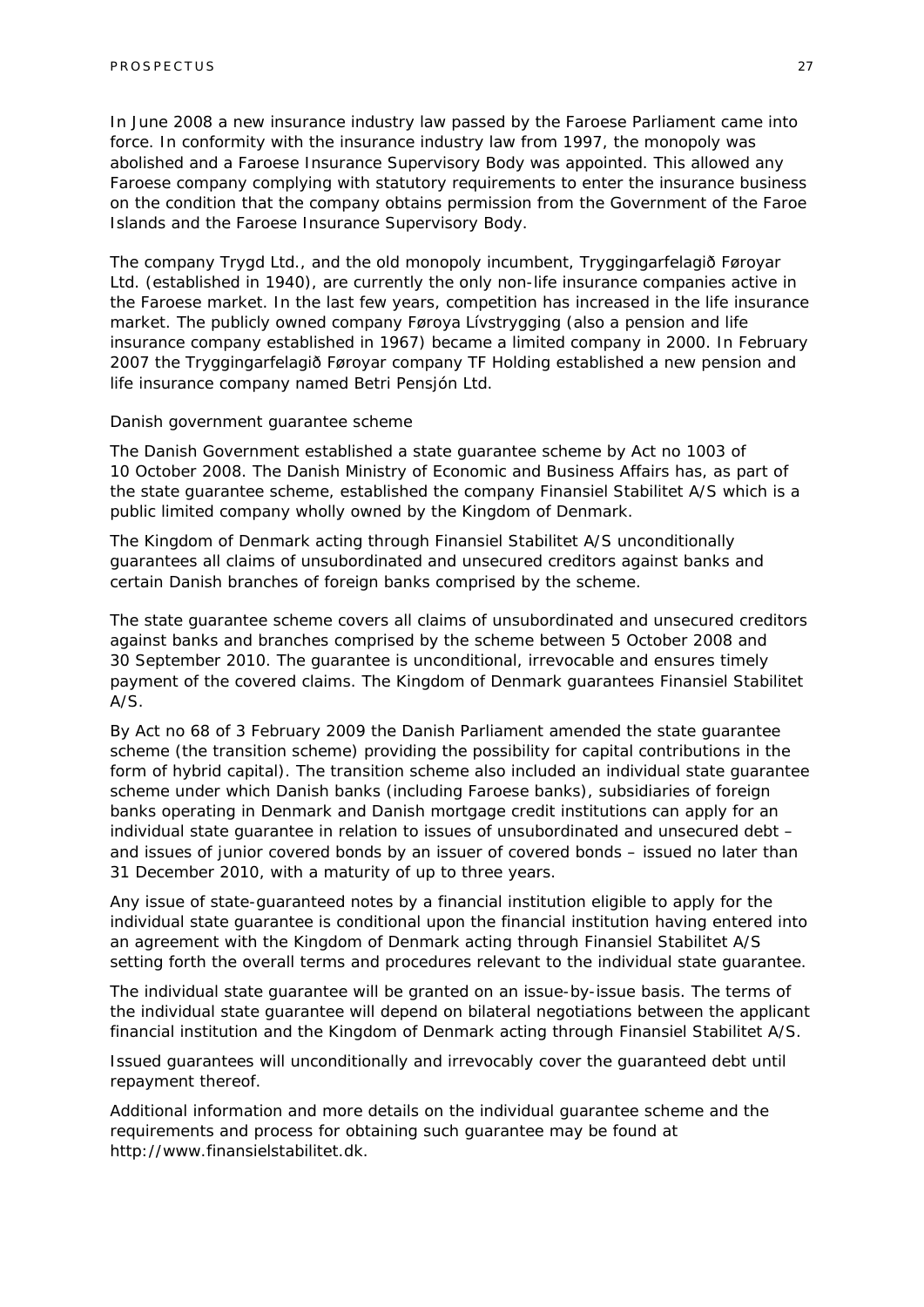Eik Banki, Føroya Banki, Norðoya Sparikassi and Suðuroyar Sparikassi are all participants in the Private Contingency Association and comprised by the state guarantee scheme and the transition scheme.

#### *The Faroese Securities Market*

The Faroese Securities Market, the limited company VMF (P/F Virðisbrævamarknaður Føroya) that was founded in 2000 in cooperation with the Iceland Stock Exchange, now NASDAQ OMX Iceland hf., had its first three bond listings in 2003. The Faroese government bonds expiring in 2008, 2010 and 2018 were listed on the market with varying durations, when the Government of the Faroe Islands decided to refinance the DKK 3,074 million debt with the Danish State. In 2008 and 2009 the Government of the Faroe Islands listed two additional bond series of DKK 974 million and DKK 1,900 million, respectively.

In June 2005, the first company (Atlantic Petroleum) was listed on the Faroese Securities Market on NASDAQ OMX Iceland hf.

Four companies are now listed on the Faroese Securities Market on NASDAQ OMX Iceland hf.: Eik Banki, Føroya Banki, Atlantic Petroleum and Atlantic Airways. All four companies are also double-listed on NASDAQ OMX Copenhagen A/S.

#### *Currency*

The currency of the Faroe Islands is the Faroese króna, and is issued by Danmarks Nationalbank, the Danish central bank. The Danish central bank considers the Faroese króna to be a "special version" of the Danish krone and unique, Faroese bank notes are in circulation in the Faroe Islands. The basis of the Faroese króna is an equal amount of Danish kroner deposited in an account in the Danish central bank. Although the bank notes used in the Faroe Islands are Faroese, the coins are the same as those in circulation in the rest of the Kingdom of Denmark. Faroese and Danish bank notes are fungible in the Faroe Islands. The Danish central bank is the lender of last resort and all local Faroese accounts are denominated in Danish kroner.

If Denmark decides to switch its currency to the euro, the Faroe Islands can be expected to follow.

### 3.5 Gross domestic product

| National income, expenditure and savings |        | Table 3 |        |                   |
|------------------------------------------|--------|---------|--------|-------------------|
|                                          |        | 2007    |        | <b>Estimation</b> |
| <b>Million DKK</b>                       | 2006   |         | 2008   | 2009              |
| <b>Gross domestic product</b>            | 11,738 | 12,413  | 12,474 | 12,235            |
| + Wages and salaries from abroad         | 362    |         |        |                   |
| - Wages and salaries to abroad           | 139    |         |        |                   |
| + Property income from abroad            | 677    |         |        |                   |
| - Property income to abroad              | 449    |         |        |                   |
| National income, gross                   | 12,185 |         |        |                   |
| + Current transfers from abroad          | 977    |         |        |                   |
| - Current transfers to abroad            | 128    |         |        |                   |
| National disposable income, gross        | 13,034 |         |        |                   |
| - Final consumption expenditure          | 10,119 |         |        |                   |
| Savings, gross                           | 2,915  |         |        |                   |
| - Gross capital formation                | 2,777  |         |        |                   |
| Net lending $(+)$ / Net borrowing $(-)$  | 142    |         |        |                   |

**Source:** Statistics Faroe Islands. The foreign account and investment figures for 2007 and 2008 are not available yet. The GDP figure for 2009 is estimated in February 2010 by Landsbanki Føroya.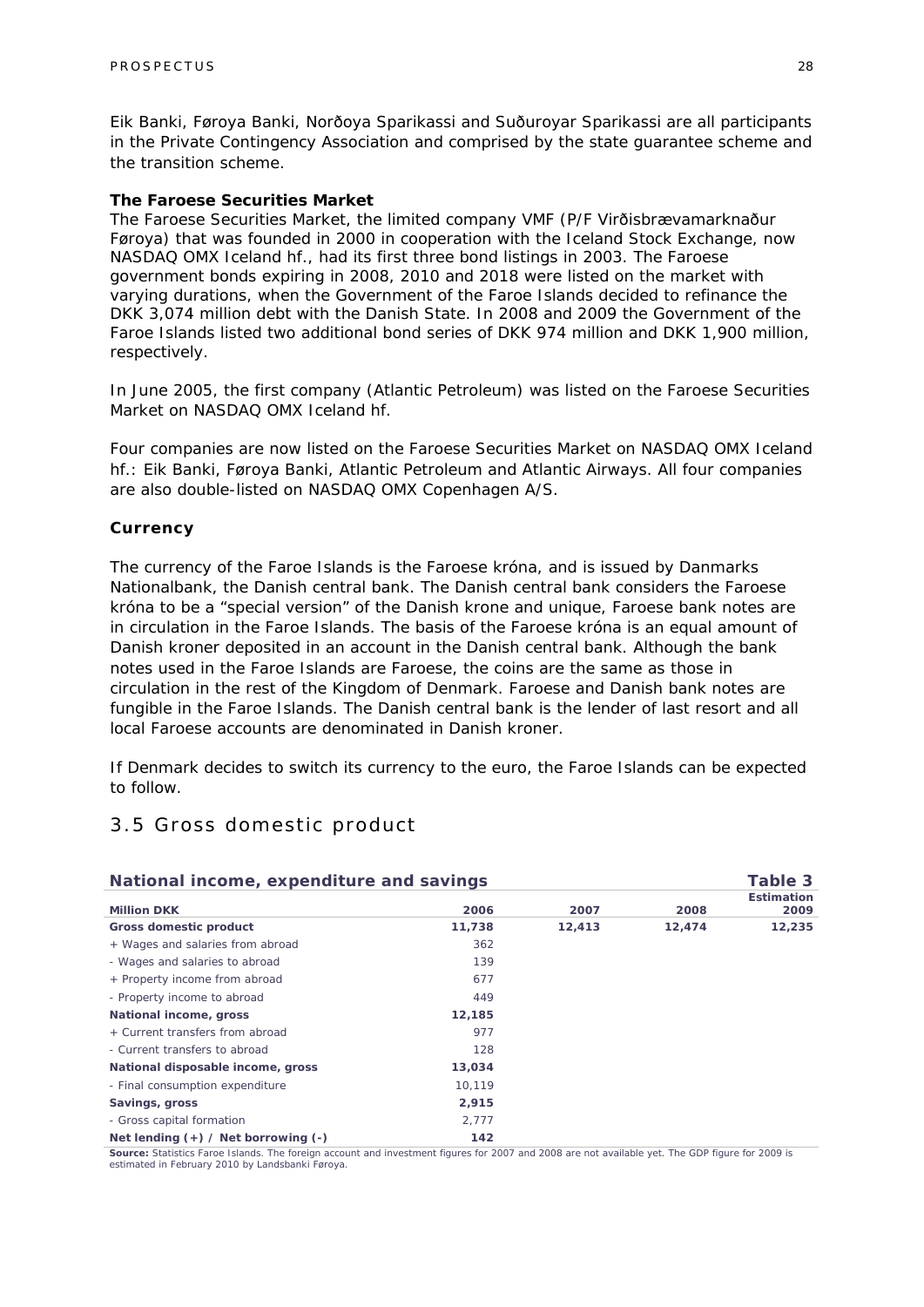### 3.6 Description of the Issuer's political system and government

The Faroe Islands are a self-governing country within the Kingdom of Denmark which also comprises Greenland.

The Faroe Islands legislate and govern a wide range of areas in accordance with the Home Rule Act of 1948. These include the conservation and management of living marine resources within the 200-mile fisheries zone, sub-surface resources, trade, fiscal, industrial and environmental policies, transport, communication, culture, education and research.

According to the Home Rule Act some matters are to remain the responsibility of the Danish Government as long as the Faroe Islands are part of the Kingdom of Denmark. Examples are foreign policy and defence policy.

Other matters are administered by the Danish Government according to Danish law, but will be transferred to the Government of the Faroe Islands if and when the Faroese Parliament decides so. They are called "joint matters". Examples are the judicial system, the police force and banking supervision.

Finally, some matters are administered by the Government of the Faroe Islands according to Faroese law. They are called "special matters". Examples are health services, social services, social security, public transport, finance and economy, industry and tax law.

The Faroe Islands are not a member of the European Union.

The Faroese Parliament (Løgting) is the legislative assembly for Faroese affairs, and also appoints the Prime Minister (Løgmaður), who – along with his/her cabinet ministers constitutes the Government of the Faroe Islands (Føroya Landsstýri).

The Løgting has 33 members. The Faroese people also elect two representatives to the Danish Parliament.

The Faroese head of state is the Danish head of state, Queen Margrethe II.

#### *Head of the Government of the Faroe Islands*

The Prime Minister, Kaj Leo Johannesen (The Unionist Party), since 26 September 2008.

#### *Present government*

The Government of the Faroe Islands (Føroya Landsstýri) consists of at least two Cabinet ministers led by the Prime Minister. The present cabinet is comprised of nine ministers, including the Prime Minister. The Government of the Faroe Islands coalition is currently made up of representatives from the Unionist Party, the People's Party and the Social Democrats.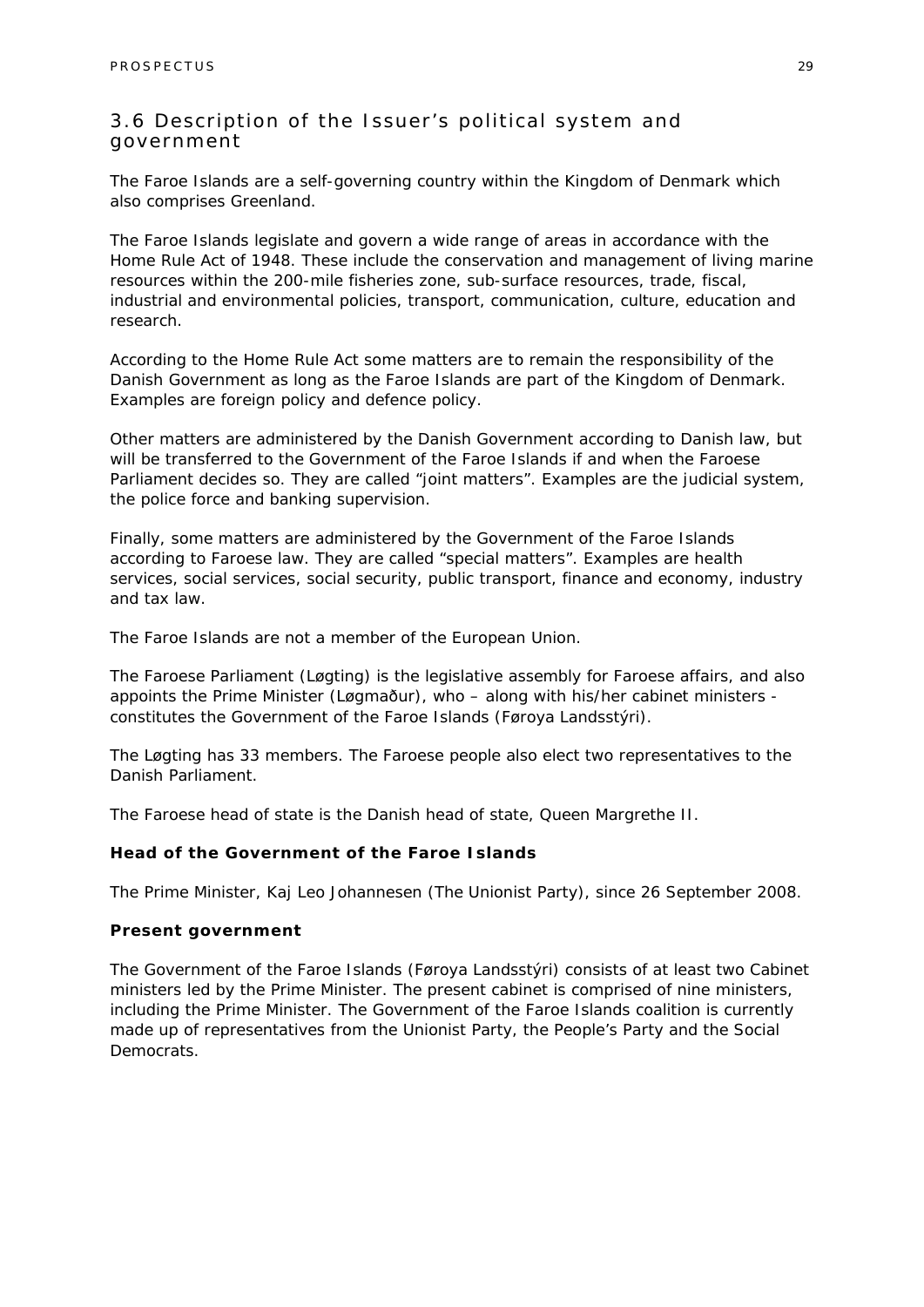### 4. Public finance and trade

### 4.1 The tax and budgetary systems

### Income taxes

Income tax levied by the Customs and Tax Administration is calculated on a sliding scale, with various allowances having the highest marginal rate of 33% in 2009. However, municipal taxes are calculated on a fixed rate.

A gross tax system was introduced in 1997. This means that instead of providing for tax deductions, specific subsidies are allowed to compensate for certain expenses. The basic personal allowance is DKK 30,000, which can be transferred between husband and wife. For each child under 18 years the annual income is reduced by DKK 5,500.

Municipal taxes are assessed using the same calculation of income as that of the Customs and Tax Administration, except that a flat tax rate is used. The economic situations of the municipalities differ greatly. In 2009, municipal taxes ranged from 16% to 23.5%. On average, the tax is 21.37%. For each child under 18 years the annual income is reduced by between DKK 3,000 and DKK 6,500 depending on the municipality in which one resides.

Members of the National Church also pay church tax, on average 0.66%.

#### Corporate taxes

All corporations in business must render accounts and are allowed to deduct for expenses.

Corporate taxes before 1999 were 27%, but have since been lowered to 18%. Of the tax amounts, 62% is paid to the Faroese Treasury, and the remaining 38% to the local municipal authorities.

The tax rate for companies in the oil industry still remains at 27%, which is all paid to the Faroese Treasury.

Corporations that are not liable to collect VAT pay a special tax based on total wages and salaries pay – financial services companies pay 5% and private sector health services pay 2.5%.

Shipping firms with ships registered in the Faroese International Ship Register (FAS) will get back 30% of wages and other payments made to persons liable to pay taxes in the Faroe Islands.

### Capital gains tax

Interest on deposits in Faroese banks is not included in the income subject to income tax. Instead, a yearly tax of 35% of the interest is deducted from the interest payment by the financial institutions and transferred to the Treasury. All income from securities (interest, dividends and capital gains) is taxed at 35%. However, this does not include corporations and some foundations, which pay a corporate tax of 18%. There is no property or wealth tax.

### Customs and VAT

The Faroese Customs Act is based on the international World Custom Organisation's (WCO) Harmonised Commodity Description and Coding System (HS Code). Customs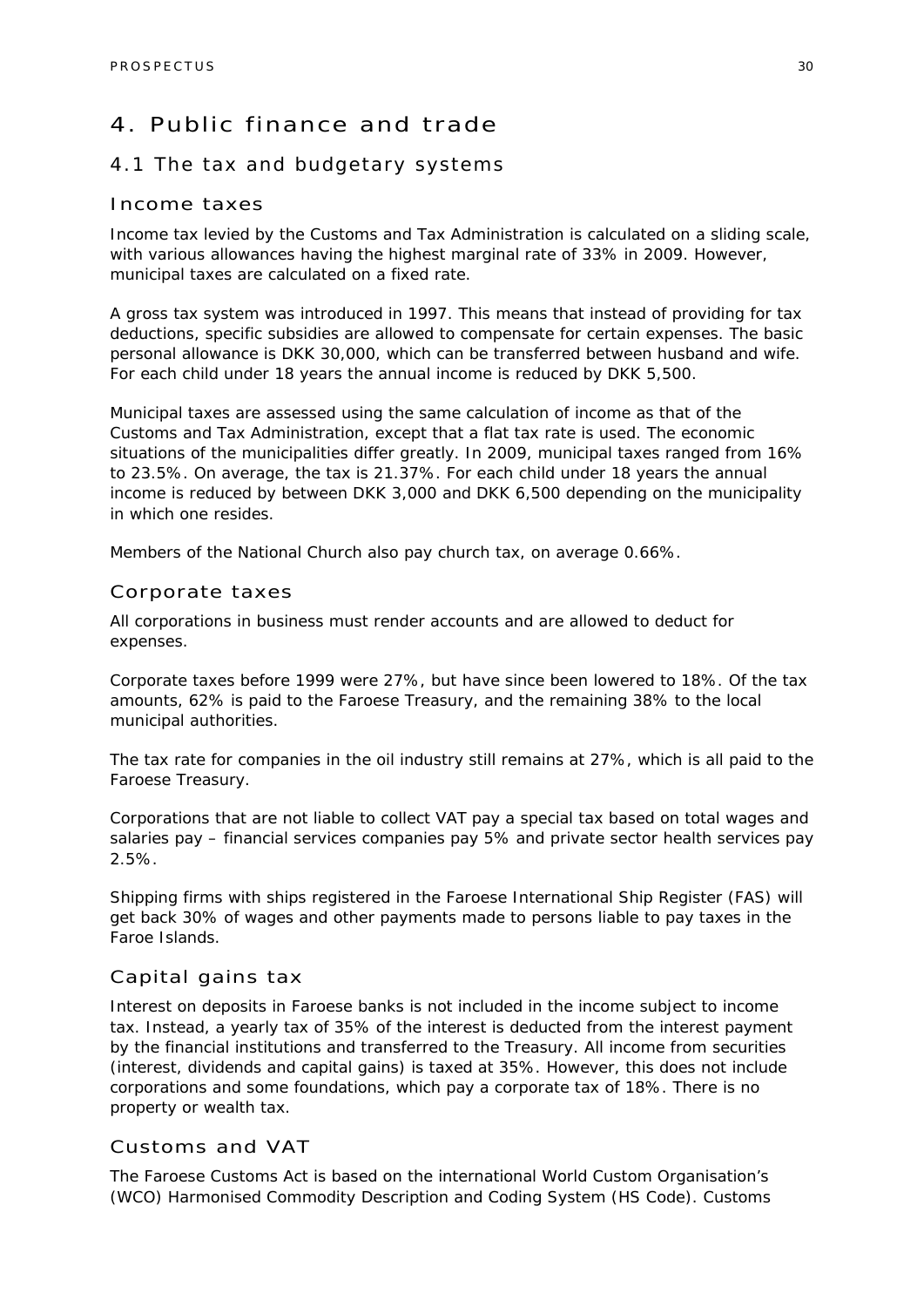duties are based on the GATT rates. Because of the trade agreement from 1992 with the EU, renewed by agreement in January 1997, the fiscal duties levied on imports are replaced by a value-added tax (VAT – normally 25% of invoice value) and excise duties on some consumption items.

### The budgetary system

The distribution of government expenditure for different items follows the new budgeting procedures and shows actual financial outlays.

Investments in large assets are financed largely by current provisions and are booked immediately as expenses in the appropriate fiscal year.

There are exceptions to this rule. Lately, a new procedure has emerged according to which public limited companies are created to operate and manage public services and large, public construction projects. This has been the case for Faroese Telecom, the Postal Service, the sub-sea tunnel between Vágar and Streymoy and the sub-sea tunnel between Eysturoy and Borðoy.

The composition of expenditures has changed since the early 1990s. Expenditure for the fishing industry has fallen considerably since 1991 due to the change in subsidies to the industry. The policy is to stress the need for the industry to be cost efficient and independent of public funds.

Investments in 2009 were DKK 333 million. The majority of the investments were allocated to education transport and communication. DKK 89 million were allocated to health and social security and DKK 21 million to culture. Most of the investments went to education and culture (DKK 107 million), health and social security (DKK 64 million) and transport and communication (DKK 54 million).

The largest, single-item expenditure in the public accounts was Social Security and Pensions with DKK 1.5 billion. Of this amount, DKK 288 million went to social security, DKK 480 million to home-based care, care of the elderly and handicapped, DKK 393 million to the National Pension Scheme and DKK 238 million to National Supplementary Disability Pensions.

Public income in 2009 was about DKK 5.0 billion. Of this amount, DKK 3.8 billion comes from income and corporate taxes (DKK 1.95 billion) and VAT and duties (DKK 1.85 billion), with DKK 633 million in block grants from Denmark, while income from share returns and interest was about DKK 50 million.

The public accounts showed a deficit of about DKK 700 million in 2009.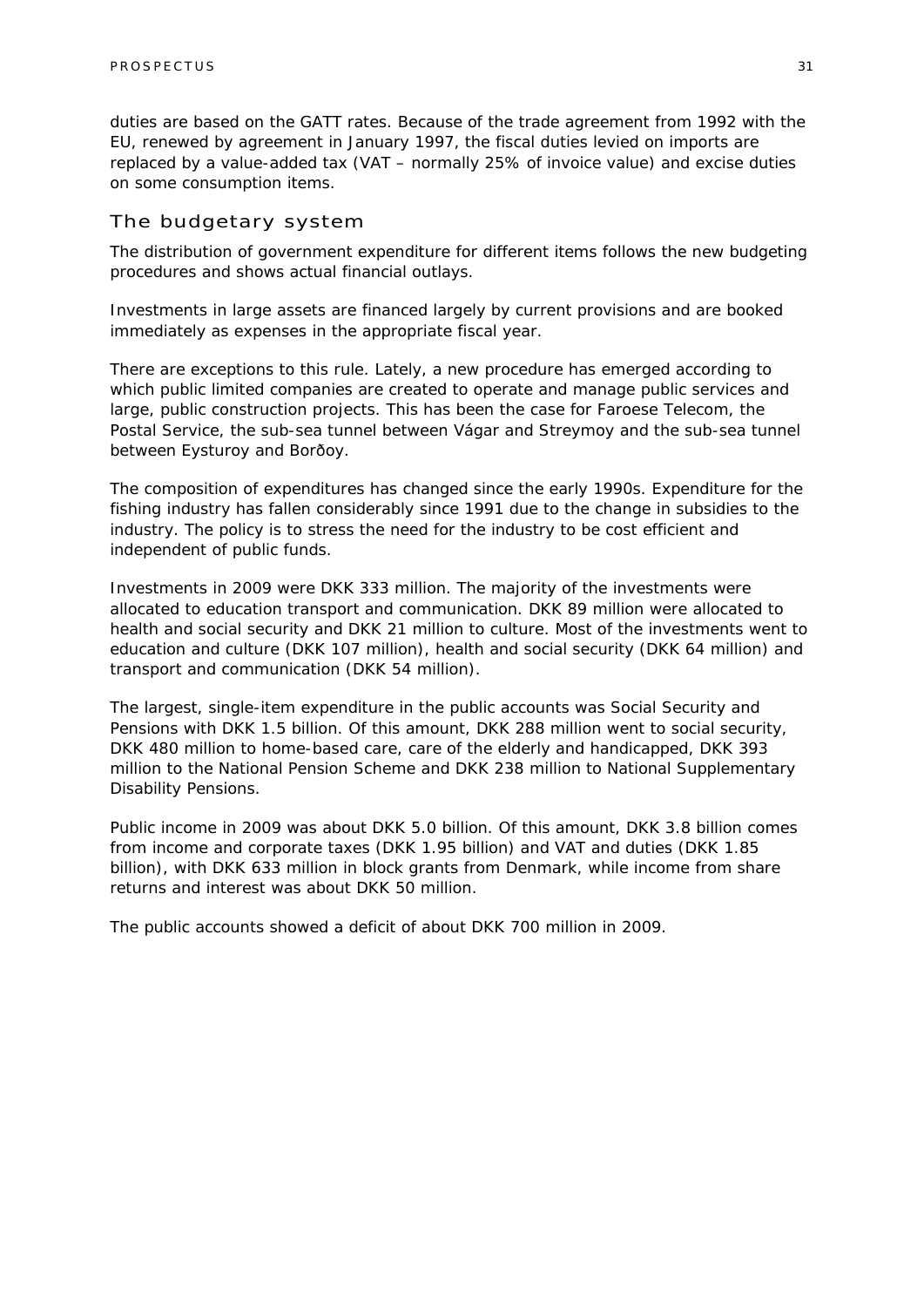### 4.2 Gross public debt

| <b>Central government assets and liabilities</b> |                                                   |       | Table 4 |
|--------------------------------------------------|---------------------------------------------------|-------|---------|
|                                                  | 2007                                              | 2008  | 2009    |
|                                                  |                                                   |       |         |
|                                                  | 2,467                                             | 2,158 | 1,551   |
| 816                                              | 959                                               | 841   | 1,020   |
|                                                  | 1,767                                             | 2,283 | 2,425   |
|                                                  | 5,194                                             | 5,282 | 4,997   |
|                                                  |                                                   |       |         |
| 500                                              | 500                                               | 500   | 500     |
|                                                  | 2,160                                             | 2,119 | 2,707   |
| 592                                              | 719                                               | 971   | 596     |
|                                                  | 3,379                                             | 3,590 | 3,803   |
| 646                                              | 1,815                                             | 1,692 | 1,194   |
|                                                  | 2006<br>1,093<br>2,053<br>3,962<br>2,225<br>3,317 |       |         |

**Source:** Landsbanki Føroya

| <b>Outstanding bonds</b>  |               |                      |                      | Table 5                                |
|---------------------------|---------------|----------------------|----------------------|----------------------------------------|
| <b>Million DKK</b>        | Annual coupon | <b>Maturity date</b> | Present<br>structure | <b>Structure after</b><br>10 June 2009 |
| FO-LB 140407 Blt          | 3.125%        | 07-Apr-14            |                      | 1,650                                  |
| FO-LB 120611 Blt          | 2.00%         | 11-Jun-12            | 1.900                | 1.900                                  |
| FO-LB 100601 Blt          | 3.50%         | $01 - Jun - 10$      | 256                  | $\Omega$                               |
| FO-LB 180610 Ann          | 3.50%         | 10-Jun-18            | 2,706                | 132                                    |
| <b>Outstanding bonds</b>  |               |                      | 2,706                | 3,682                                  |
| Source: Landsbanki Føroya |               |                      |                      |                                        |

The Government of the Faroe Islands has always repaid debt, and has never been in default.

### 4.3 Foreign trade and balance of payments

| <b>Balance of payments</b>                    |          |          |          | Table 6 |
|-----------------------------------------------|----------|----------|----------|---------|
| <b>Million DKK</b>                            | 2005     | 2006     | 2007     | 2008    |
| Goods                                         | $-722$   | $-600$   | $-1,466$ | $-690$  |
| <b>Services</b>                               | $-548$   | $-555$   |          |         |
| Goods and services                            | $-1,271$ | $-1,155$ |          |         |
| Wages                                         | 203      | 222      |          |         |
| Rents                                         | 290      | 226      |          |         |
| <b>Income transfers</b>                       | 492      | 448      |          |         |
| Government sector                             | 747      | 736      |          |         |
| Other sectors                                 | 50       | 113      |          |         |
| Other transfers                               | 797      | 849      |          |         |
| Current account surplus $(+)$ / deficit $(-)$ | 19       | 142      |          |         |

**Source: Statistics Faroe Islands** 

### 4.4 Foreign exchange reserves

Landsbanki Føroya does not hold specific foreign exchange reserves, as the Faroe Islands are part of the Danish currency area. However, part of Landsbanki Føroya's financial assets is invested in assets held outside the Faroe Islands, as specified in the table below. The assets outside the Faroes are mainly invested in government bonds and Danish mortgage bonds – which may be used as collateral within limits in an overdraft facility or as collateral in repo agreements – and as deposits in banks with good ratings.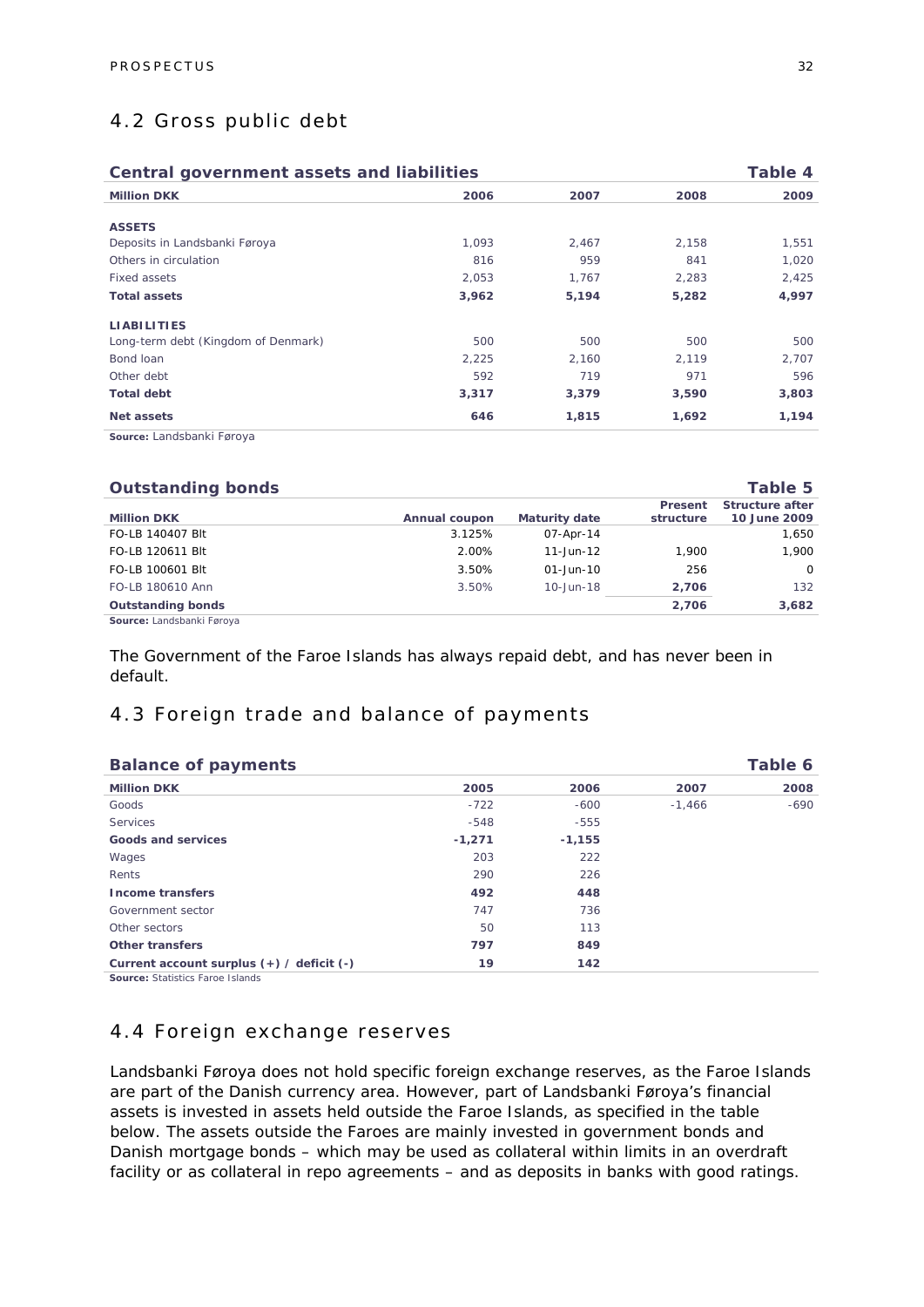| Landsbank Føroya's financial assets |       |       | Table 7 |       |
|-------------------------------------|-------|-------|---------|-------|
| <b>Million DKK</b>                  | 2006  | 2007  | 2008    | 2009  |
| Total financial assets              | 1.868 | 2.910 | 2.764   | 2.406 |
| - of which abroad                   | 1.142 | 1.941 | 1.671   | 2.031 |
| Source: Landsbanki Føroya           |       |       |         |       |

### 4.5 Income and expenses

#### **Central government accounts** Table 8

| <b>Million DKK</b>                          | <b>Realized</b><br>2007 | <b>Realized</b><br>2008 | <b>Realized</b><br>2009 | <b>Budget</b><br>2010 |
|---------------------------------------------|-------------------------|-------------------------|-------------------------|-----------------------|
| Taxes, direct                               | 1,785                   | 1,826                   | 1,760                   | 1,820                 |
| Taxes, indirect                             | 2,014                   | 1,934                   | 1,725                   | 1,742                 |
| Transfers from the Danish State             | 668                     | 673                     | 675                     | 656                   |
| Transfers from municipalities and govt inst | 145                     | 164                     | 130                     | 114                   |
| Fees                                        | 60                      | 73                      | 87                      | 75                    |
| Other                                       | 683                     | 689                     | 625                     | 665                   |
| Operating revenues, excl interest           | 5,356                   | 5,359                   | 5,002                   | 5,072                 |
| Compensation of employees                   | 1,893                   | 2,036                   | 2,120                   | 2,250                 |
| Transfers                                   | 1,778                   | 1,963                   | 2,100                   | 2,246                 |
| Other operating expenditures                | 1,347                   | 1,444                   | 1,125                   | 1,156                 |
| Operating expenses, excl interest           | 5,019                   | 5,443                   | 5,345                   | 5,651                 |
| Primary operating balance                   | 337                     | $-84$                   | $-343$                  | $-580$                |
| Interest income and dividends               | 119                     | 168                     | 130                     | 87                    |
| Interest expenses                           | 81                      | 131                     | 200                     | 125                   |
| <b>Gross operating balance</b>              | 375                     | $-48$                   | $-413$                  | $-618$                |
| Debt repayment                              | 76                      | 1,015                   | 1,325                   | 575                   |
| Net operating balance                       | 299                     | $-1,063$                | $-1,738$                | $-1,192$              |
| Sale of fixed assets                        | 18                      | 11                      | 8                       | 16                    |
| Sale of shares                              | 42                      | $\circ$                 | $\circ$                 | $\circ$               |
| Repayments of loans                         | 89                      | 24                      | 22                      | 26                    |
| Privatisation / decapitalisation            | 1,264                   | 414                     | $\circ$                 | $\Omega$              |
| Intergovernmental revenue                   | $\Omega$                | 65                      | 100                     | 200                   |
| <b>Total capital revenues</b>               | 1,413                   | 515                     | 130                     | 242                   |
| Construction of fixed capital               | 252                     | 217                     | 190                     | 150                   |
| Acquisition of fixed capital                | 36                      | 11                      | 25                      | 26                    |
| Injection of cap into publ LDTs             | 38                      | 542                     | 150                     | 200                   |
| Lending                                     | 20                      | 327                     | 24                      | 26                    |
| <b>Total capital expenses</b>               | 346                     | 1,097                   | 389                     | 403                   |
| Financing surplus/deficit                   | 1,443                   | $-630$                  | $-672$                  | $-778$                |

**Source:** Faroese government accounts

### 4.6 Auditing procedures

The annual budget is presented to the Faroese Parliament before October and must be approved before 1 January of the following year. In practice, approval occurs before Christmas.

Beginning with the 1991 fiscal year, the Budget Act was changed to obtain a better governing instrument. All government investments and other expenditures have to be approved in the budget for the year in question.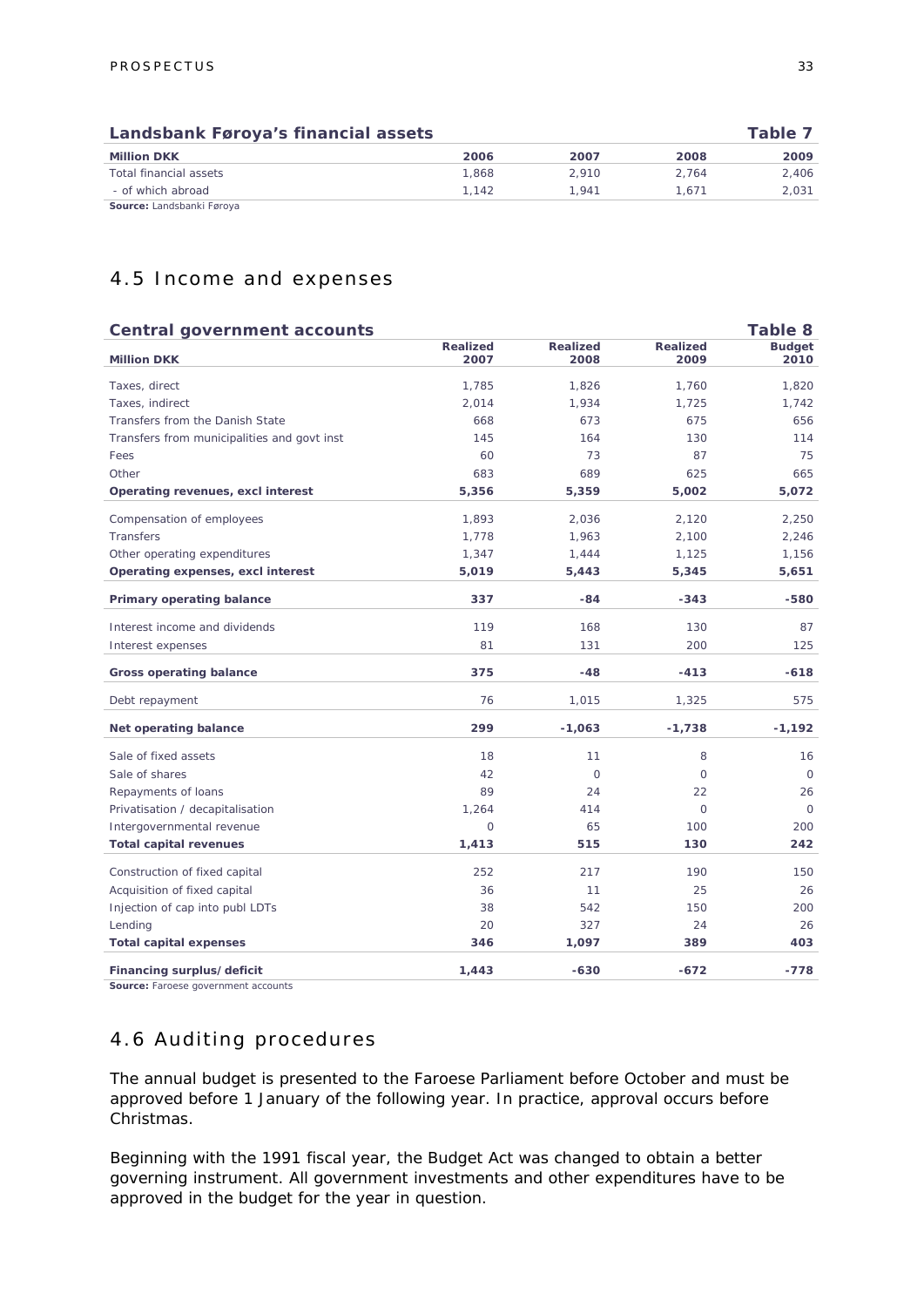The accounts and bookkeeping of the government exchequer are audited by the National Audit Office. Once audited, the books are passed on to a committee consisting of members selected by the Faroese Parliament. The accounts are finally approved by the Parliament together with the auditing report.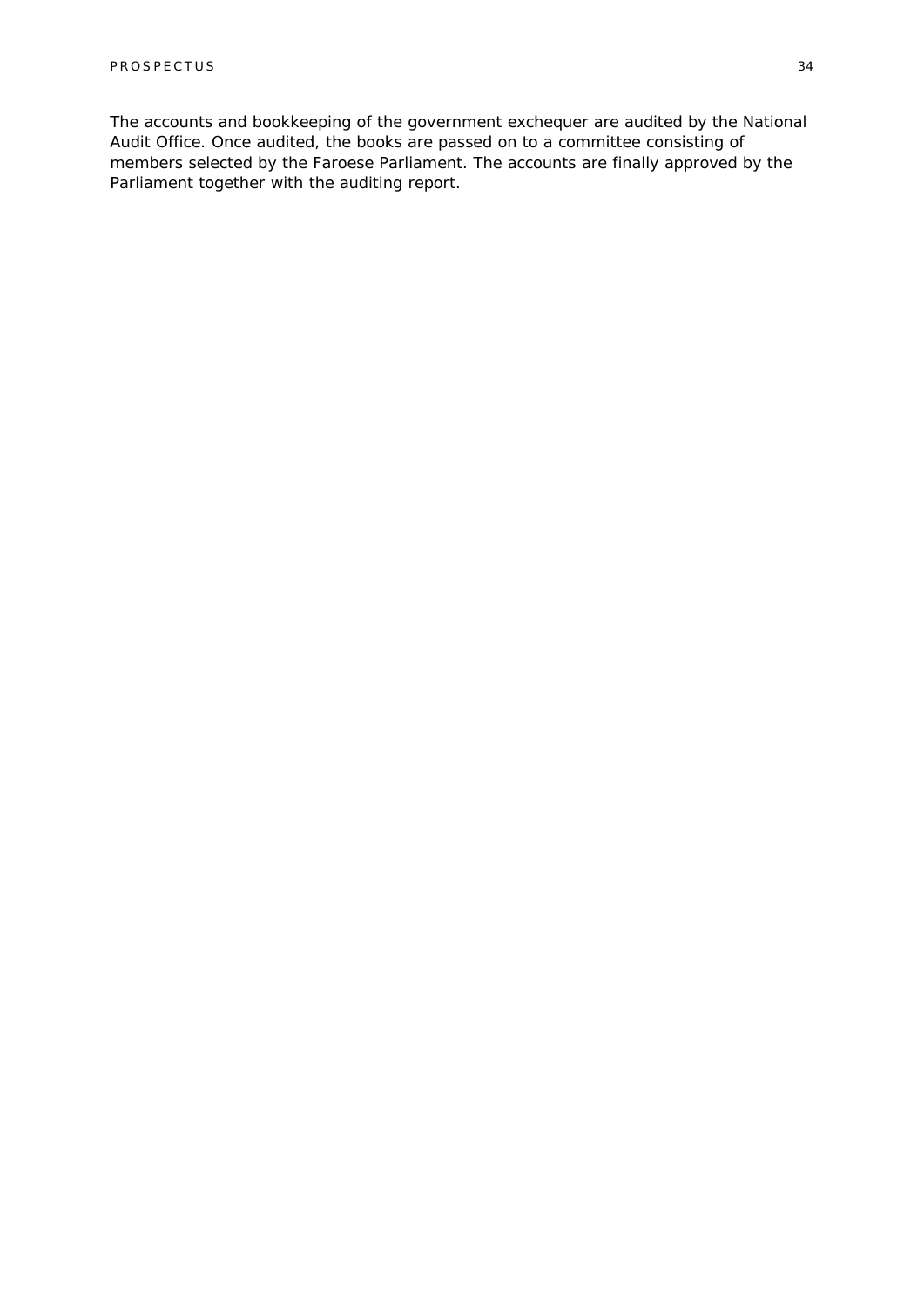### 5. Significant changes

In the opinion of the Issuer there have been no significant changes to the information in the Registration Document, Section 4 above, since the end of the last fiscal year 2009, other than already described in Section 4.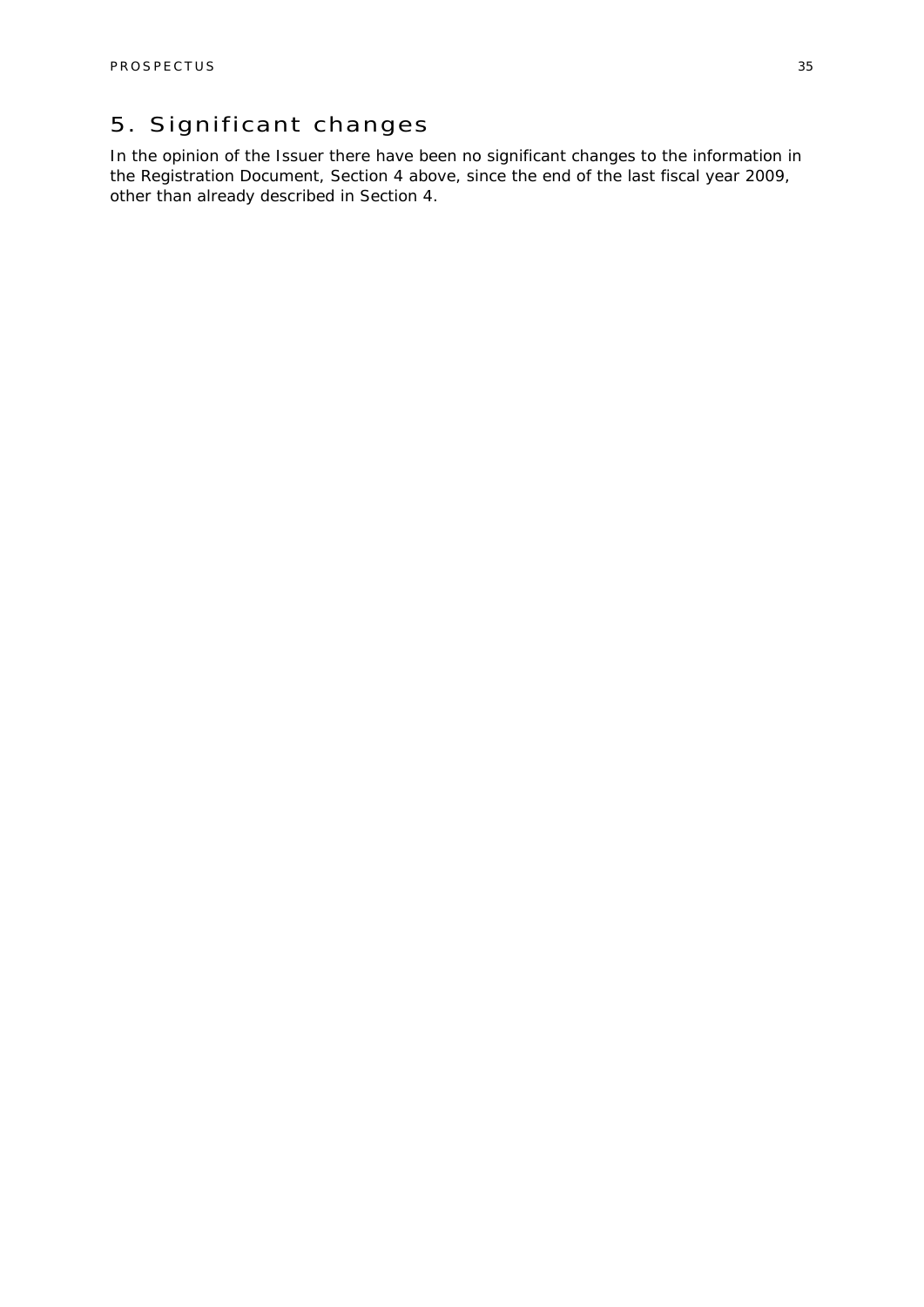### 6. Legal and arbitration proceedings

The Government of the Faroe Islands has not for the past year been involved in any arbitration proceedings (including any arbitration proceedings which are pending or threatened of which the issuer is aware) which have had or may have a significant impact on the financial position of the Issuer.

The Government of the Faroe Islands has no immunity from legal proceedings in relation to the Notes.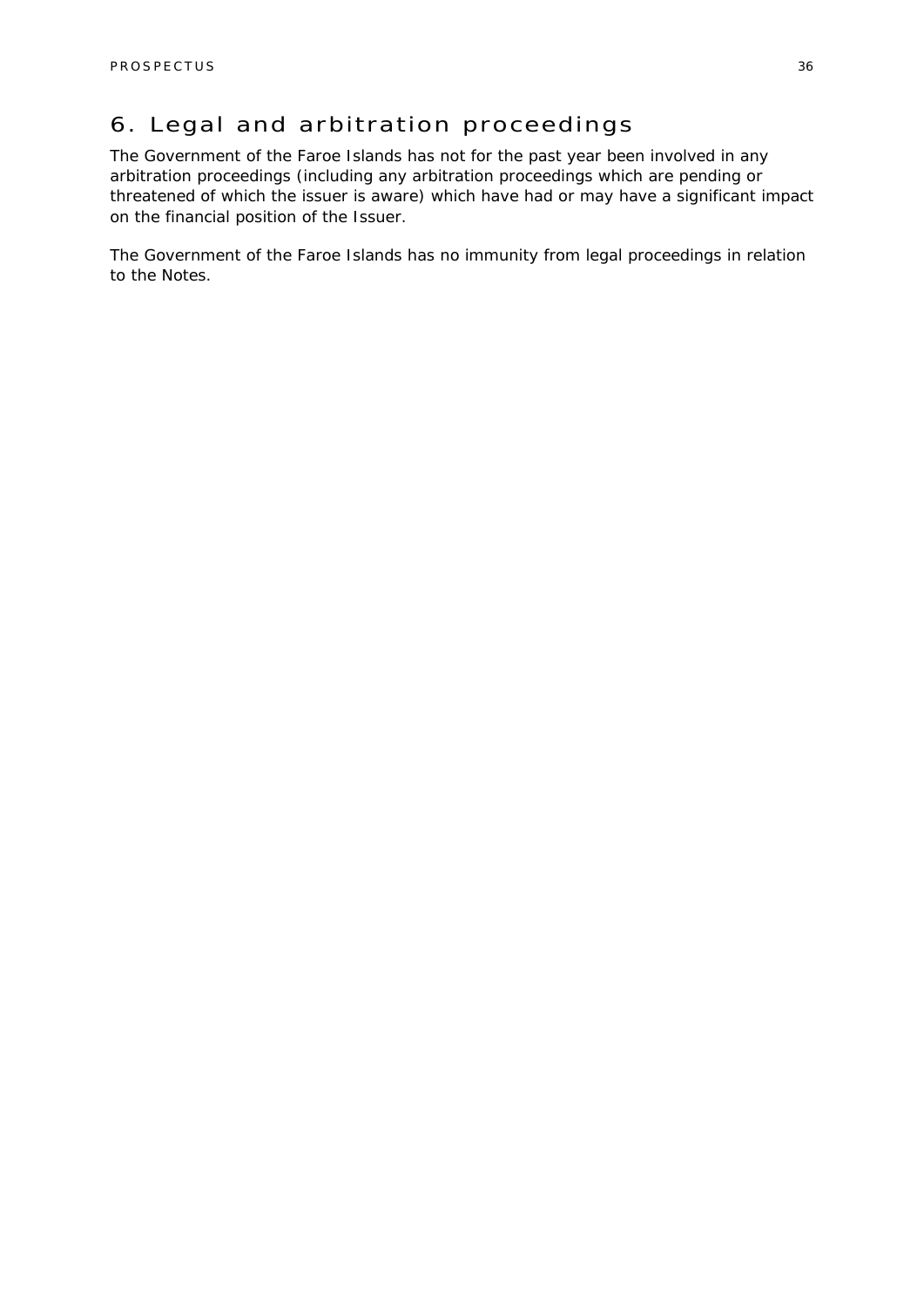### 7. Statements by experts and declaration of any interest

The Faroe Islands hold a credit rating with Moody's Investors Service, which on 7 May 2009 affirmed an Aa2 long-term foreign currency rating to the Faroe Islands.

| <b>Ratings Category</b>              | Moody's Rating |
|--------------------------------------|----------------|
| Outlook                              | Stable         |
| Government Bonds - Foreign Currency  | Aa2            |
| Government Bonds - Domestic Currency | N <sub>R</sub> |
|                                      |                |

In the summary of the Credit Opinion Moody's Investors Services states that the Aa2 foreign currency rating with stable outlook for the Faroe Islands reflects a Baseline Credit Assessment (BCA) of 5 (on a scale of 1 to 21, where 1 represents the lowest credit risk) and a high likelihood that the Kingdom of Denmark (Aaa, stable) would act to prevent a default by the islands.

The Faroe Islands' BCA of 5 reflects a number of factors, including their economic strength and increasing diversification. The BCA also reflects the government's powers to raise revenues through taxation and fees and to control spending as well as the strong financial results achieved since 1995. The Government of the Faroe Islands maintains ample reserves, while the debt level is moderate and decreasing and the interest burden falling. The BCA takes into account the islands' relationship within the Kingdom of Denmark and the subsidies it receives for joint matters, which it administers in conjunction with the Kingdom of Denmark. The support (see below) also takes into account the establishment of the settled relationship the Faroese have with Denmark in the consideration of further autonomy and potential independence.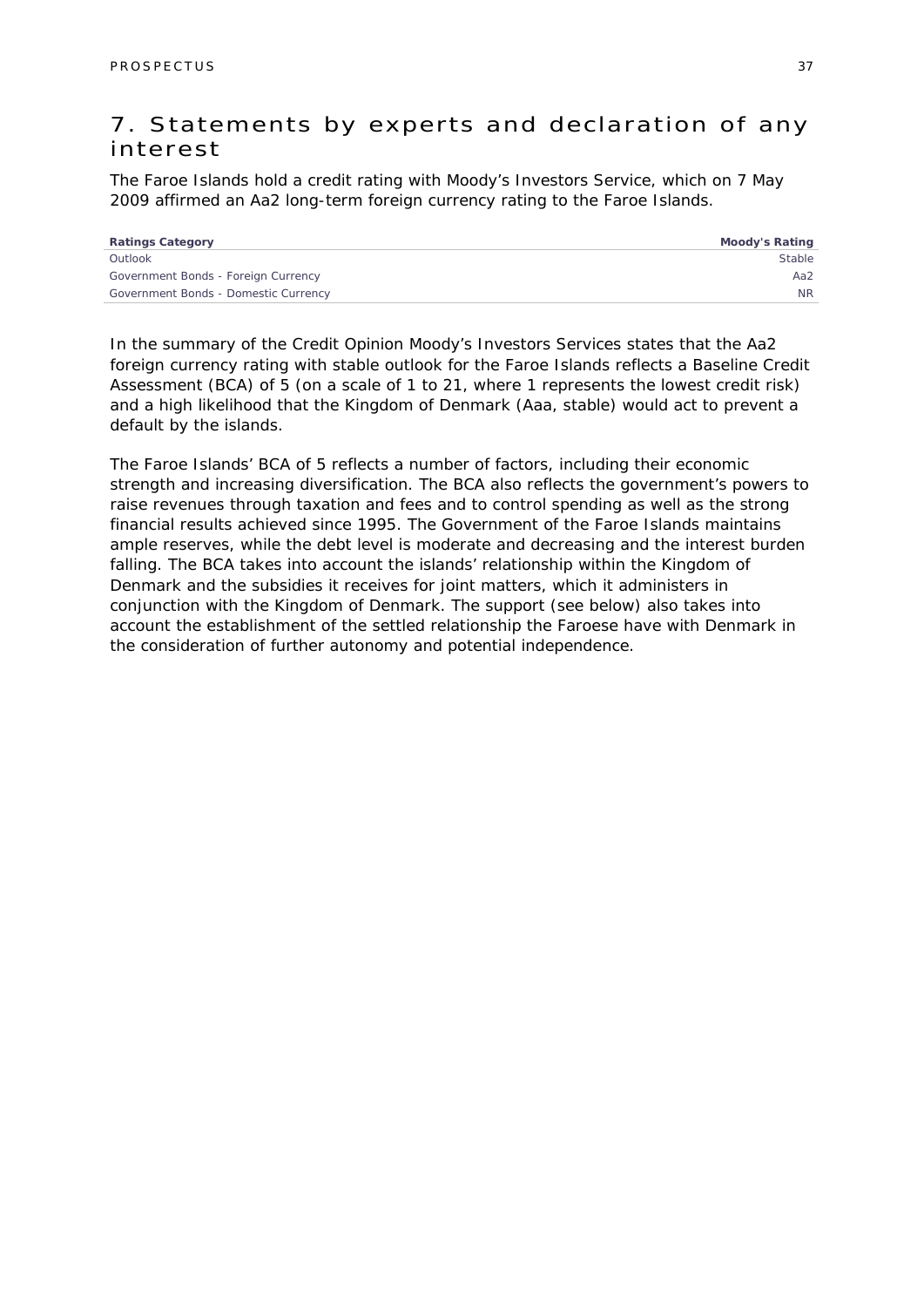### 8. Documents on display

For the life of this Registration Document the below-mentioned documents will be available for inspection in electronic form at the websites as further specified below:

Landsbanki Føroya, the Governmental Bank:

- Economic Assessment (published annually)
	- Economic Outlook 2009 and 2010 (published 30 October 2009)
- Information Memorandum, (published annually)
	- Information Memorandum 2009 (published November 2009)
- Moody's Investors Service's latest rating documents concerning the Government of the Faroe Islands

On the website of Landsbanki Føroya, there will also be an overview of various economic indicators available.

Website: www.landsbankin.fo (see under Publications).

### Hagstova Føroya, Statistics Faroe Islands:

Comprehensive statistical database covering demographic, business and economic statistics etc. Additional information in the booklet: Faroe Islands in figures 2009

Website: www.hagstova.fo

### Fíggjarmálaráðið, the Ministry of Finance:

The public budget and account (in Faroese only)

Website: www.fmr.fo

#### Landsgrannskoðanin, the National Audit Office:

Reports submitted by the Faroese Parliament's Audit Committee

(Some of the information in Danish and English)

Website: www.lg.fo

### Løgmansskrivstovan, Prime Minister's Office:

Information about political matters in the Faroe Islands

Website: www.tinganes.fo

### The High Commissioner of the Faroe Island:

Annual report on the Faroe Islands (in Danish only)

Website: www.rigsombudsmanden.fo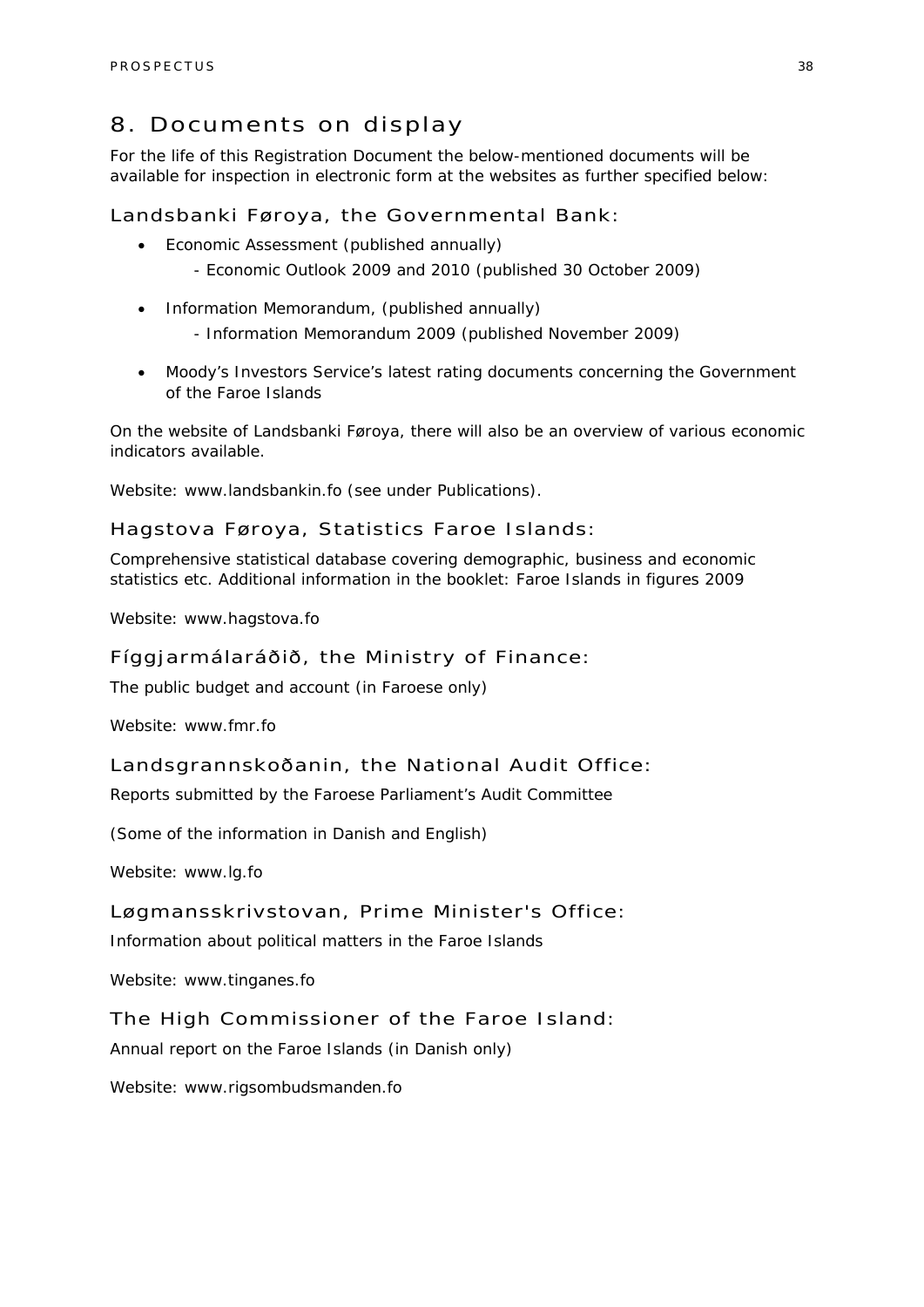### **III. SECURITIES NOTE**

| TABLE OF CONTENTS                                                            |  |
|------------------------------------------------------------------------------|--|
|                                                                              |  |
|                                                                              |  |
|                                                                              |  |
|                                                                              |  |
|                                                                              |  |
|                                                                              |  |
|                                                                              |  |
|                                                                              |  |
|                                                                              |  |
| 3.1 Interest of natural and legal persons involved in the issue 44           |  |
|                                                                              |  |
|                                                                              |  |
|                                                                              |  |
|                                                                              |  |
|                                                                              |  |
|                                                                              |  |
|                                                                              |  |
|                                                                              |  |
|                                                                              |  |
|                                                                              |  |
|                                                                              |  |
|                                                                              |  |
|                                                                              |  |
|                                                                              |  |
|                                                                              |  |
|                                                                              |  |
|                                                                              |  |
|                                                                              |  |
|                                                                              |  |
|                                                                              |  |
|                                                                              |  |
|                                                                              |  |
|                                                                              |  |
|                                                                              |  |
| 6.2 Admission to trading and official listing on other regulated markets  52 |  |
|                                                                              |  |
|                                                                              |  |
|                                                                              |  |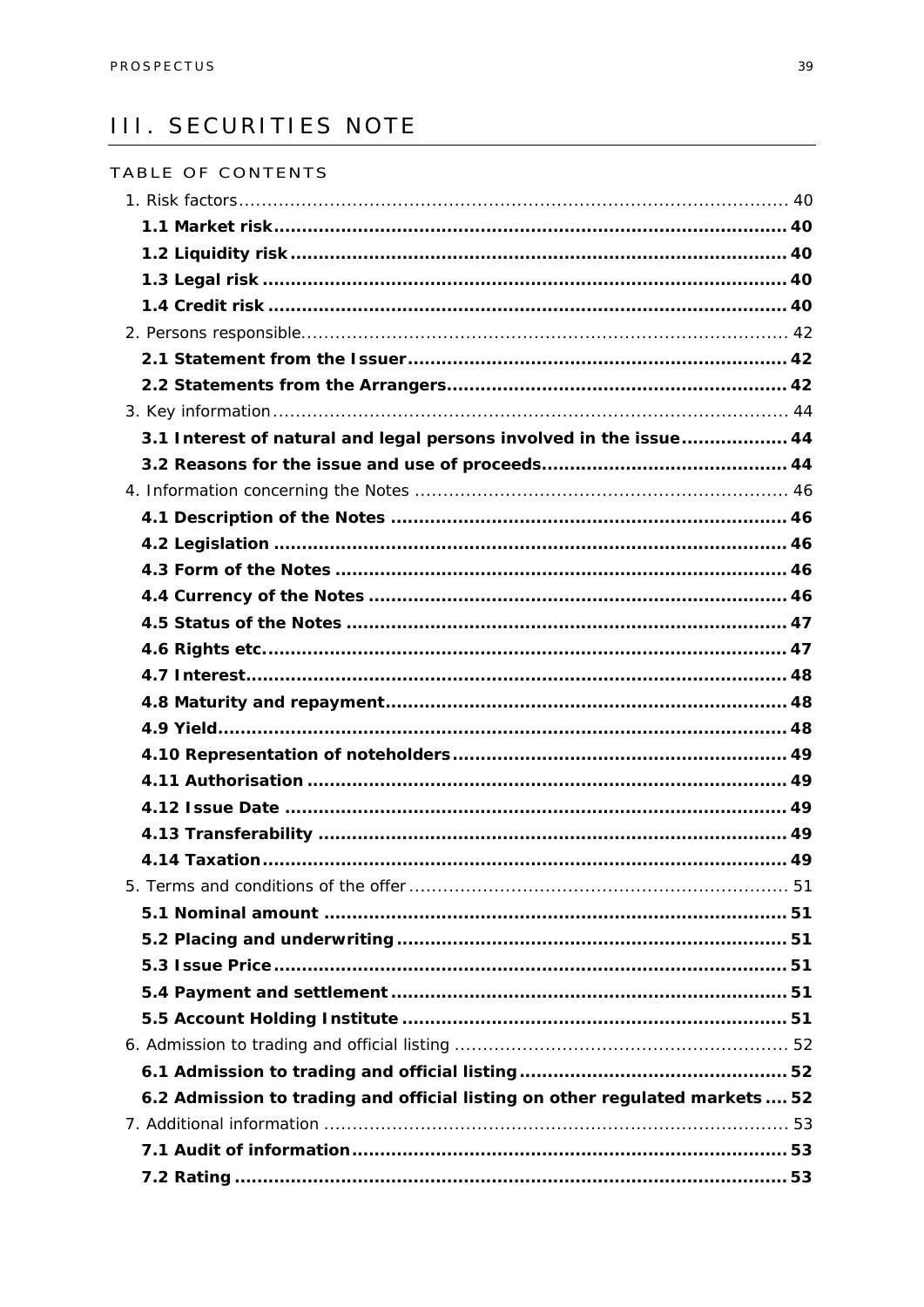### 1. Risk factors

Investors should read this Securities Note carefully. Investing in securities involves certain risks, which the investors should take into consideration prior to deciding to make an investment in the Notes. The Issuer believes that the following risk factors mentioned below are material to the Notes being offered and admitted to trading, but the inability of the Issuer to pay interest, principal or other amounts on or in connection with the Notes may occur for other reasons, which may not be considered material or significant by the Issuer based on information currently available to it or which it may not currently be able to anticipate. The below-mentioned risk factors are contingencies which may or may not occur. In addition, for risk specifically associated with the Issuer, investors are advised to consider the section "Risk factors" in the Registration Document. Investors should consider, among other things, the following.

### 1.1 Market risk

The market of the Notes issued by the Government of the Faroe Islands is influenced by economic and market conditions and, to varying degrees, interest rates, currency exchange rates and inflation rates. There can be no assurance that events on the Faroe Islands, in Denmark, Europe or elsewhere will not cause market volatility and that such market volatility will not adversely affect the trading price of the Notes.

### 1.2 Liquidity risk

There can be no assurance that an active trading market for the Notes will be developed and maintained, which may affect the trading price and the liquidity of the Notes. During the period between the issuance and repayment, the market value of the Notes will be determined through the ordinary trading on the main market (Faroese Securities Market) of NASDAQ OMX Iceland hf. and on the main market of NASDAQ OMX Copenhagen A/S. The Issuer has not made any arrangement with any persons or companies to ensure the liquidity of the Notes and that the quotation follows the market price of the Notes. The Issuer has no obligation to buy back the Notes. However, without any commitment to do so, Landsbanki Føroya and Nordea Bank Danmark A/S will aim to maintain a market for the Notes by quoting purchase and sales prices on an ongoing basis.

### 1.3 Legal risk

The terms and conditions of the Notes are based on Danish law in effect on the date of this Prospectus. No assurance can be given that as to the impact of any possible judicial decisions or changes to Danish and Faroese law after the date of this Prospectus.

The investment activities of certain investors are subject to legal investments law and regulations. The investor should consult legal advisers to determine whether and to what extent the Notes are a legal investment to the investor or if any restrictions apply to the purchase of the Notes by the investor.

### 1.4 Credit risk

The Government of the Faroe Islands' liability to make payments according to the terms and conditions in this Prospectus constitutes direct and unsecured obligations of the Government of the Faroe Islands and constitutes unsubordinated loan indebtedness ranking pari passu with all other loan indebtedness of the Government of the Faroe Islands. The Notes of each series will rank equally with each other, without any preference among themselves.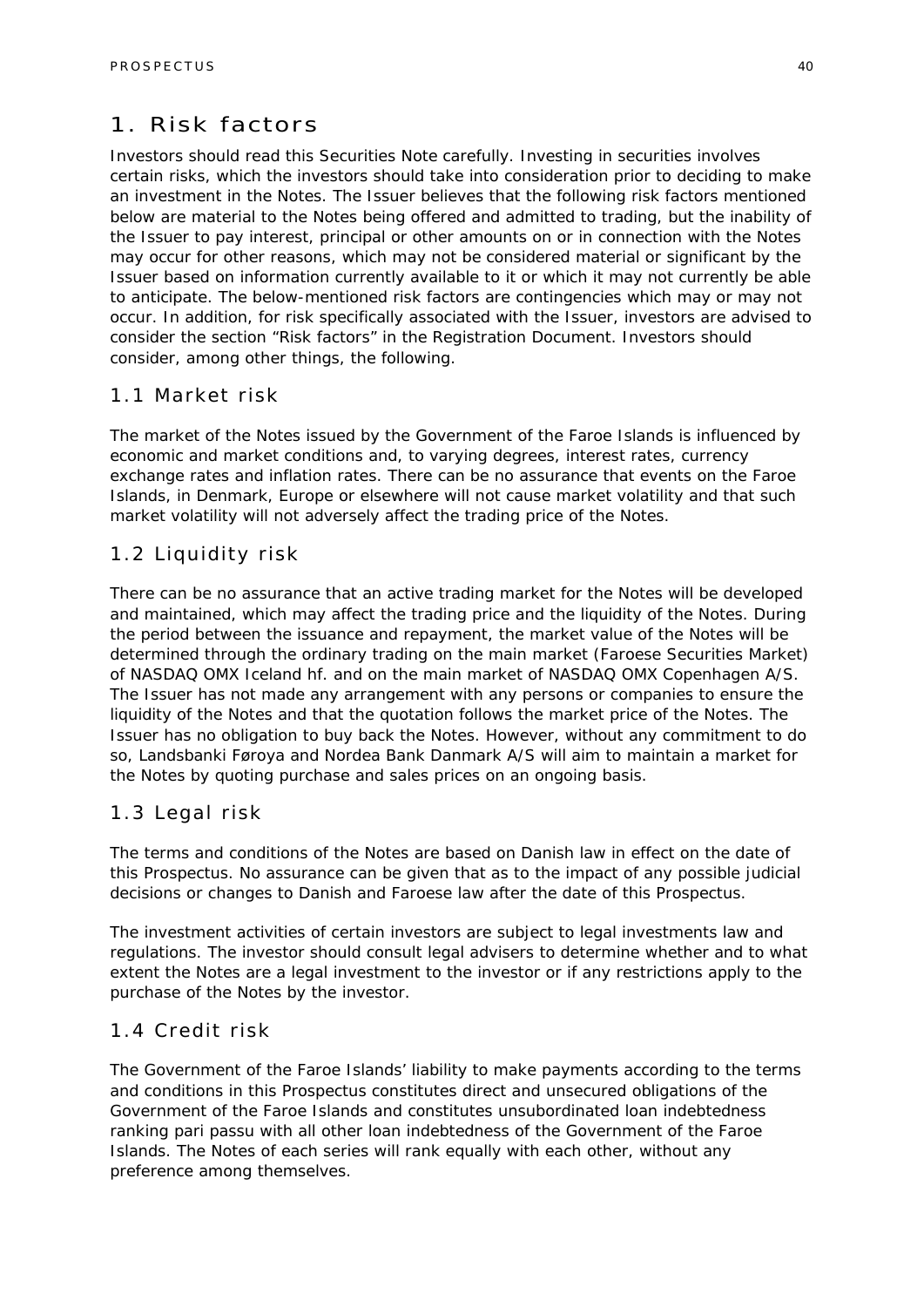There can be no assurance that the credit rating of the Government of the Faroe Islands will not change, which may affect the trading price of the Notes.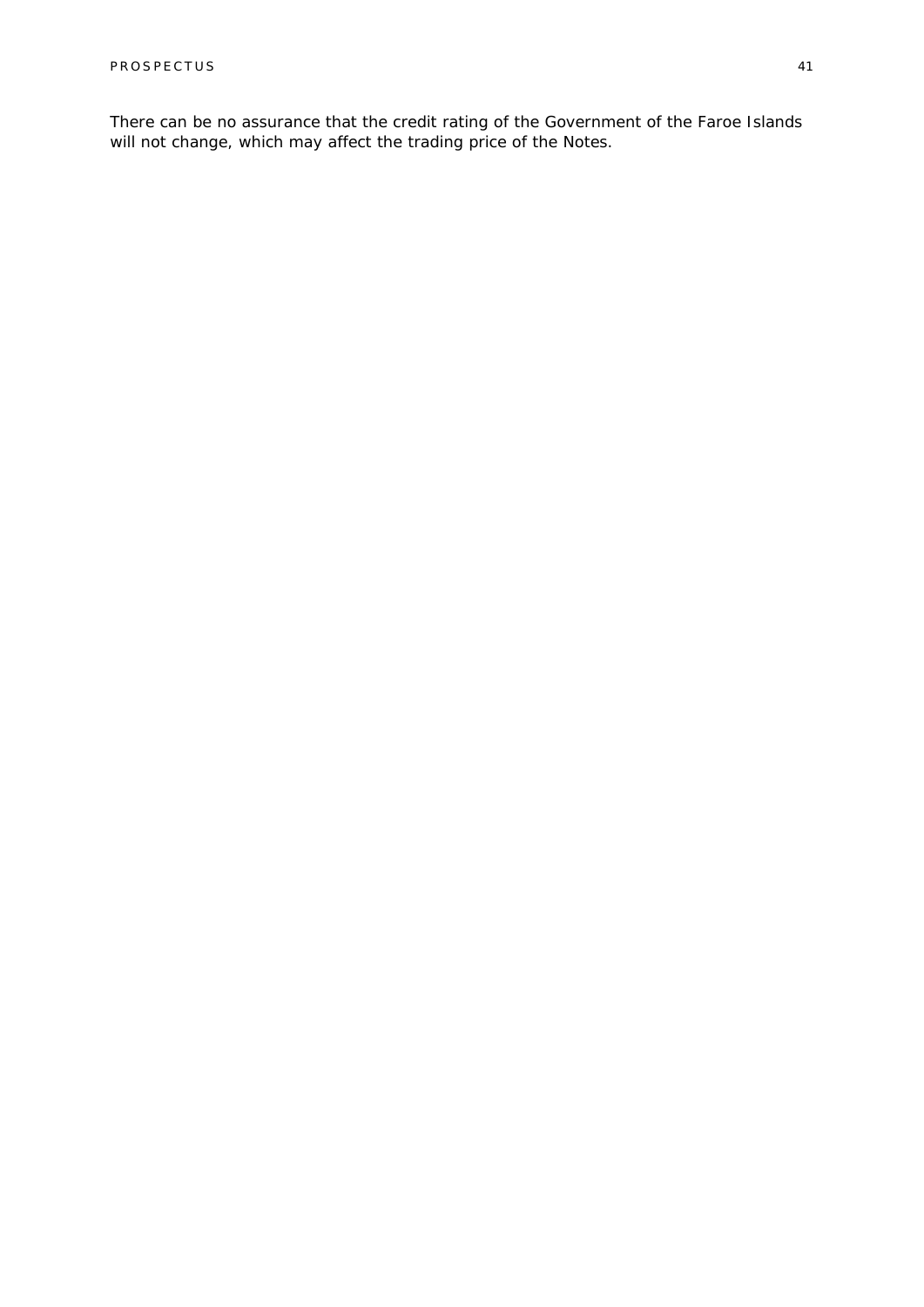### 2. Persons responsible

### 2.1 Statement from the Issuer

We, on behalf of the Government of the Faroe Islands, declare, as those responsible for the Prospectus that, having taken all reasonable care to ensure that such is the case, the information contained in the Prospectus is, to the best of our knowledge, in accordance with the facts and contains no omission likely to affect its import.

Jóannes Eidesgaard Minister of Finance Føroya Landsstýri Fíggjarmálaráðið Tórshavn, 26 March 2010 Petur Alberg Lamhauge **Director** Føroya Landsstýri Fíggjarmálaráðið Tórshavn, 26 March 2010

### 2.2 Statements from the Arrangers

We, Landsbanki Føroya, registered office at Yviri við Strond 15, FO-110 Tórshavn, Faroe Islands, have been the arranger to the Issuer in the preparation of the Prospectus. We have, on behalf of the Issuer, compiled and prepared the Prospectus. We hereby declare that, having taken all reasonable care to ensure that such is the case, the information contained in the Securities Note is, to the best of our knowledge, in accordance with the facts and contains no omission likely to affect its import.

Sigurd Poulsen Managing Director Landsbanki Føroya Tórshavn, 26 March 2010

Jens Erik Magnussen Deputy Director Landsbanki Føroya Tórshavn, 26 March 2010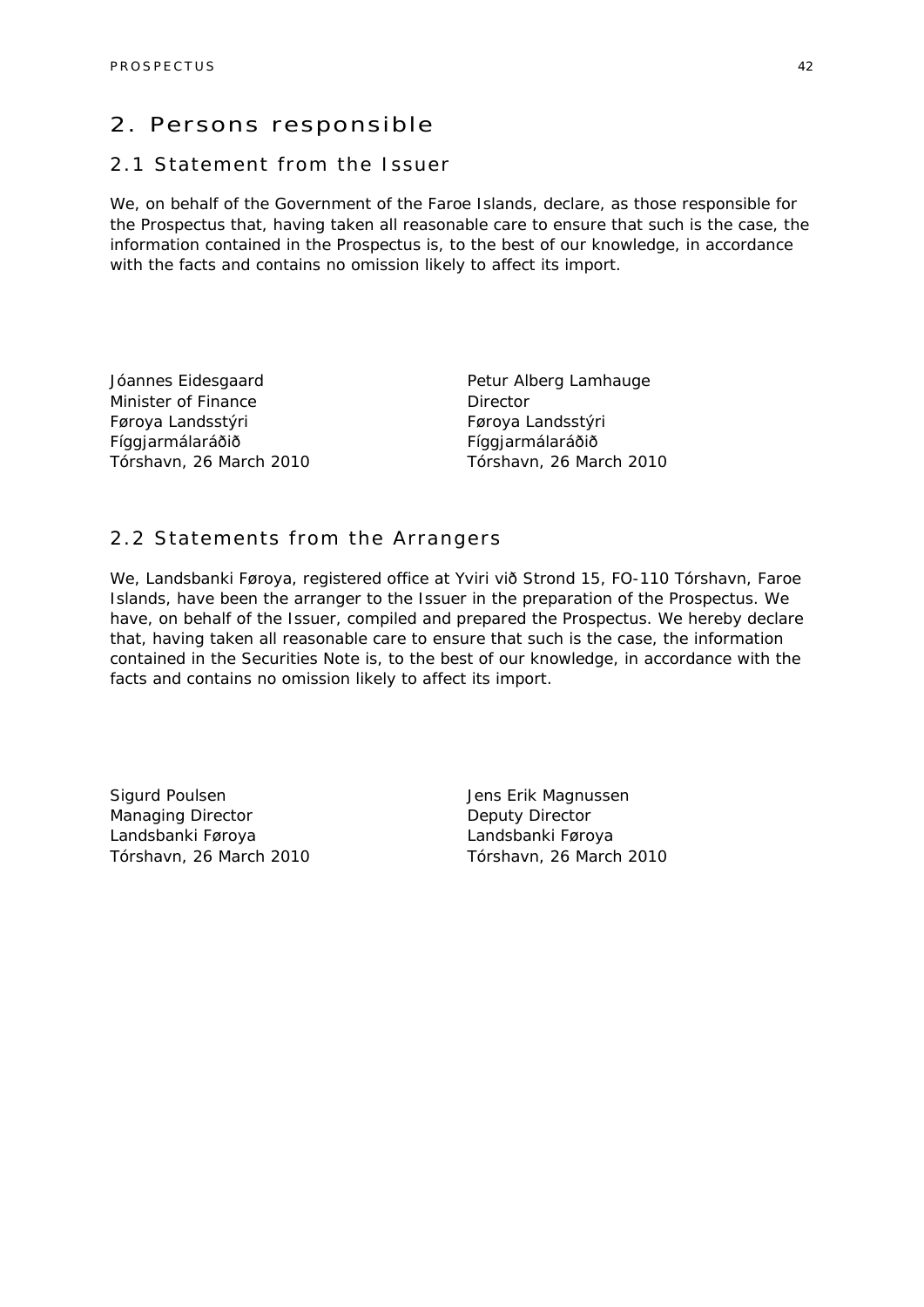We, Nordea Bank Danmark A/S, with registered office at Strandgade 3, DK-1401 Copenhagen, Denmark, have been the arranger to the Issuer in the preparation of this Securities Note. We have, on behalf of the Issuer, compiled and prepared this Securities Note. We hereby declare that, having taken all reasonable care to ensure that such is the case, the information contained in the Securities Note is, to the best of our knowledge, in accordance with the facts and contains no omission likely to affect its import.

Peter Brink Jensen Senior Analyst Nordea Bank Danmark A/S Copenhagen, 26 March 2010

Fredrik Dahlström **Director** Nordea Bank Danmark A/S Copenhagen, 26 March 2010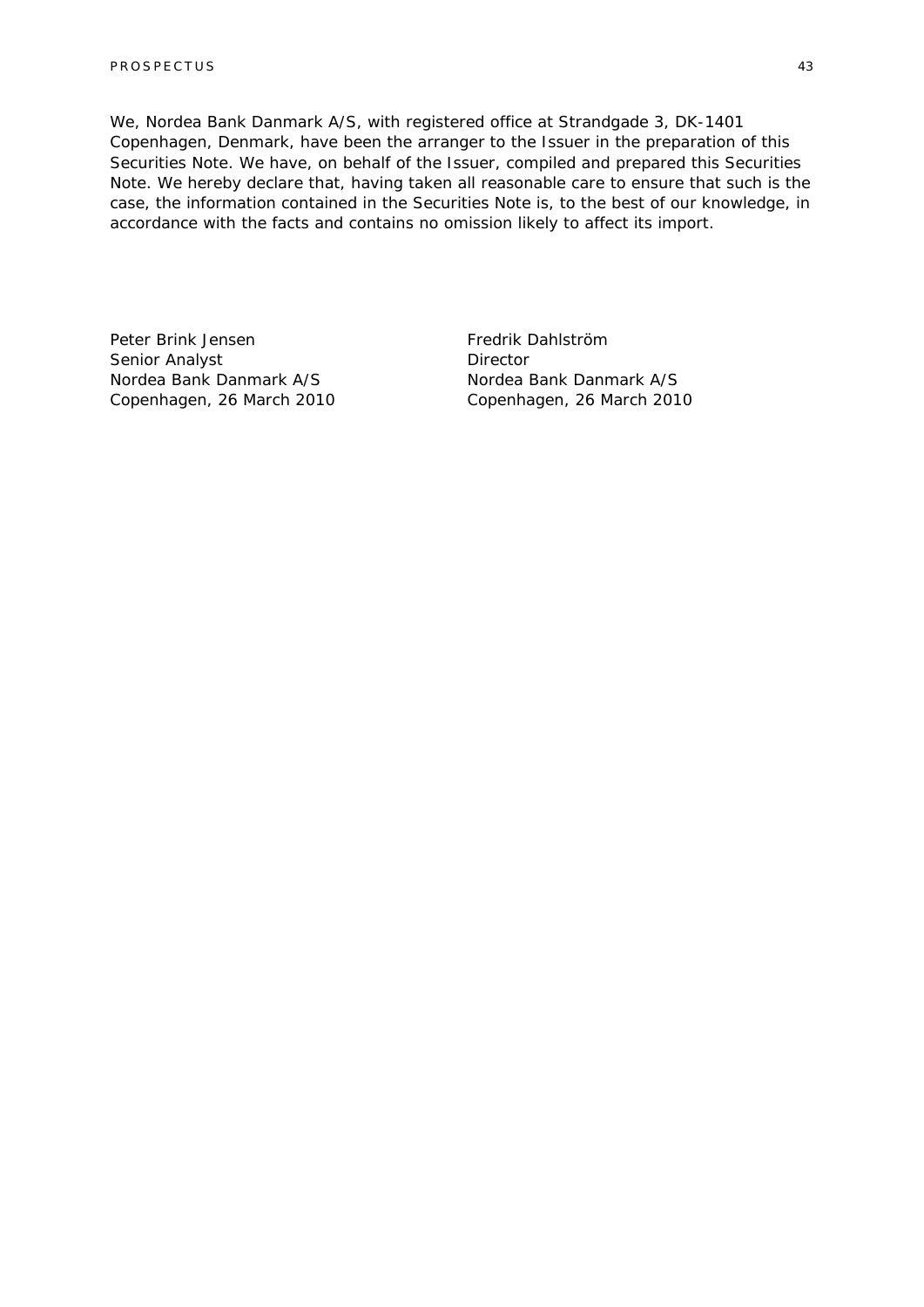### 3. Key information

### 3.1 Interest of natural and legal persons involved in the issue

#### Issuer:

The Government of the Faroe Islands, which is the executive within the framework of the Home Rule Act, see Act no 137 of 23 March 1948.

The Government of the Faroe Islands is represented by the Ministry of Finance:

Ministry of Finance Fíggjarmálaráðið Kvíggjartún 1 PO Box 2039 FO-165 Argir, Faroe Islands Tel: +298 352020 Fax: +298 352025 E-mail: fmr@fmr.fo

### Arranger:

Landsbanki Føroya, the Governmental Bank:

Landsbanki Føroya Yviri við Strond 15 PO Box 229 FO-110 Tórshavn, Faroe Islands Tel: +298 350300 Fax: +298 350301 E-mail: landsbank@landsbank.fo

### Arranger and Account Holding Institute:

Nordea Bank Danmark A/S:

Nordea Bank Danmark A/S Strandgade 3 DK-1401 Copenhagen K, Denmark

To the best knowledge of the Issuer, Arrangers and Account Holding Institute, there are no interests, including conflicting ones, that are material to the issue of the Notes.

Neither the Arrangers nor the Account Holding Institute takes responsibility for the creditworthiness of the Issuer.

### 3.2 Reasons for the issue and use of proceeds

The proceeds from the issue of the Notes will be used as follows: DKK 550,000,000 for the repayment of nominal DKK 550,000,000 Føroya Landsstýri 3,5% Fixed Rate Notes due 1 June 2010 (FO-LB 100601) with ISIN code DK0030003892; payment of approx DKK 24,000,000 principal in respect of Føroya Landsstýri 3.75 per cent Fixed Rate Notes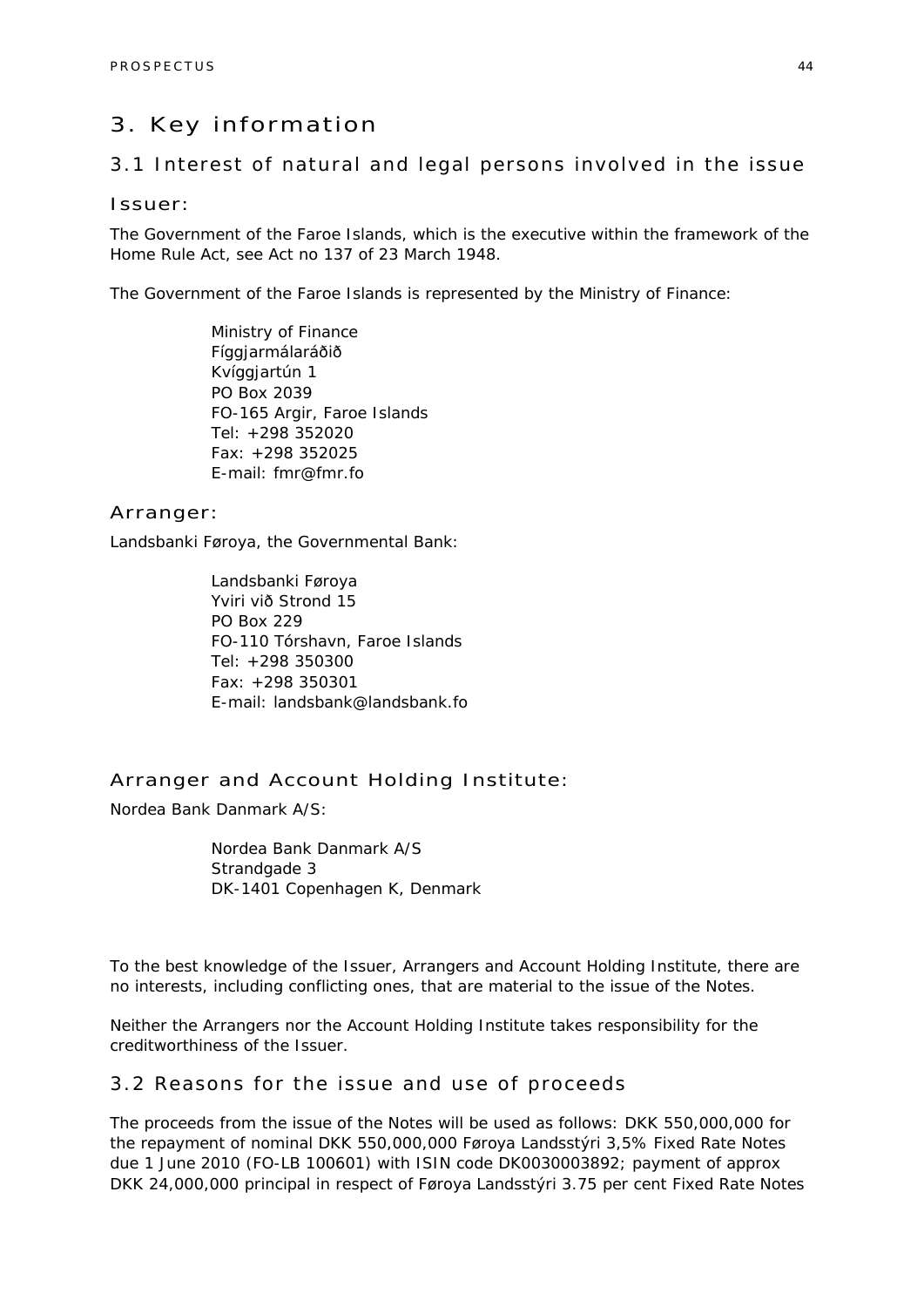due 10 June 2018 (LB-FO 180610) with ISIN code DK0030016449; approx DKK 97,000,000 for the financing of the repurchase of Føroya Landsstýri 3.75 per cent Fixed Rate Notes due 10 June 2018 (LB-FO 180610) with ISIN code DK0030016449; DKK 780,000,000 for the financing of a deficit in the national budget for 2010; and DKK 196,000,000 for the financing of an unfunded deficit in the national budget for 2009. The Issuer will bear the costs directly related to the issuance of the Notes. The total costs are expected to amount to approx DKK 3,667,091, including placing commission and arranging fees. The net proceeds from the issue of the Notes are approx 1,647,058,909.

Costs incurred at NASDAQ OMX Iceland hf. in relation to the admission for trading and official listing on the main market (Faroese Securities Market) of NASDAQ OMX Iceland hf. will be paid by the Issuer. The costs related to the admission for trading and official listing are ISK 450,000 corresponding to approx DKK 12,195. Annual expenses for the admission to trading and official listing will be a fixed fee of ISK 165,000 corresponding to approx DKK 4,471 plus a variable fee of 0.001% of the market value of the Notes.

Costs incurred at NASDAQ OMX Copenhagen A/S in relation to the admission for trading and official listing on the main market of NASDAQ OMX Copenhagen A/S will be paid by the Issuer. The costs related to the admission for trading and official listing are DKK 20,000. Annual expenses for the admission to trading and listing will be approx DKK 16,263.

Costs incurred at VP SECURITIES A/S and to the Account Holding Institute in relation to the registration of the Notes in the system of VP SECURITIES A/S will be paid by the Issuer. The costs related to registration of the Notes and annual fees to VP SECURITIES A/S are approx DKK 185,960.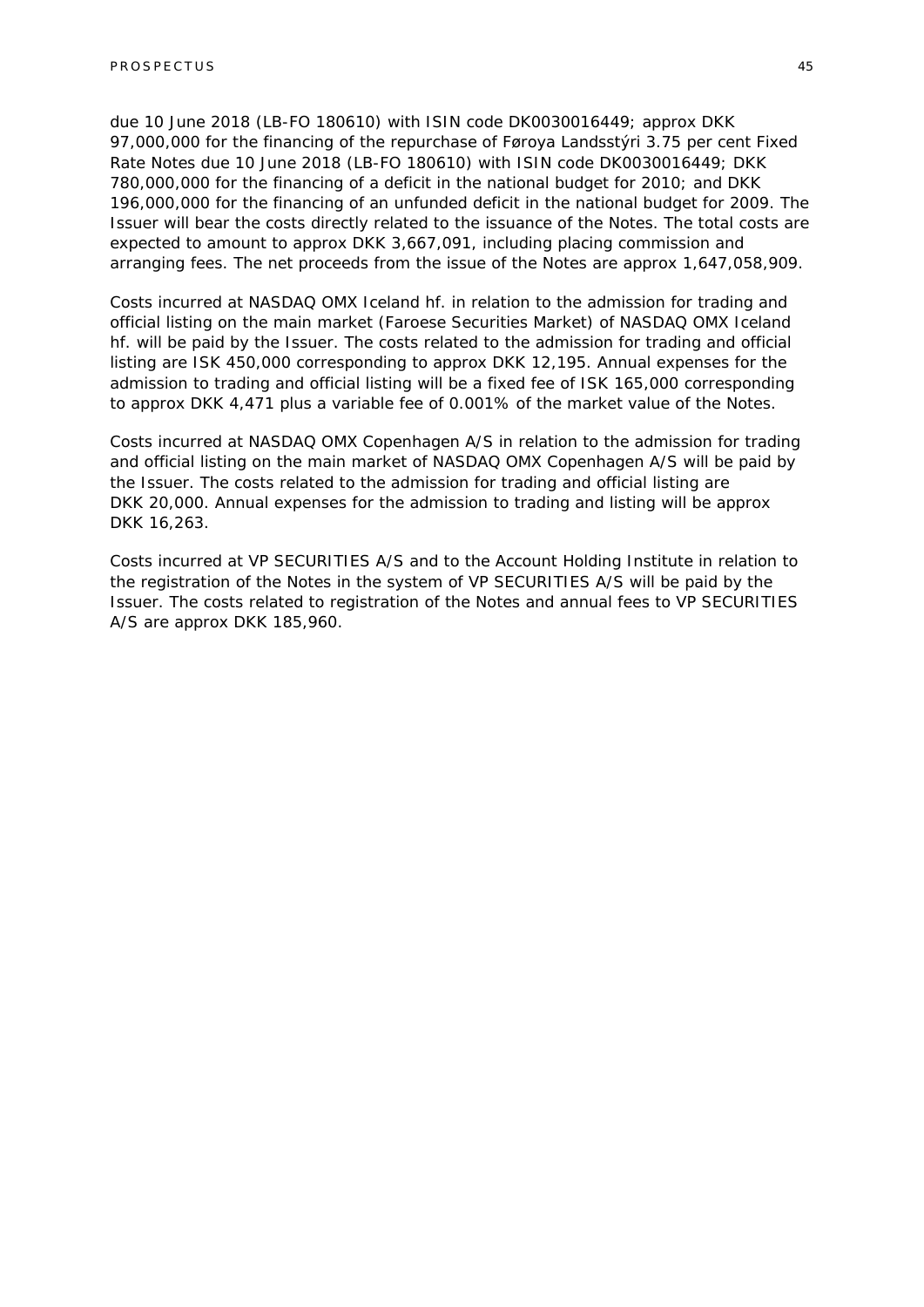### 4. Information concerning the Notes

### 4.1 Description of the Notes

| Title of the Notes:                | Føroya Landsstýri DKK 1,650,000,000 3.125 per<br>cent Fixed Rate Notes 6 April 2010 / 7 April 2014        |
|------------------------------------|-----------------------------------------------------------------------------------------------------------|
| <b>Issue Date:</b>                 | 6 April 2010                                                                                              |
| <b>Maturity Date:</b>              | 7 April 2014                                                                                              |
| Currency:                          | Danish kroner ("DKK")                                                                                     |
| Denomination:                      | DKK 1,000                                                                                                 |
| Total nominal amount of the offer: | DKK 1,650,000,000                                                                                         |
| Interest:                          | 3.125 per cent fixed rate interest is payable on the<br>Notes, calculated from and including 6 April 2010 |
| <b>Issue Price:</b>                | 100.044%                                                                                                  |
| Class:                             | The issue of the Notes consists of only one class                                                         |
| ISIN:                              | DK0030236054                                                                                              |
| <b>INET</b> code                   | FO-LB 140407 (NASDAQ OMX Iceland hf.)                                                                     |
| Saxess code:                       | FO-LB APR14 (NASDAQ OMX Copenhagen A/S)                                                                   |

### 4.2 Legislation

The Notes are subject to Danish legislation, and any disputes arising out of or in connection with the Notes shall be brought before the District Court of Copenhagen.

### 4.3 Form of the Notes

The Notes will be issued and registered as dematerialised securities, in book-entry form with the VP SECURITIES A/S, Weidekampsgade 14, DK-2300 Copenhagen S, Denmark on the Issue Date. The Notes cannot be registered in the name of the holder.

Nordea Bank Danmark A/S, Strandgade 3, DK-1401 Copenhagen, Denmark, is acting as Account Holding Institute ("Kontoførende Institut") in relation to VP SECURITIES A/S.

The Notes will be controlled by Nordea Bank Danmark A/S as Account Holding Institute for and on behalf of VP SECURITIES A/S and the noteholders in accordance with the provisions of the Danish Consolidated Securities Trading Act no 795 of 20 August 2009 as amended by Act no 1273 of 16 December 2009 and Government Regulation no 369 of 14 May 2009 on the registration of fund assets in a securities centre. For the avoidance of doubt, Notes registered with VP SECURITIES A/S are negotiable instruments not subject to any restrictions on the free negotiability within the Kingdom of Denmark, under Danish Law.

### 4.4 Currency of the Notes

The currency of the Notes is Danish kroner ("DKK") and each note will be issued with the denomination of DKK 1,000.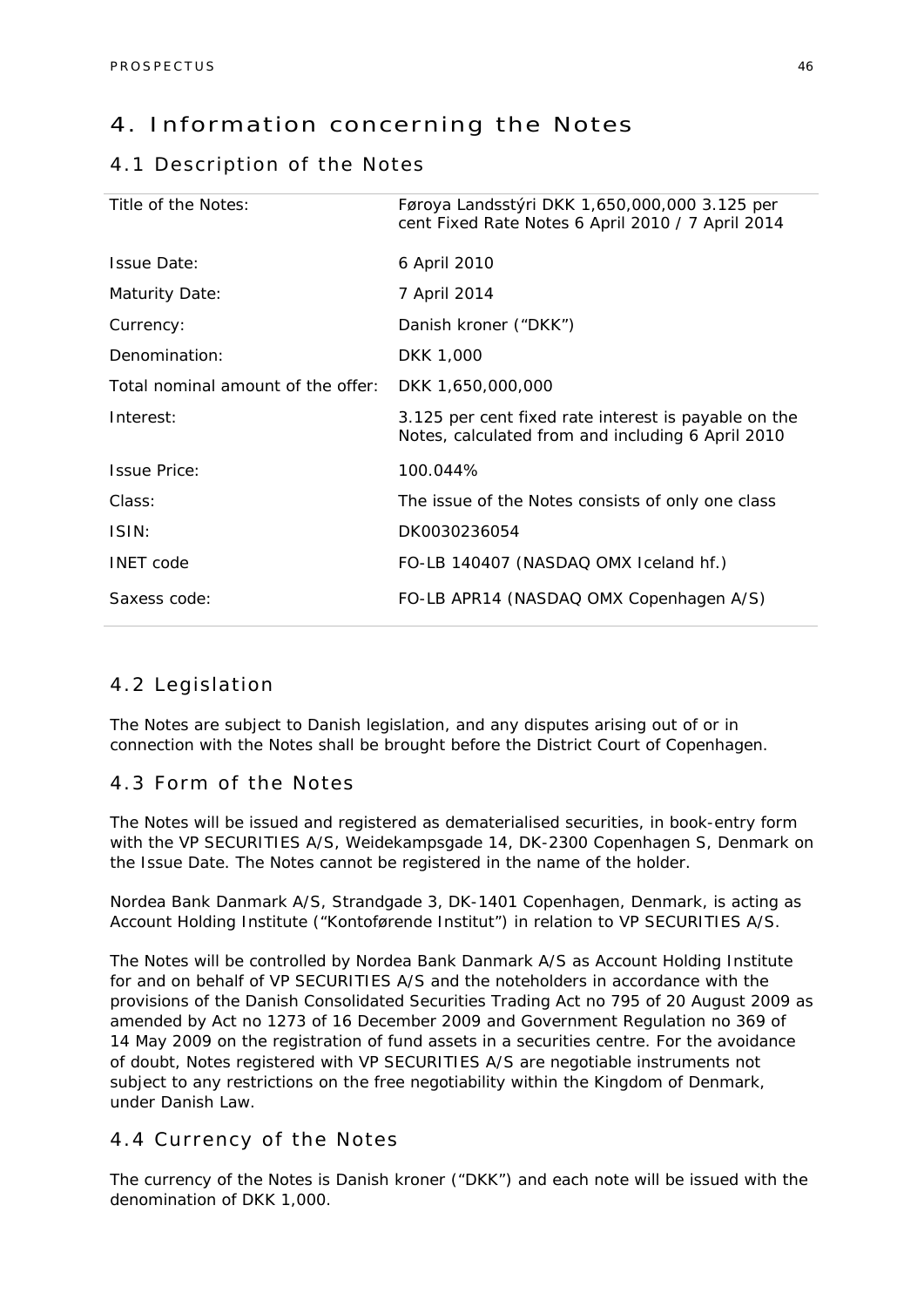### 4.5 Status of the Notes

The Notes constitute direct and unsecured obligations of the Government of the Faroe Islands and constitute unsubordinated loan indebtedness ranking pari passu with all other loan indebtedness of the Government of the Faroe Islands. The Notes of each series will rank equally with each other, without any preference among themselves.

### 4.6 Rights etc.

### Redemption by the Issuer

The Notes are not redeemable by the Issuer prior to the Maturity Date.

#### Redemption by noteholders

With the exception of the events described under Event of Default below, the noteholders may not demand redemption of the Notes prior to the Maturity Date.

### Events of Default

Any noteholder may give written notice to the Issuer that such note is, and such note shall accordingly immediately become, due and payable at its principal amount together with interest accrued to the date of repayment:

- a) if the Issuer fails to perform or observe any of its other obligations under the Notes and such failure is incapable of remedy, or if such failure can be remedied and such failure continues for the period of 30 days next following the service by any noteholder on the Issuer of notice requiring the same to be remedied;
- b) if the Issuer's debt in connection with borrowed funds for a minimum amount of DKK 75,000,000 or equivalent in another currency or currency unit either (i) falls due for payment prior to the repayment day because of default, or (ii) is not paid on the due date (or following the period of remedy provided for by law or following an agreement to that effect in the relevant claim between the parties); or
- c) if the Issuer's possibilities of fulfilling its obligations under the Notes deteriorate significantly, for example because of the Faroe Islands' secession from its union with Denmark.

Payment shall be effected via the accounts registered with VP SECURITIES A/S.

#### Buyback

The Issuer reserves the right to buy back the Notes from time to time in the open market or otherwise. The Issuer may choose to cancel or keep/resell Notes bought back.

#### Notices

All notices to noteholders concerning the Notes are made public and can be viewed on the websites of NASDAQ OMX Iceland hf. and NASDAQ OMX Copenhagen A/S (www.nasdaqomxnordic.com/news) and/or send to noteholders through VP SECURITIES A/S.

Any notices to the Issuer to be given in accordance with these terms and conditions of the Notes can validly be given to the Ministry of Finance, Kvíggjartún 1, PO Box 2039, FO-165 Argir, Faroe Islands or such other address as has been notified to the noteholders registered in compliance with the first sentence of this term.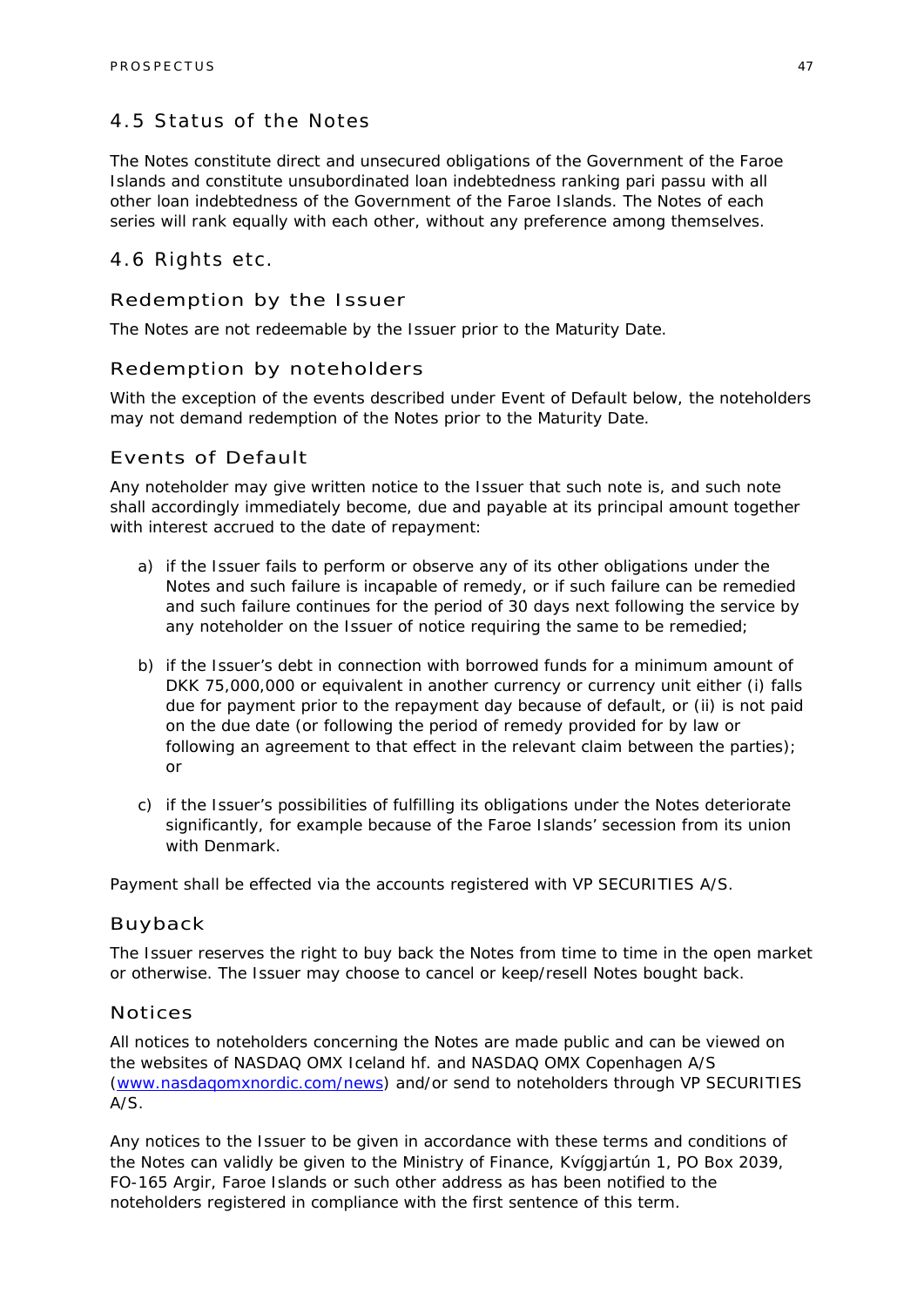### Force majeure

The Government of the Faroe Islands shall not be liable for any loss incurred by the noteholders as a consequence of statutory provisions, measures adopted by any governmental or other authority actual or imminent war, insurrections, civil commotion, terrorism, sabotage or Acts of God. Nor shall the Government of the Faroe Islands be liable for any loss caused by strikes, lockouts, boycotts or blockades, whether or not the Government of the Faroe Islands itself is a party to the dispute, and notwithstanding that the dispute may affect only part of the functions of the Government of the Faroe Islands. Nor shall the Government of the Faroe Islands be liable for any loss arising from any overdue payment caused by the above events.

### Charging

As long as any of the Notes are outstanding, the Government of the Faroe Islands will not provide security for any debt in connection with payment obligations relating to loans existing on or after the date of issue of the Notes, whether in the form of a mortgage, pledge or other security in any of the issuer's present or future assets or income, unless the Notes are secured equally and proportionately by the provision of such security. However, a mortgage, pledge or other security in the Issuer's properties or assets may be provided as collateral for the entire purchase price or parts thereof for such properties or assets, including interest accrued. "Loan" means a loan raised through the issue of instruments of debt which are or are capable of being traded in the ordinary markets.

### 4.7 Interest

A fixed rate interest of 3.125 per cent is payable on the Notes. The Notes bear interest from and including the Issue Date. Interest payment will be made annually in arrears on 7 April in each year beginning on 7 April 2011 and ending on 7 April 2014 (each an "Interest Payment Date").

The first interest period shall be the period from and including the Issue Date to (but excluding) the first Interest Payment Date; and with respect to the subsequent interest periods, the period commencing on an Interest Payment Date (included) to the next Interest Payment Date (excluded).

If an Interest Payment Date would otherwise fall on a day where banks are not open for business in Denmark, it shall be postponed to the next business day. Investors shall not be entitled to further interest or other payment in respect of such delay (unadjusted).

Where the interest amount is to be calculated for a period including an incomplete month, such interest amount shall be calculated applying the rate of interest to the outstanding principal amount of the Notes on the basis of the actual number of days elapsed in the relevant interest period and a year consisting of 12 months of the actual number of days each (actual/actual).

### Prescription

Claims for payment of interest will become void three (3) years and claims for payment of principal, ten (10) years after the due date, see section 73 of the Danish Securities Trading etc. Act.

### 4.8 Maturity and repayment

The Notes mature on 7 April 2014 (the "Maturity Date"), unless the Notes have been redeemed prior to that day, due to Events of Default according to Section 4.6.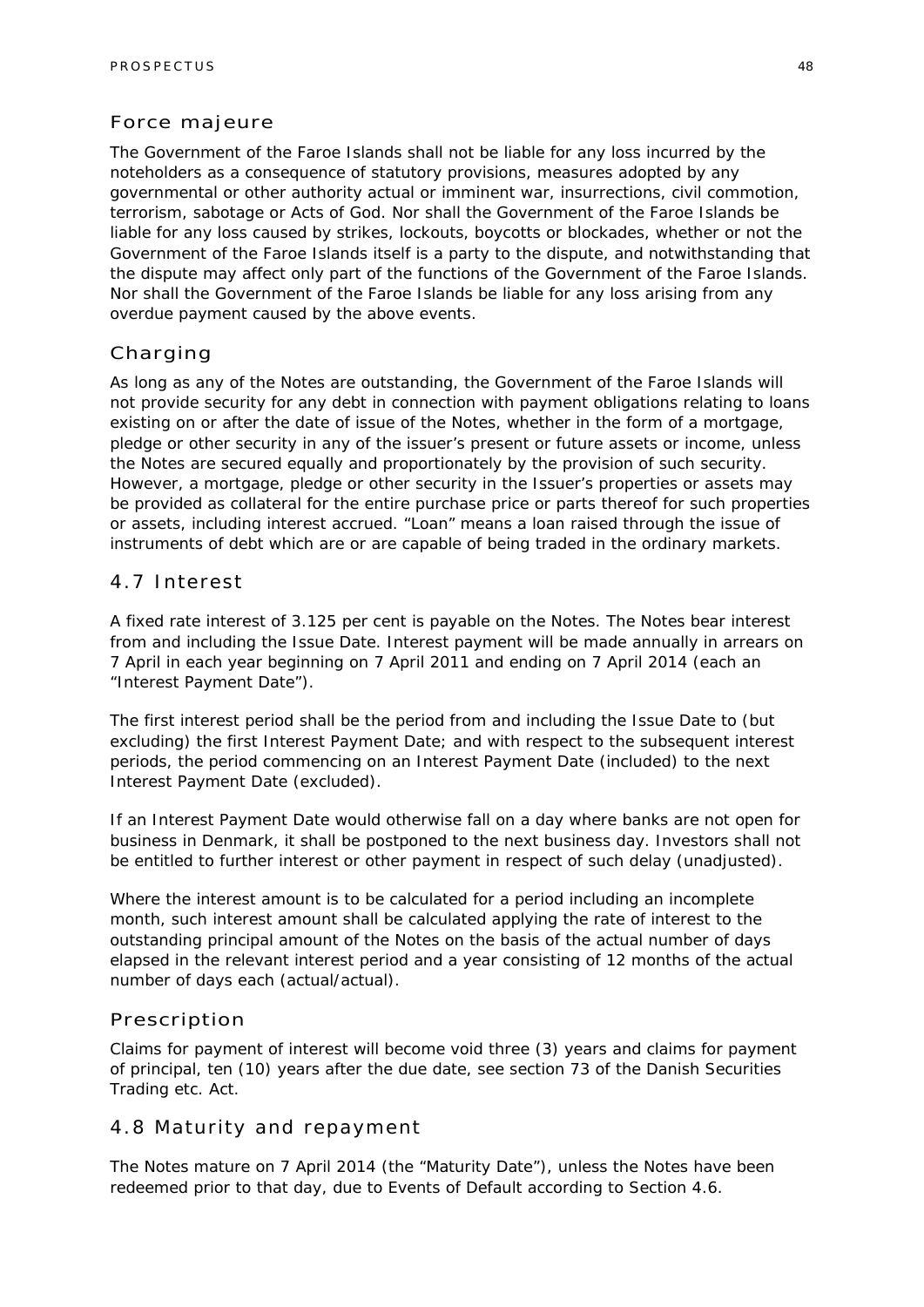Repayment of the principal amount and interest to the noteholders will be made through the Account Holding Institute by credit to the accounts with banks or stockbrokers designated to VP SECURITIES A/S.

### 4.9 Yield

The yield on the Notes is 3.113% p.a. The yield is calculated as at the Issue Date on the basis of the Issue Price being 100.044%. It is not an indication of future yield.

### 4.10 Representation of noteholders

There is no representation of the noteholders.

### 4.11 Authorisation

The Notes are issued in accordance with authorisation given by the Faroese Minister of Finance on 19 March 2010.

### 4.12 Issue Date

The Notes will be issued on 6 April 2010 (the "Issue Date").

### 4.13 Transferability

The transferability of the Notes shall not be subject to any restrictions. However, for noteholders subject to other jurisdictions than Denmark, reservations are made as to the legislation of such jurisdictions. Subject to the limitations contained in the Danish Securities Trading, etc. Act, the Notes shall be considered negotiable instruments issued in dematerialised form.

### 4.14 Taxation

All investors are advised to consider any potential taxation issues that may concern their purchase or sale of the Notes and to seek independent advice in this respect.

### Investors located in the Faroe Islands

Resident individuals in the Faroe Islands are subject to 39% tax on capital gains payments in 2010. From 2011 the tax will decrease one percentage point in each year until 2014 where the tax will be 35%.

Resident corporations in the Faroe Islands are subject to 18% tax on capital gains payments.

According to current legislation all payments of interest on the Notes will be made without withholding or deduction tax (coupon tax) on the Faeroe Islands. In the event that withholding or deduction tax is required by law on the Faeroe Islands, the Government of the Faroe Islands will withhold such tax before paying interest to the noteholders registered. In such case, the Issuer will not compensate the noteholders. Any interest due for payment as well as possession, repayment and transfer of the Notes will be reported by the relevant custodian bank to the Danish tax authorities in accordance with the applicable tax rules.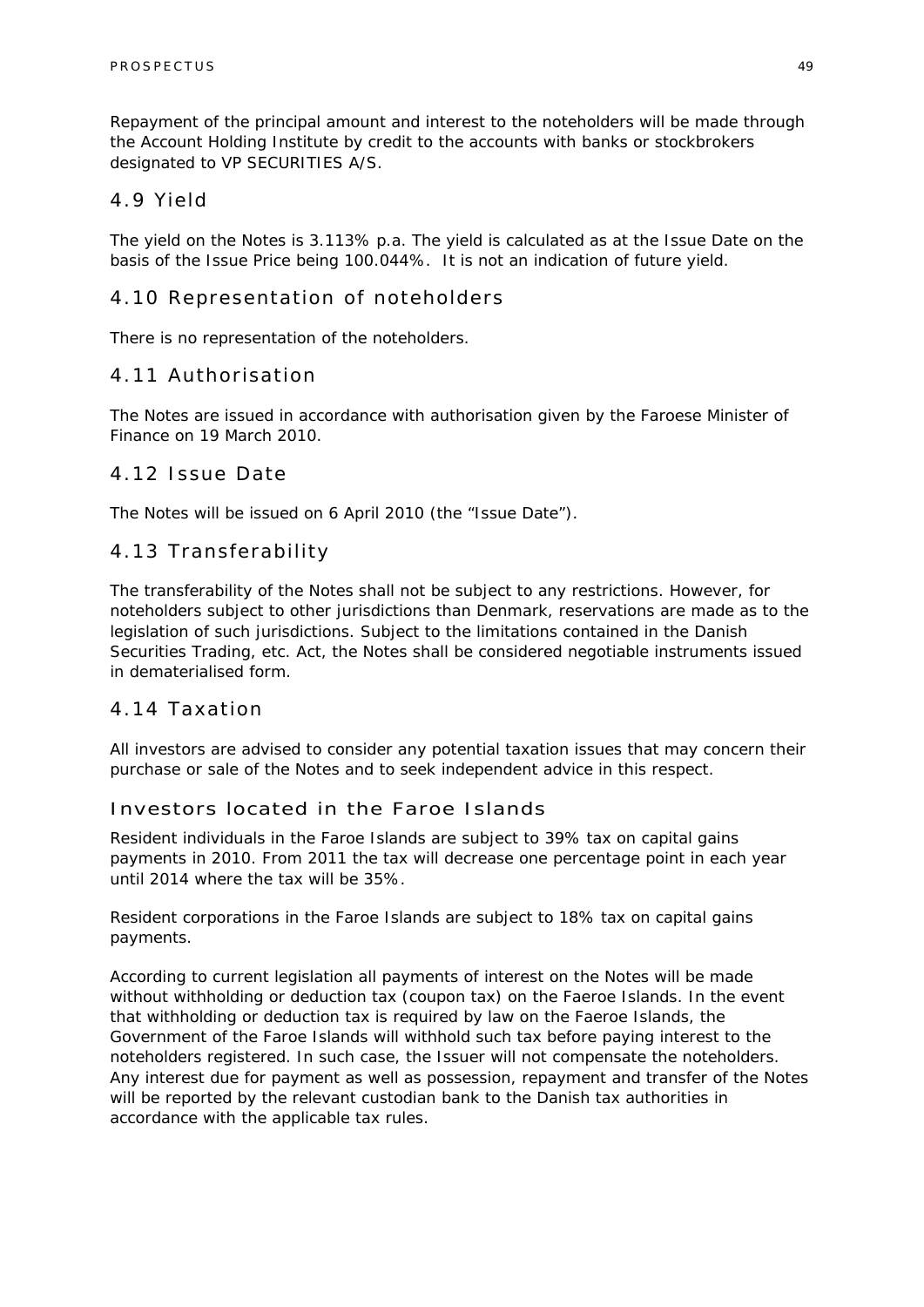### Investors located in Denmark and Iceland

Subject to tax treaties entered into by the Faroe Islands with Iceland and Denmark, respectively, all payments of interest on the Notes will be made without withholding or deduction for tax (coupon tax) on the Faeroe Islands. In the event that withholding or deduction for tax is required by law on the Faroe Islands, the Government of the Faroe Islands will withhold such tax before paying interest to the noteholders registered. In such case, the Issuer will not compensate the noteholders.

Investors located in jurisdictions outside the Faroe Islands, Denmark and Iceland are advised to seek independent tax advice.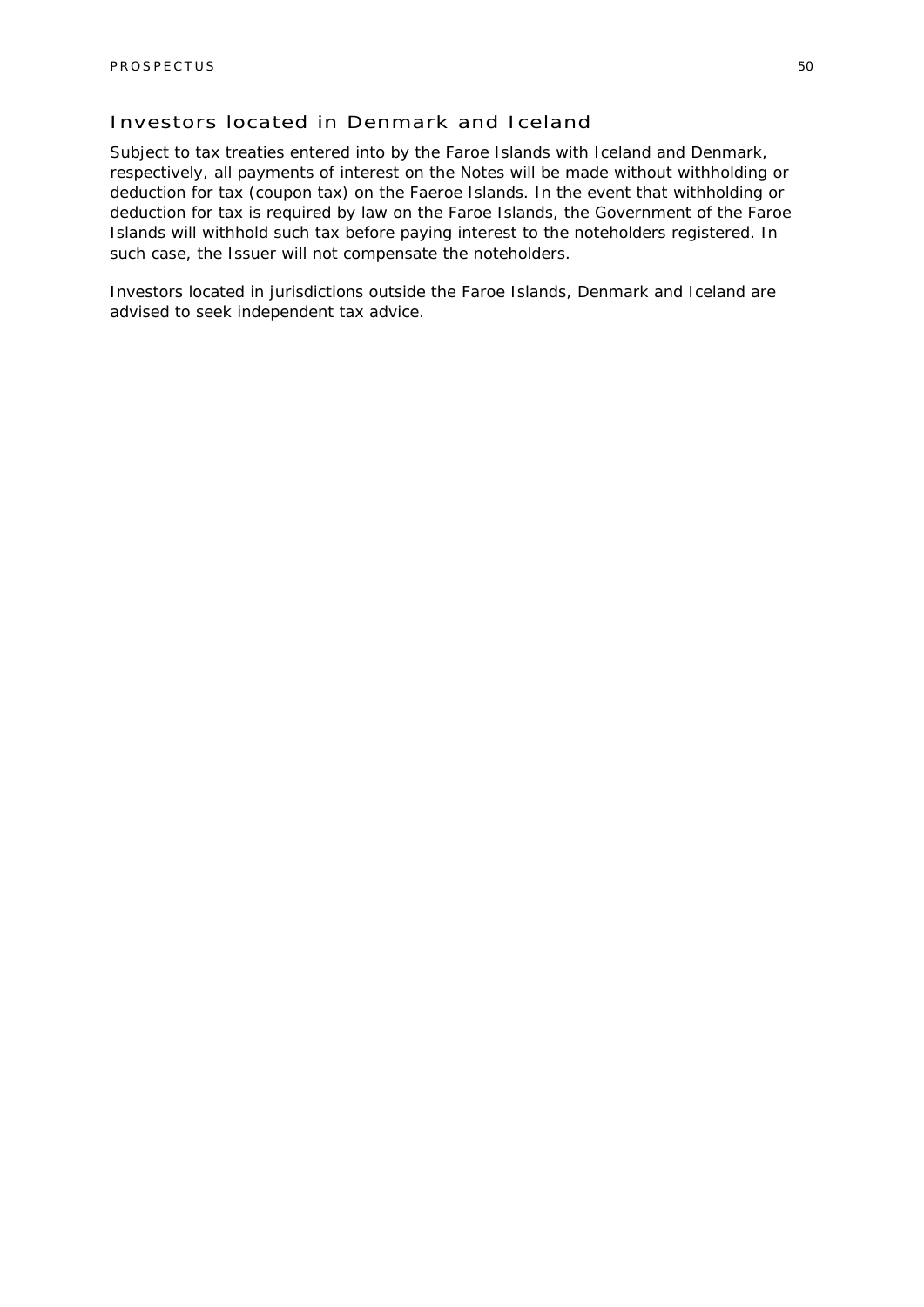### 5. Terms and conditions of the offer

### 5.1 Nominal amount

Notes for a total nominal amount of DKK 1,650,000,000 are being issued by the Issuer.

The Notes are open for further issues without a fixed maximum amount. Future issues will be made at market price free of charge to investors. The Notes will be closed for further issues on 7 February 2014.

### 5.2 Placing and underwriting

Nordea Bank Danmark A/S and Landsbanki Føroya (the "Arrangers") have arranged for the Notes to be purchased by a group of institutional investors.

The issue of the Notes has not been underwritten with a firm commitment. Nordea Bank Danmark A/S has agreed, on a "best efforts" basis, to arrange for the placing of the Notes.

### 5.3 Issue Price

The Notes are being issued at a price of 100.044%.

### 5.4 Payment and settlement

Payment and settlement of the Notes will be effected three business days after the trading day against registration with VP SECURITIES A/S. However, the first issue will be settled for value on 6 April 2010. The settlement will be effected against payment and registration with VP SECURITIES A/S.

### 5.5 Account Holding Institute

The Issuer has appointed Nordea Bank Danmark A/S as Account Holding Institute.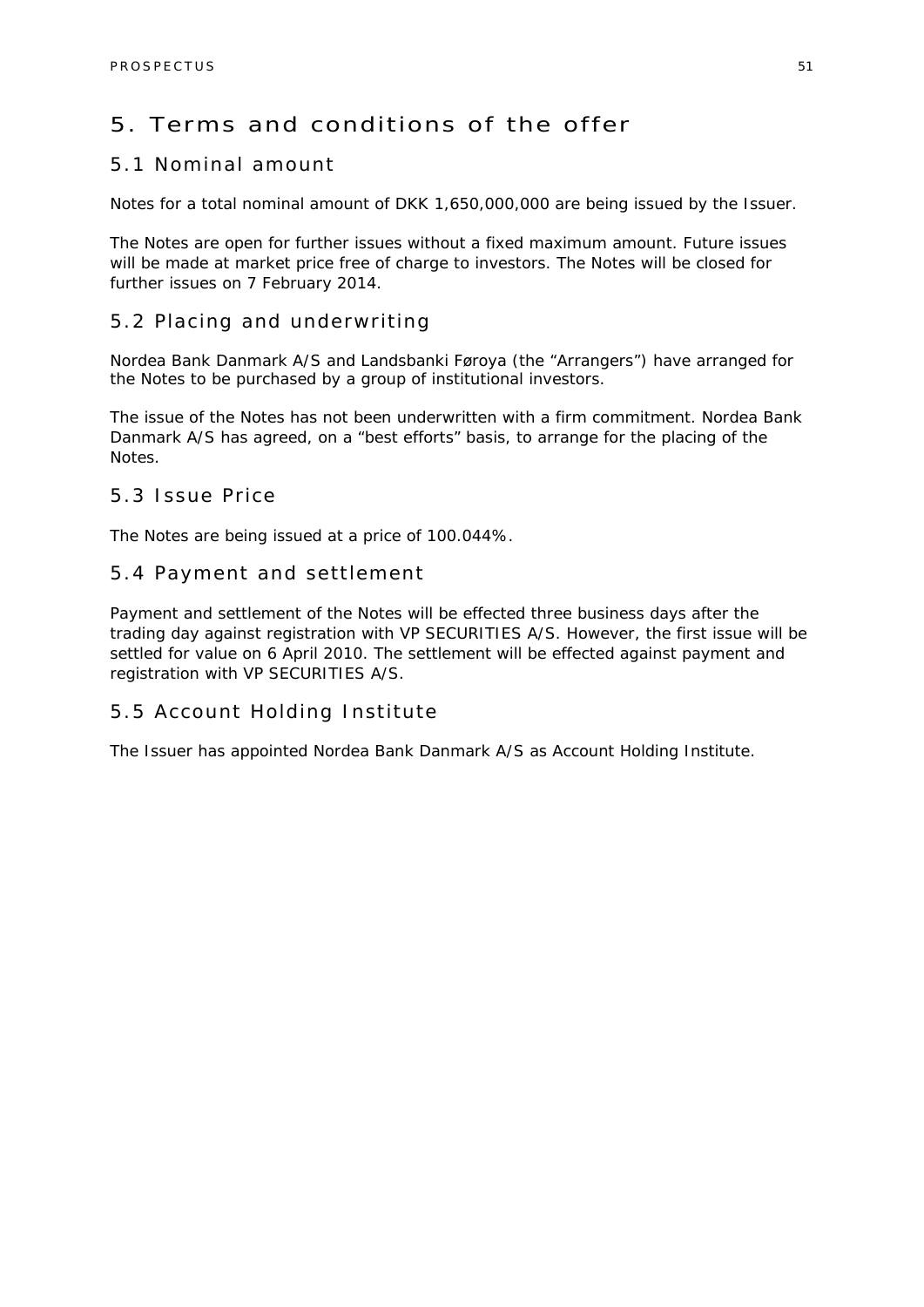### 6. Admission to trading and official listing

### 6.1 Admission to trading and official listing

Application has been filed with NASDAQ OMX Iceland hf. acting on behalf of the Financial Supervisory Authority – Iceland (FME) as the competent authority in Iceland for the purpose of the Directive 2003/71/EC (the Prospectus Directive) and the relevant laws and regulations for approval of the Prospectus. NASDAQ OMX Iceland hf. has scrutinised and approved this Prospectus, which is only published in English. Application has been filed with NASDAQ OMX Iceland hf. for the trading and official listing on the main market (Faroese Securities Market) of NASDAQ OMX Iceland hf. Acceptance of the Notes for the trading and official listing on the main market (Faroese Securities Market) of NASDAQ OMX Iceland hf. is expected to have effect from 6 April 2010.

### 6.2 Admission to trading and official listing on other regulated markets

The Prospectus will be passported to the Kingdom of Denmark. Subject to approval by the Danish Financial Supervisory Authority, application will subsequently be filed with NASDAQ OMX Copenhagen A/S for the trading and official listing on the main market of NASDAQ OMX Copenhagen A/S. Acceptance of the Notes for the trading and official listing on the main market of NASDAQ OMX Copenhagen A/S is expected to have effect from 6 April 2010.